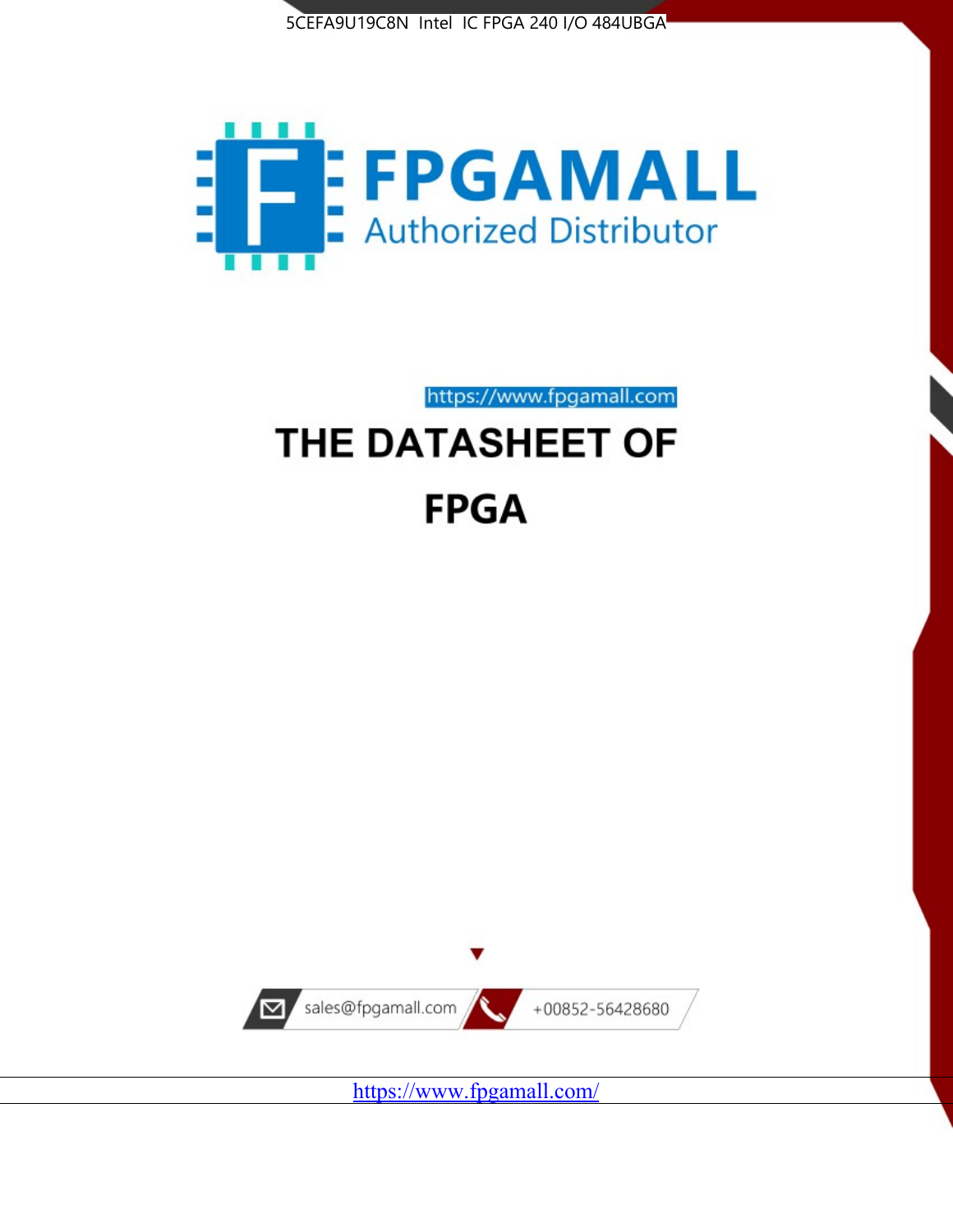5CEFA9U19C8N Intel IC FPGA 240 I/O 484UBGA



# **Cyclone V Device Overview**



**CV-51001 | 2018.05.07** Latest document on the web: **[PDF](https://www.altera.com/en_US/pdfs/literature/hb/cyclone-v/cv_51001.pdf)** | **[HTML](https://www.altera.com/documentation/sam1403480548153.html)**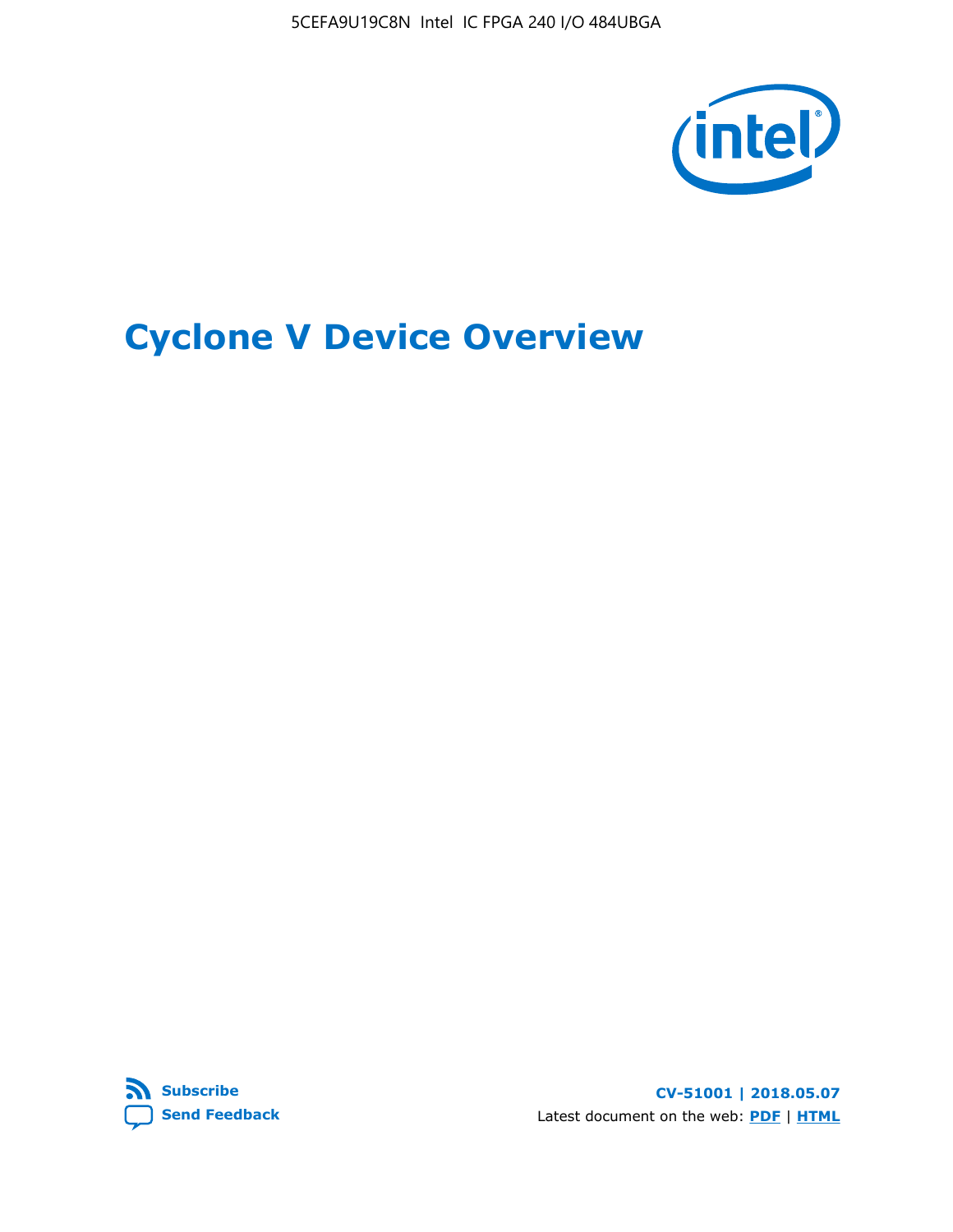

# **Contents**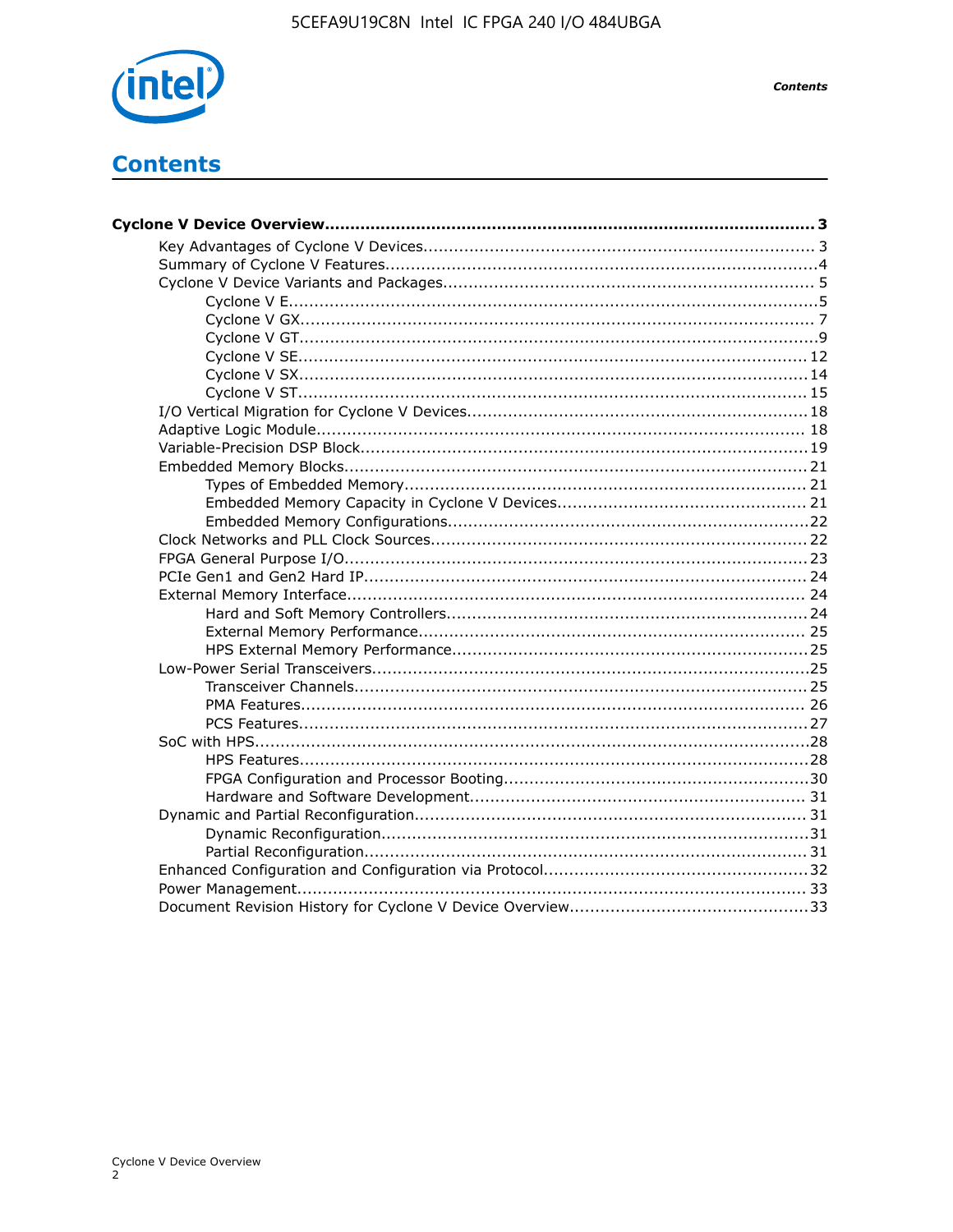

# **Cyclone V Device Overview**

The Cyclone® V devices are designed to simultaneously accommodate the shrinking power consumption, cost, and time-to-market requirements; and the increasing bandwidth requirements for high-volume and cost-sensitive applications.

Enhanced with integrated transceivers and hard memory controllers, the Cyclone V devices are suitable for applications in the industrial, wireless and wireline, military, and automotive markets.

#### **Related Information**

#### [Cyclone V Device Handbook: Known Issues](https://www.altera.com/support/support-resources/knowledge-base/solutions/rd12152011_347.html) Lists the planned updates to the Cyclone V Device Handbook chapters.

# **Key Advantages of Cyclone V Devices**

#### **Table 1. Key Advantages of the Cyclone V Device Family**

| <b>Advantage</b>                                                                    | <b>Supporting Feature</b>                                                                                                                                                                                                                                                            |
|-------------------------------------------------------------------------------------|--------------------------------------------------------------------------------------------------------------------------------------------------------------------------------------------------------------------------------------------------------------------------------------|
| Lower power consumption                                                             | Built on TSMC's 28 nm low-power (28LP) process technology and includes an<br>$\bullet$<br>abundance of hard intellectual property (IP) blocks<br>Up to 40% lower power consumption than the previous generation device                                                               |
| Improved logic integration and<br>differentiation capabilities                      | 8-input adaptive logic module (ALM)<br>٠<br>Up to 13.59 megabits (Mb) of embedded memory<br>$\bullet$<br>Variable-precision digital signal processing (DSP) blocks                                                                                                                   |
| Increased bandwidth capacity                                                        | 3.125 gigabits per second (Gbps) and 6.144 Gbps transceivers<br>٠<br>Hard memory controllers<br>$\bullet$                                                                                                                                                                            |
| Hard processor system (HPS)<br>with integrated Arm* Cortex*-A9<br>MPCore* processor | Tight integration of a dual-core Arm Cortex-A9 MPCore processor, hard IP, and an<br>$\bullet$<br>FPGA in a single Cyclone V system-on-a-chip (SoC)<br>Supports over 128 Gbps peak bandwidth with integrated data coherency between<br>$\bullet$<br>the processor and the FPGA fabric |
| Lowest system cost                                                                  | Requires only two core voltages to operate<br>$\bullet$<br>Available in low-cost wirebond packaging<br>$\bullet$<br>Includes innovative features such as Configuration via Protocol (CvP) and partial<br>$\bullet$<br>reconfiguration                                                |

Intel Corporation. All rights reserved. Intel, the Intel logo, Altera, Arria, Cyclone, Enpirion, MAX, Nios, Quartus and Stratix words and logos are trademarks of Intel Corporation or its subsidiaries in the U.S. and/or other countries. Intel warrants performance of its FPGA and semiconductor products to current specifications in accordance with Intel's standard warranty, but reserves the right to make changes to any products and services at any time without notice. Intel assumes no responsibility or liability arising out of the application or use of any information, product, or service described herein except as expressly agreed to in writing by Intel. Intel customers are advised to obtain the latest version of device specifications before relying on any published information and before placing orders for products or services. \*Other names and brands may be claimed as the property of others.

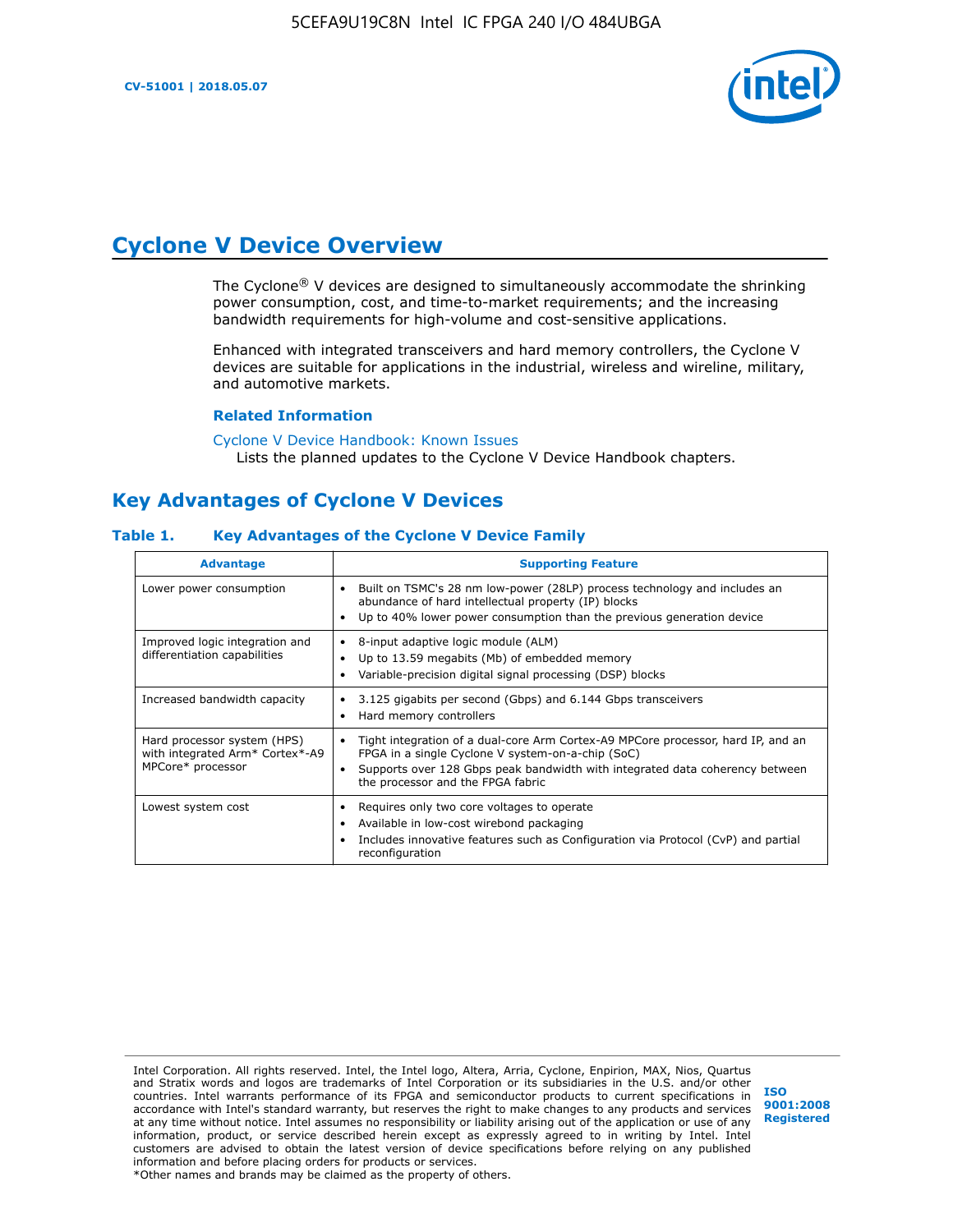

# **Summary of Cyclone V Features**

## **Table 2. Summary of Features for Cyclone V Devices**

| <b>Feature</b>                                           | <b>Description</b>                                                                                                                                                                                                                                                                                                                        |                                                                                                                                                                                                                                                                                                                                                                                                                                                                                                                                                                                                                                                                                                         |  |  |  |  |  |  |
|----------------------------------------------------------|-------------------------------------------------------------------------------------------------------------------------------------------------------------------------------------------------------------------------------------------------------------------------------------------------------------------------------------------|---------------------------------------------------------------------------------------------------------------------------------------------------------------------------------------------------------------------------------------------------------------------------------------------------------------------------------------------------------------------------------------------------------------------------------------------------------------------------------------------------------------------------------------------------------------------------------------------------------------------------------------------------------------------------------------------------------|--|--|--|--|--|--|
| Technology                                               | TSMC's 28-nm low-power (28LP) process technology<br>$\bullet$<br>1.1 V core voltage<br>$\bullet$                                                                                                                                                                                                                                          |                                                                                                                                                                                                                                                                                                                                                                                                                                                                                                                                                                                                                                                                                                         |  |  |  |  |  |  |
| Packaging                                                | $\bullet$                                                                                                                                                                                                                                                                                                                                 | Wirebond low-halogen packages<br>Multiple device densities with compatible package footprints for seamless migration between<br>different device densities<br>RoHS-compliant and leaded $(1)$ options                                                                                                                                                                                                                                                                                                                                                                                                                                                                                                   |  |  |  |  |  |  |
| High-performance<br>FPGA fabric                          | Enhanced 8-input ALM with four registers                                                                                                                                                                                                                                                                                                  |                                                                                                                                                                                                                                                                                                                                                                                                                                                                                                                                                                                                                                                                                                         |  |  |  |  |  |  |
| Internal memory<br>blocks                                | of the ALMs as MLAB memory                                                                                                                                                                                                                                                                                                                | M10K-10-kilobits (Kb) memory blocks with soft error correction code (ECC)<br>Memory logic array block (MLAB)-640-bit distributed LUTRAM where you can use up to 25%                                                                                                                                                                                                                                                                                                                                                                                                                                                                                                                                     |  |  |  |  |  |  |
| Embedded Hard IP<br>blocks                               | Variable-precision DSP<br>Native support for up to three signal processing precision levels<br>(three $9 \times 9$ , two $18 \times 18$ , or one 27 x 27 multiplier) in the same<br>variable-precision DSP block<br>64-bit accumulator and cascade<br>Embedded internal coefficient memory<br>Preadder/subtractor for improved efficiency |                                                                                                                                                                                                                                                                                                                                                                                                                                                                                                                                                                                                                                                                                                         |  |  |  |  |  |  |
|                                                          | Memory controller                                                                                                                                                                                                                                                                                                                         | DDR3, DDR2, and LPDDR2 with 16 and 32 bit ECC support                                                                                                                                                                                                                                                                                                                                                                                                                                                                                                                                                                                                                                                   |  |  |  |  |  |  |
|                                                          | Embedded transceiver<br>I/O                                                                                                                                                                                                                                                                                                               | PCI Express* (PCIe*) Gen2 and Gen1 (x1, x2, or x4) hard IP with<br>multifunction support, endpoint, and root port                                                                                                                                                                                                                                                                                                                                                                                                                                                                                                                                                                                       |  |  |  |  |  |  |
| Clock networks                                           | Up to 550 MHz global clock network<br>$\bullet$<br>$\bullet$                                                                                                                                                                                                                                                                              | Global, quadrant, and peripheral clock networks<br>Clock networks that are not used can be powered down to reduce dynamic power                                                                                                                                                                                                                                                                                                                                                                                                                                                                                                                                                                         |  |  |  |  |  |  |
| Phase-locked loops<br>(PLLs)                             | $\bullet$<br>Integer mode and fractional mode<br>$\bullet$                                                                                                                                                                                                                                                                                | Precision clock synthesis, clock delay compensation, and zero delay buffering (ZDB)                                                                                                                                                                                                                                                                                                                                                                                                                                                                                                                                                                                                                     |  |  |  |  |  |  |
| FPGA General-purpose<br>$I/Os$ (GPIOs)                   | $\bullet$<br>$\bullet$<br>On-chip termination (OCT)<br>$\bullet$                                                                                                                                                                                                                                                                          | 875 megabits per second (Mbps) LVDS receiver and 840 Mbps LVDS transmitter<br>400 MHz/800 Mbps external memory interface<br>3.3 V support with up to 16 mA drive strength                                                                                                                                                                                                                                                                                                                                                                                                                                                                                                                               |  |  |  |  |  |  |
| Low-power high-speed<br>serial interface                 | 614 Mbps to 6.144 Gbps integrated transceiver speed<br>$\bullet$<br>Transmit pre-emphasis and receiver equalization<br>$\bullet$<br>Dynamic partial reconfiguration of individual channels<br>$\bullet$                                                                                                                                   |                                                                                                                                                                                                                                                                                                                                                                                                                                                                                                                                                                                                                                                                                                         |  |  |  |  |  |  |
| <b>HPS</b><br>(Cyclone V SE, SX,<br>and ST devices only) | $\bullet$<br>$\bullet$<br>interfaces<br>On-chip RAM and boot ROM                                                                                                                                                                                                                                                                          | Single or dual-core Arm Cortex-A9 MPCore processor-up to 925 MHz maximum frequency with<br>support for symmetric and asymmetric multiprocessing<br>Interface peripherals-10/100/1000 Ethernet media access control (EMAC), USB 2.0<br>On-The-GO (OTG) controller, quad serial peripheral interface (QSPI) flash controller, NAND<br>flash controller, Secure Digital/MultiMediaCard (SD/MMC) controller, UART, controller area<br>network (CAN), serial peripheral interface (SPI), I <sup>2</sup> C interface, and up to 85 HPS GPIO<br>System peripherals—general-purpose timers, watchdog timers, direct memory access (DMA)<br>controller, FPGA configuration manager, and clock and reset managers |  |  |  |  |  |  |
|                                                          |                                                                                                                                                                                                                                                                                                                                           | continued                                                                                                                                                                                                                                                                                                                                                                                                                                                                                                                                                                                                                                                                                               |  |  |  |  |  |  |

<sup>(1)</sup> Contact Intel for availability.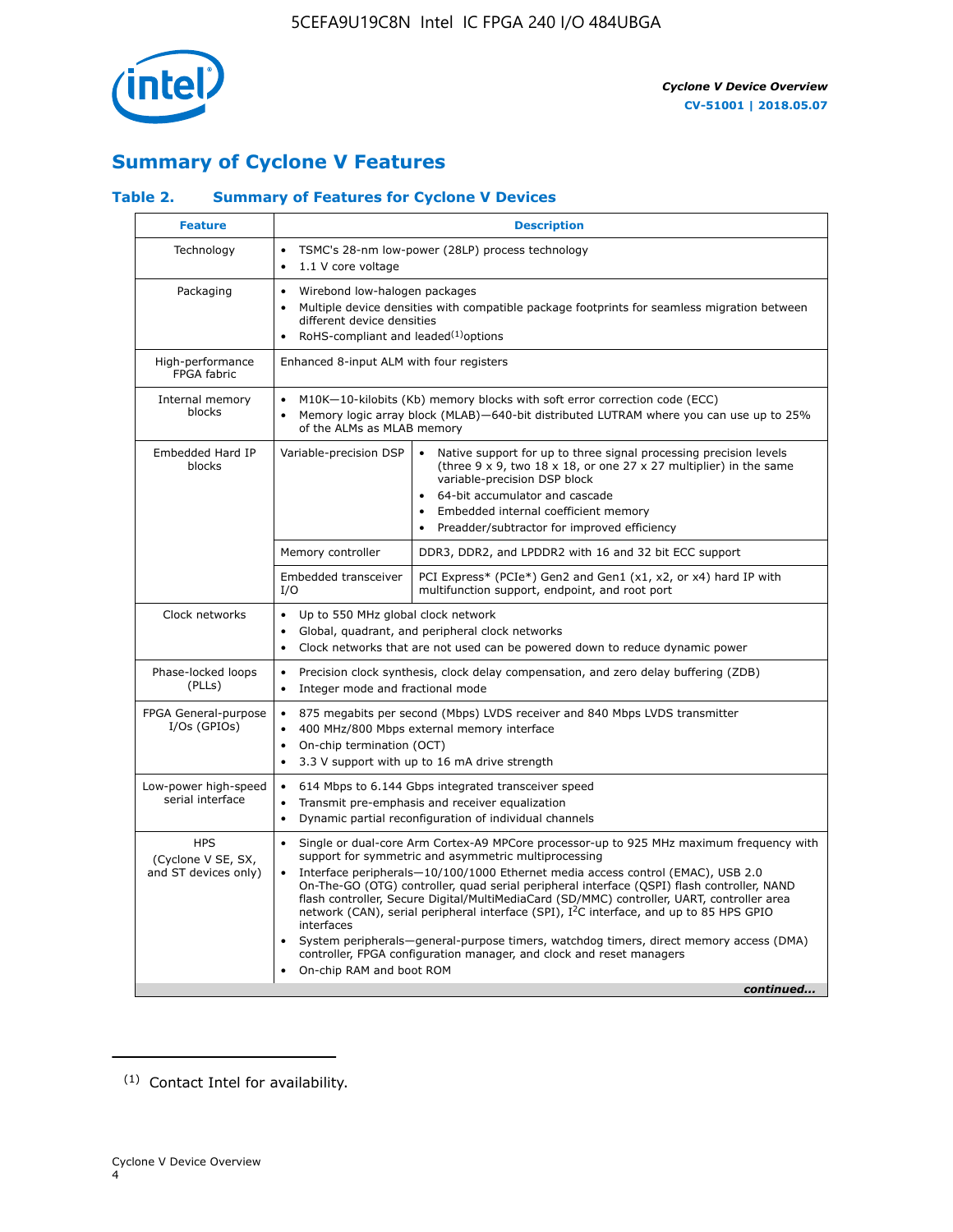

| <b>Feature</b> | <b>Description</b>                                                                                                                                                                                                                                                                                                                                                                                                    |
|----------------|-----------------------------------------------------------------------------------------------------------------------------------------------------------------------------------------------------------------------------------------------------------------------------------------------------------------------------------------------------------------------------------------------------------------------|
|                | HPS-FPGA bridges—include the FPGA-to-HPS, HPS-to-FPGA, and lightweight HPS-to-FPGA<br>bridges that allow the FPGA fabric to issue transactions to slaves in the HPS, and vice versa<br>FPGA-to-HPS SDRAM controller subsystem-provides a configurable interface to the multiport<br>front end (MPFE) of the HPS SDRAM controller<br>Arm CoreSight™ JTAG debug access port, trace port, and on-chip trace storage      |
| Configuration  | Tamper protection—comprehensive design protection to protect your valuable IP investments<br>Enhanced advanced encryption standard (AES) design security features<br>CvP<br>$\bullet$<br>Dynamic reconfiguration of the FPGA<br>Active serial (AS) x1 and x4, passive serial (PS), JTAG, and fast passive parallel (FPP) x8 and<br>x16 configuration options<br>Internal scrubbing (2)<br>Partial reconfiguration (3) |

# **Cyclone V Device Variants and Packages**

#### **Table 3. Device Variants for the Cyclone V Device Family**

| <b>Variant</b> | <b>Description</b>                                                                                                      |
|----------------|-------------------------------------------------------------------------------------------------------------------------|
| Cyclone V E    | Optimized for the lowest system cost and power requirement for a wide spectrum of general logic<br>and DSP applications |
| Cyclone V GX   | Optimized for the lowest cost and power requirement for 614 Mbps to 3.125 Gbps transceiver<br>applications              |
| Cyclone V GT   | The FPGA industry's lowest cost and lowest power requirement for 6.144 Gbps transceiver<br>applications                 |
| Cyclone V SE   | SoC with integrated Arm-based HPS                                                                                       |
| Cyclone V SX   | SoC with integrated Arm-based HPS and 3.125 Gbps transceivers                                                           |
| Cyclone V ST   | SoC with integrated Arm-based HPS and 6.144 Gbps transceivers                                                           |

# **Cyclone V E**

This section provides the available options, maximum resource counts, and package plan for the Cyclone V E devices.

The information in this section is correct at the time of publication. For the latest information and to get more details, refer to the Product Selector Guide.

#### **Related Information**

[Product Selector Guide](https://www.altera.com/products/product-selector-guide.html)

Provides the latest information about Intel products.

<sup>(2)</sup> The SEU internal scrubbing feature is available for Cyclone V E, GX, SE, and SX devices with the "SC" suffix in the part number. For device availability and ordering, contact your local Intel sales representatives.

 $(3)$  The partial reconfiguration feature is available for Cyclone V E, GX, SE, and SX devices with the "SC" suffix in the part number. For device availability and ordering, contact your local Intel® sales representatives.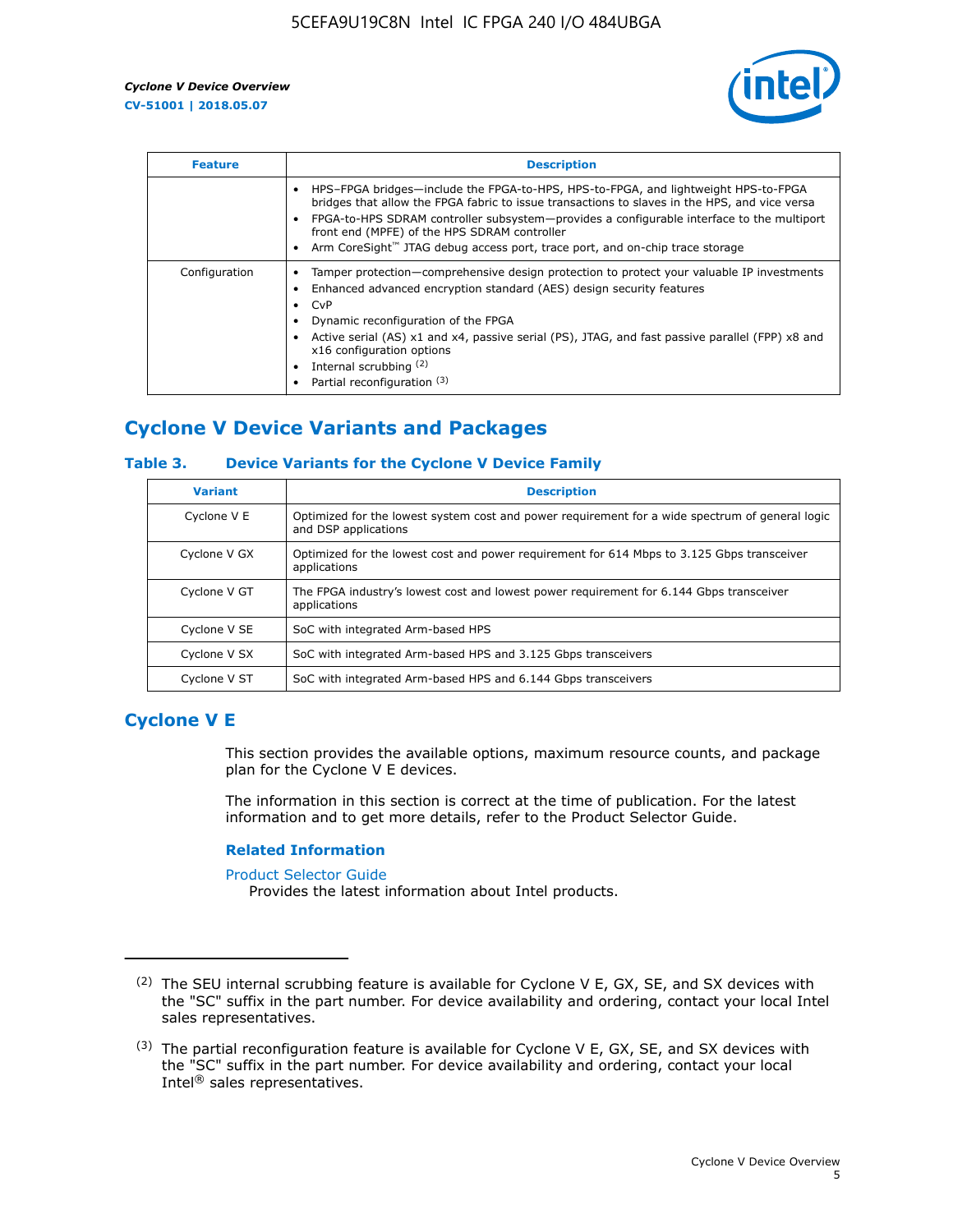# **Available Options**

#### **Figure 1. Sample Ordering Code and Available Options for Cyclone V E Devices**

The SEU internal scrubbing feature is available for Cyclone V E, GX, SE, and SX devices with the "SC" suffix in the part number. For device availability and ordering, contact your local Intel sales representatives.



# **Maximum Resources**

#### **Table 4. Maximum Resource Counts for Cyclone V E Devices**

| <b>Resource</b>              |             | <b>Member Code</b> |                |                |                |         |  |  |
|------------------------------|-------------|--------------------|----------------|----------------|----------------|---------|--|--|
|                              |             | A2                 | A <sub>4</sub> | <b>A5</b>      | <b>A7</b>      | A9      |  |  |
| Logic Elements (LE) (K)      |             | 25                 | 49             | 77             | 150            | 301     |  |  |
| <b>ALM</b>                   |             | 9,430              | 18,480         | 29,080         | 56,480         | 113,560 |  |  |
| Register                     |             | 37,736             | 73,920         | 116,320        | 225,920        | 454,240 |  |  |
| Memory (Kb)                  | M10K        | 1,760              | 3,080          | 4,460          | 6,860          | 12,200  |  |  |
|                              | MLAB        | 196                | 303            | 424            | 836            | 1,717   |  |  |
| Variable-precision DSP Block |             | 25                 | 66             | 150            | 156            | 342     |  |  |
| 18 x 18 Multiplier           |             | 50                 | 132            | 300            | 312            | 684     |  |  |
| PLL                          |             | $\overline{4}$     | 4              | 6              | $\overline{7}$ | 8       |  |  |
| GPIO                         |             | 224                | 224            | 240            | 480            | 480     |  |  |
| <b>LVDS</b>                  | Transmitter | 56                 | 56             | 60             | 120            | 120     |  |  |
|                              | Receiver    | 56                 | 56             | 60             | 120            | 120     |  |  |
| Hard Memory Controller       |             | $\mathbf{1}$       | $\mathbf{1}$   | $\overline{2}$ | $\overline{2}$ | 2       |  |  |

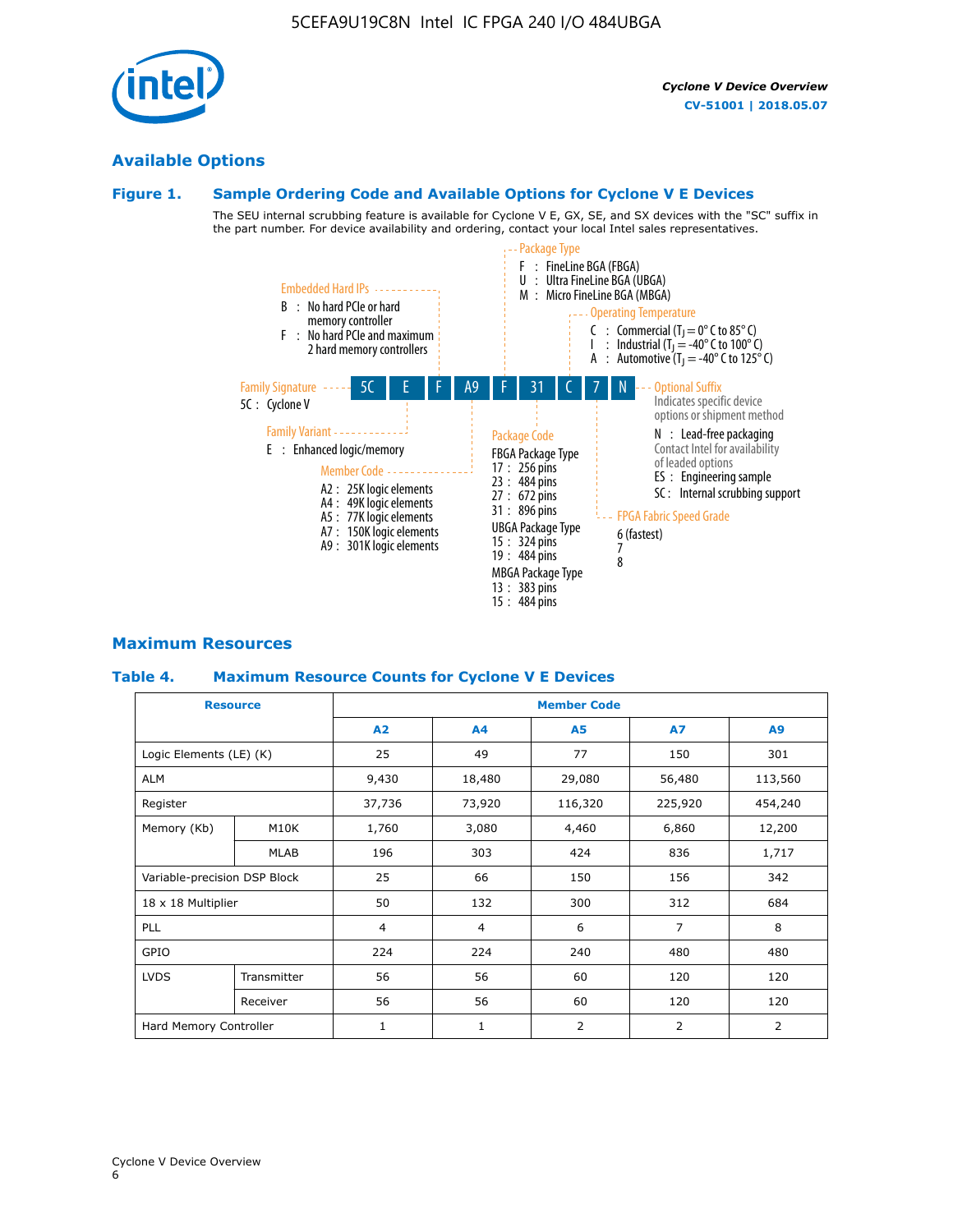

#### **Related Information**

[True LVDS Buffers in Devices, I/O Features in Cyclone V Devices](https://www.altera.com/documentation/sam1403481100977.html#sam1403480885395) Provides the number of LVDS channels in each device package.

#### **Package Plan**

#### **Table 5. Package Plan for Cyclone V E Devices**

| <b>Member</b><br><b>Code</b> | <b>M383</b><br>$(13 \text{ mm})$ | M484<br>$(15 \text{ mm})$ | <b>U324</b><br>$(15 \text{ mm})$ | <b>F256</b><br>$(17 \text{ mm})$ | <b>U484</b><br>$(19$ mm) | <b>F484</b><br>$(23$ mm $)$ | <b>F672</b><br>$(27 \, \text{mm})$ | <b>F896</b><br>$(31$ mm $)$ |
|------------------------------|----------------------------------|---------------------------|----------------------------------|----------------------------------|--------------------------|-----------------------------|------------------------------------|-----------------------------|
|                              | <b>GPIO</b>                      | <b>GPIO</b>               | <b>GPIO</b>                      | <b>GPIO</b>                      | <b>GPIO</b>              | <b>GPIO</b>                 | <b>GPIO</b>                        | <b>GPIO</b>                 |
| A2                           | 223                              |                           | 176                              | 128                              | 224                      | 224                         | –                                  |                             |
| A4                           | 223                              |                           | 176                              | 128                              | 224                      | 224                         | –                                  |                             |
| A5                           | 175                              |                           |                                  |                                  | 224                      | 240                         |                                    |                             |
| A7                           |                                  | 240                       |                                  |                                  | 240                      | 240                         | 336                                | 480                         |
| A9                           |                                  |                           |                                  |                                  | 240                      | 224                         | 336                                | 480                         |

# **Cyclone V GX**

This section provides the available options, maximum resource counts, and package plan for the Cyclone V GX devices.

The information in this section is correct at the time of publication. For the latest information and to get more details, refer to the *Product Selector Guide*.

#### **Related Information**

[Product Selector Guide](https://www.altera.com/products/product-selector-guide.html)

Provides the latest information about Intel products.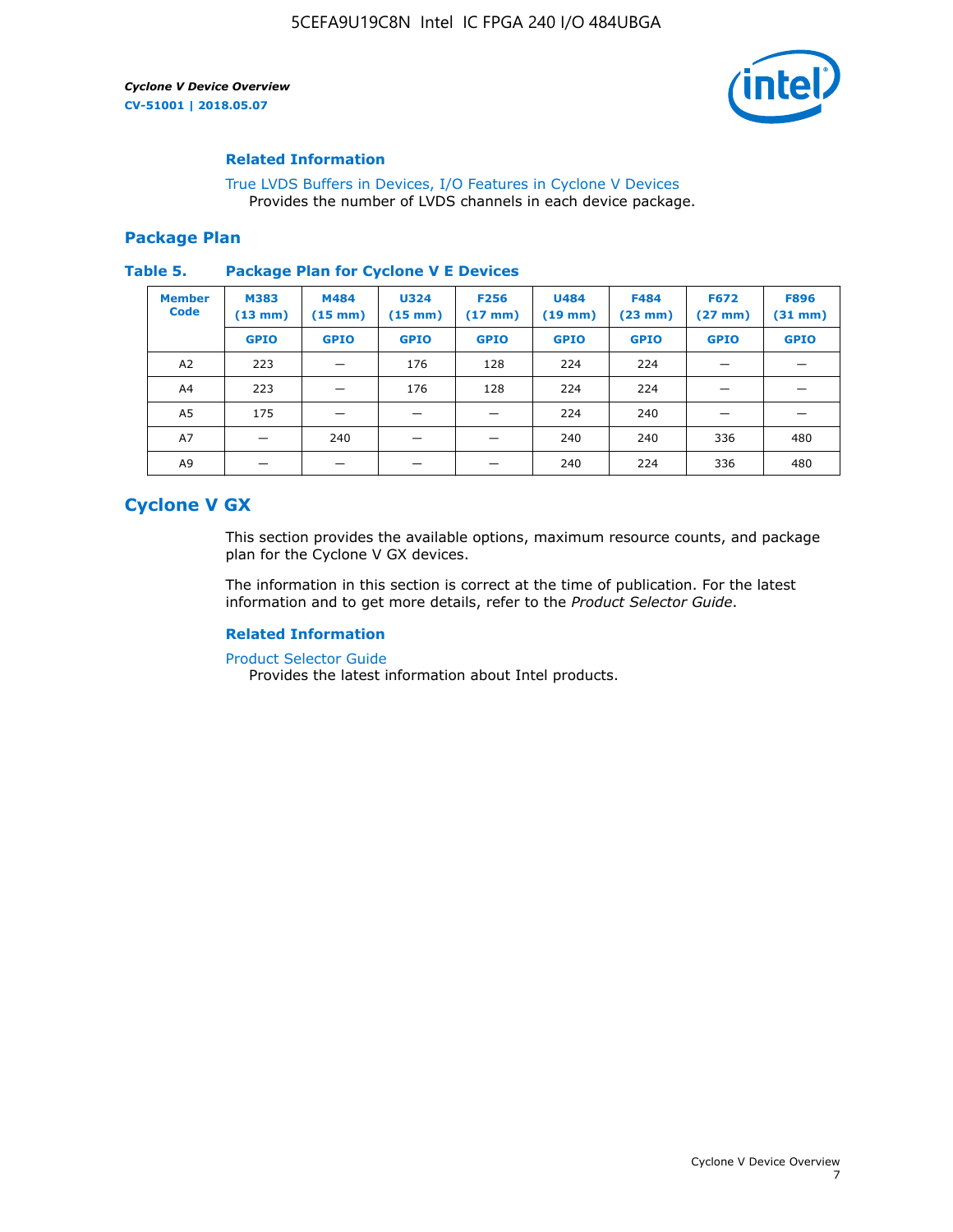

## **Available Options**

#### **Figure 2. Sample Ordering Code and Available Options for Cyclone V GX Devices**

The SEU internal scrubbing feature is available for Cyclone V E, GX, SE, and SX devices with the "SC" suffix in the part number. For device availability and ordering, contact your local Intel sales representatives.



## **Maximum Resources**

#### **Table 6. Maximum Resource Counts for Cyclone V GX Devices**

|                              | <b>Resource</b> | <b>Member Code</b> |                |                |                |           |  |  |
|------------------------------|-----------------|--------------------|----------------|----------------|----------------|-----------|--|--|
|                              |                 | C <sub>3</sub>     | C <sub>4</sub> | C <sub>5</sub> | C7             | C9        |  |  |
| Logic Elements (LE) (K)      |                 | 36                 | 50             | 77             | 150            | 301       |  |  |
| <b>ALM</b>                   |                 | 13,460             | 18,860         | 29,080         | 56,480         | 113,560   |  |  |
| Register                     |                 | 53,840             | 75,440         | 116,320        | 225,920        | 454,240   |  |  |
| Memory (Kb)                  | M10K            | 1,350              | 2,500          | 4,460          | 6,860          | 12,200    |  |  |
|                              | <b>MLAB</b>     | 182                | 424            | 424            | 836            | 1,717     |  |  |
| Variable-precision DSP Block |                 | 57                 | 70             | 150            | 156            | 342       |  |  |
| 18 x 18 Multiplier           |                 | 114                | 140            | 300            | 312            | 684       |  |  |
| PLL                          |                 | $\overline{4}$     | 6              | 6              | $\overline{7}$ | 8         |  |  |
| 3 Gbps Transceiver           |                 | 3                  | 6              | 6              | 9              | 12        |  |  |
| GPIO <sup>(4)</sup>          |                 | 208                | 336            | 336            | 480            | 560       |  |  |
|                              |                 |                    |                |                |                | continued |  |  |

 $(4)$  The number of GPIOs does not include transceiver I/Os. In the Intel Quartus® Prime software, the number of user I/Os includes transceiver I/Os.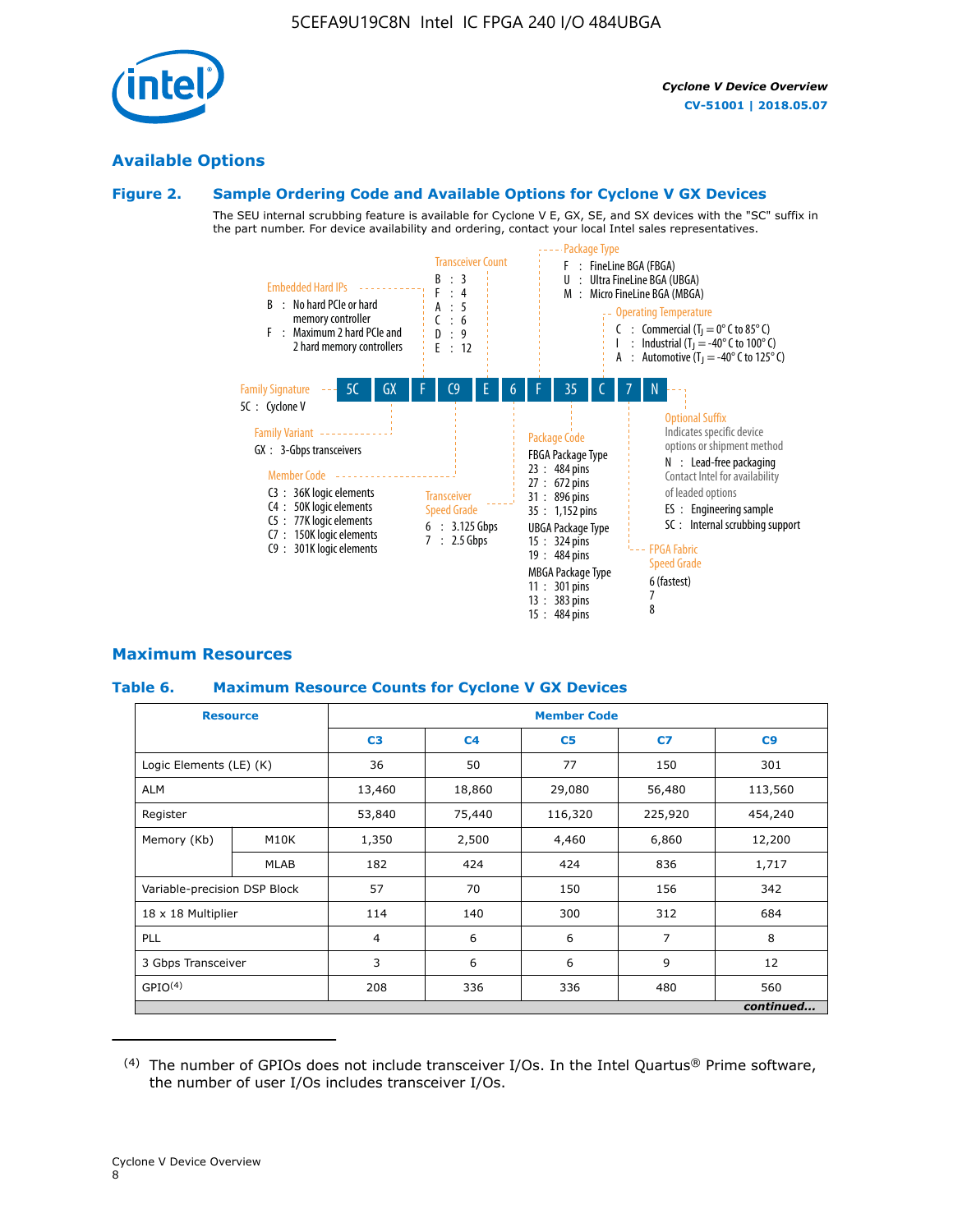

| <b>Resource</b>        |             | <b>Member Code</b> |                |                |     |                |  |  |
|------------------------|-------------|--------------------|----------------|----------------|-----|----------------|--|--|
|                        |             | C <sub>3</sub>     | C <sub>4</sub> | C <sub>5</sub> | C7  | C <sub>9</sub> |  |  |
| <b>LVDS</b>            | Transmitter | 52                 | 84             | 84             | 120 | 140            |  |  |
|                        | Receiver    | 52                 | 84             | 84             | 120 | 140            |  |  |
| PCIe Hard IP Block     |             |                    |                |                |     |                |  |  |
| Hard Memory Controller |             |                    | h              |                |     |                |  |  |

#### **Related Information**

[True LVDS Buffers in Devices, I/O Features in Cyclone V Devices](https://www.altera.com/documentation/sam1403481100977.html#sam1403480885395) Provides the number of LVDS channels in each device package.

## **Package Plan**

#### **Table 7. Package Plan for Cyclone V GX Devices**

| <b>Member</b><br><b>Code</b> | <b>M301</b><br>$(11$ mm) |                | <b>M383</b><br>$(13 \text{ mm})$ |             | M484        | $(15 \text{ mm})$ | <b>U324</b><br>$(15 \text{ mm})$ |             | <b>U484</b><br>$(19$ mm) |             |
|------------------------------|--------------------------|----------------|----------------------------------|-------------|-------------|-------------------|----------------------------------|-------------|--------------------------|-------------|
|                              | <b>GPIO</b>              | <b>XCVR</b>    | <b>GPIO</b>                      | <b>XCVR</b> | <b>GPIO</b> | <b>XCVR</b>       | <b>GPIO</b>                      | <b>XCVR</b> | <b>GPIO</b>              | <b>XCVR</b> |
| C <sub>3</sub>               |                          |                |                                  |             |             |                   | 144                              | 3           | 208                      | 3           |
| C <sub>4</sub>               | 129                      | $\overline{4}$ | 175                              | 6           |             |                   | –                                |             | 224                      | 6           |
| C5                           | 129                      | 4              | 175                              | 6           |             |                   |                                  |             | 224                      | 6           |
| C7                           | _                        |                |                                  |             | 240         | 3                 |                                  |             | 240                      | 6           |
| C9                           |                          |                |                                  |             |             |                   |                                  |             | 240                      | 5           |

| <b>Member</b><br><b>Code</b> | <b>F484</b> | $(23$ mm)   | <b>F672</b> | $(27 \text{ mm})$ | <b>F896</b><br>$(31 \text{ mm})$ |             | F1152<br>$(35 \text{ mm})$ |             |
|------------------------------|-------------|-------------|-------------|-------------------|----------------------------------|-------------|----------------------------|-------------|
|                              | <b>GPIO</b> | <b>XCVR</b> | <b>GPIO</b> | <b>XCVR</b>       | <b>GPIO</b>                      | <b>XCVR</b> | <b>GPIO</b>                | <b>XCVR</b> |
| C <sub>3</sub>               | 208         | 3           |             |                   |                                  |             |                            |             |
| C4                           | 240         | 6           | 336         | 6                 |                                  |             |                            |             |
| C5                           | 240         | 6           | 336         | 6                 |                                  |             |                            |             |
| C <sub>7</sub>               | 240         | 6           | 336         | 9                 | 480                              | 9           |                            |             |
| C9                           | 224         | 6           | 336         | 9                 | 480                              | 12          | 560                        | 12          |

# **Cyclone V GT**

This section provides the available options, maximum resource counts, and package plan for the Cyclone V GT devices.

The information in this section is correct at the time of publication. For the latest information and to get more details, refer to the *Product Selector Guide*.

#### **Related Information**

#### [Product Selector Guide](https://www.altera.com/products/product-selector-guide.html)

Provides the latest information about Intel products.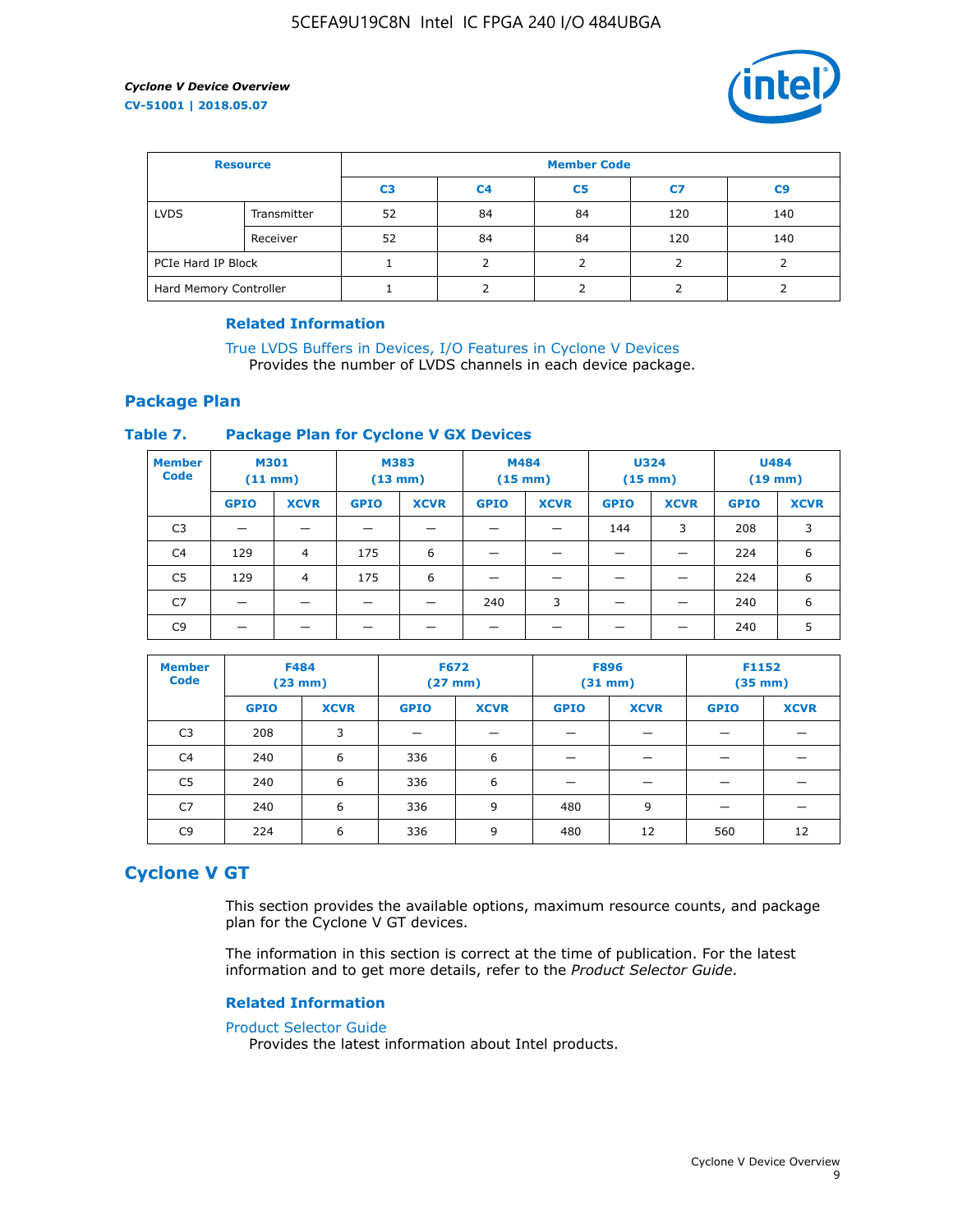

## **Available Options**

#### **Figure 3. Sample Ordering Code and Available Options for Cyclone V GT Devices**



#### **Maximum Resources**

#### **Table 8. Maximum Resource Counts for Cyclone V GT Devices**

|                              | <b>Resource</b> | <b>Member Code</b> |         |                |  |  |
|------------------------------|-----------------|--------------------|---------|----------------|--|--|
|                              |                 | D <sub>5</sub>     | D7      | D <sub>9</sub> |  |  |
| Logic Elements (LE) (K)      |                 | 77                 | 150     | 301            |  |  |
| <b>ALM</b>                   |                 | 29,080             | 56,480  | 113,560        |  |  |
| Register                     |                 | 116,320            | 225,920 | 454,240        |  |  |
| Memory (Kb)                  | M10K            | 4,460              | 6,860   | 12,200         |  |  |
|                              | <b>MLAB</b>     | 424                | 836     | 1,717          |  |  |
| Variable-precision DSP Block |                 | 150                | 156     | 342            |  |  |
| 18 x 18 Multiplier           |                 | 300                | 312     | 684            |  |  |
| PLL                          |                 | 6                  | 7       | 8              |  |  |
| 6 Gbps Transceiver           |                 | 6                  | 9       | 12             |  |  |
| GPIO <sup>(5)</sup>          |                 | 336                | 480     | 560            |  |  |
| <b>LVDS</b>                  | Transmitter     | 84                 | 120     | 140            |  |  |
|                              |                 |                    |         | continued      |  |  |

<sup>(5)</sup> The number of GPIOs does not include transceiver I/Os. In the Intel Quartus Prime software, the number of user I/Os includes transceiver I/Os.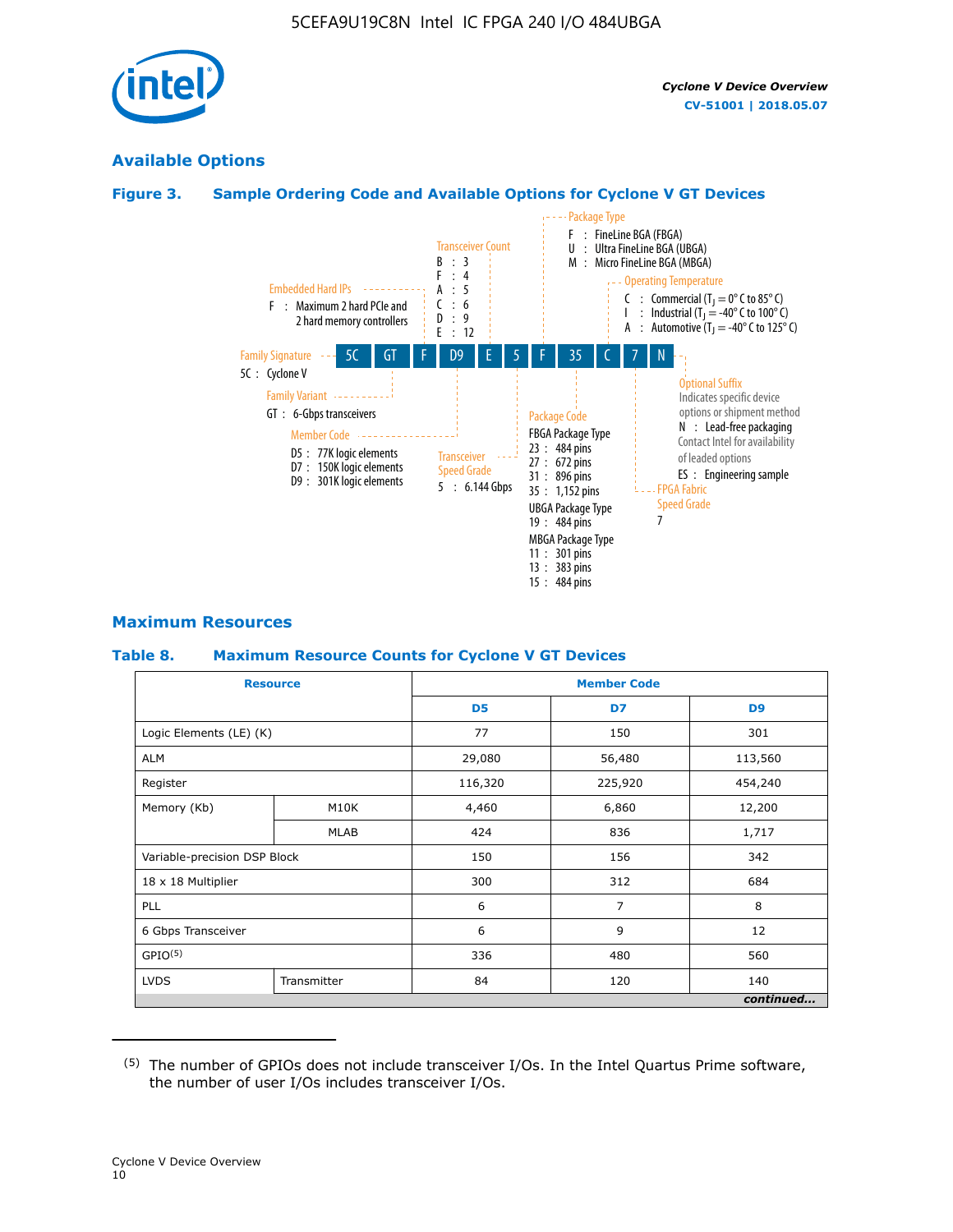

| <b>Resource</b>        |          | <b>Member Code</b> |     |     |  |  |
|------------------------|----------|--------------------|-----|-----|--|--|
|                        |          | D5                 | D7  | D9  |  |  |
|                        | Receiver | 84                 | 120 | 140 |  |  |
| PCIe Hard IP Block     |          |                    |     |     |  |  |
| Hard Memory Controller |          |                    |     |     |  |  |

#### **Related Information**

[True LVDS Buffers in Devices, I/O Features in Cyclone V Devices](https://www.altera.com/documentation/sam1403481100977.html#sam1403480885395) Provides the number of LVDS channels in each device package.

# **Package Plan**

#### **Table 9. Package Plan for Cyclone V GT Devices**

Transceiver counts shown are for transceiver ≤5 Gbps . 6 Gbps transceiver channel count support depends on the package and channel usage. For more information about the 6 Gbps transceiver channel count, refer to the *Cyclone V Device Handbook Volume 2: Transceivers*.

| <b>Member</b><br><b>Code</b> | <b>M301</b><br>$(11$ mm) |             | M383<br>$(13 \text{ mm})$ |             | M484<br>$(15$ mm $)$     |                          | <b>U484</b><br>$(19$ mm) |             |
|------------------------------|--------------------------|-------------|---------------------------|-------------|--------------------------|--------------------------|--------------------------|-------------|
|                              | <b>GPIO</b>              | <b>XCVR</b> | <b>GPIO</b>               | <b>XCVR</b> | <b>GPIO</b>              | <b>XCVR</b>              | <b>GPIO</b>              | <b>XCVR</b> |
| D <sub>5</sub>               | 129                      | 4           | 175                       | 6           | $\overline{\phantom{0}}$ | $\overline{\phantom{0}}$ | 224                      | 6           |
| D7                           | -                        |             |                           | _           | 240                      | 3                        | 240                      | 6           |
| D <sub>9</sub>               | –                        |             |                           | _           | _                        | –                        | 240                      | 5           |

| <b>Member</b><br><b>Code</b> | <b>F484</b><br>$(23 \text{ mm})$ |             | <b>F672</b><br>$(27 \text{ mm})$ |             | <b>F896</b><br>$(31$ mm $)$ |             | F1152<br>$(35$ mm $)$ |             |
|------------------------------|----------------------------------|-------------|----------------------------------|-------------|-----------------------------|-------------|-----------------------|-------------|
|                              | <b>GPIO</b>                      | <b>XCVR</b> | <b>GPIO</b>                      | <b>XCVR</b> | <b>GPIO</b>                 | <b>XCVR</b> | <b>GPIO</b>           | <b>XCVR</b> |
| D <sub>5</sub>               | 240                              | 6           | 336                              | 6           | -                           |             |                       |             |
| D7                           | 240                              | 6           | 336                              | q(6)        | 480                         | q(6)        | -                     | _           |
| D <sub>9</sub>               | 224                              | 6           | 336                              | q(6)        | 480                         | 12(7)       | 560                   | 12(7)       |

#### **Related Information**

[6.144-Gbps Support Capability in Cyclone V GT Devices, Cyclone V Device Handbook](https://www.altera.com/documentation/nik1409855456781.html#nik1409855410757) [Volume 2: Transceivers](https://www.altera.com/documentation/nik1409855456781.html#nik1409855410757)

Provides more information about 6 Gbps transceiver channel count.

<sup>(6)</sup> If you require CPRI (at 6.144 Gbps) and PCIe Gen2 transmit jitter compliance, Intel recommends that you use only up to three full-duplex transceiver channels for CPRI, and up to six full-duplex channels for PCIe Gen2. The CMU channels are not considered full-duplex channels.

 $(7)$  If you require CPRI (at 6.144 Gbps) and PCIe Gen2 transmit jitter compliance, Intel recommends that you use only up to three full-duplex transceiver channels for CPRI, and up to eight full-duplex channels for PCIe Gen2. The CMU channels are not considered full-duplex channels.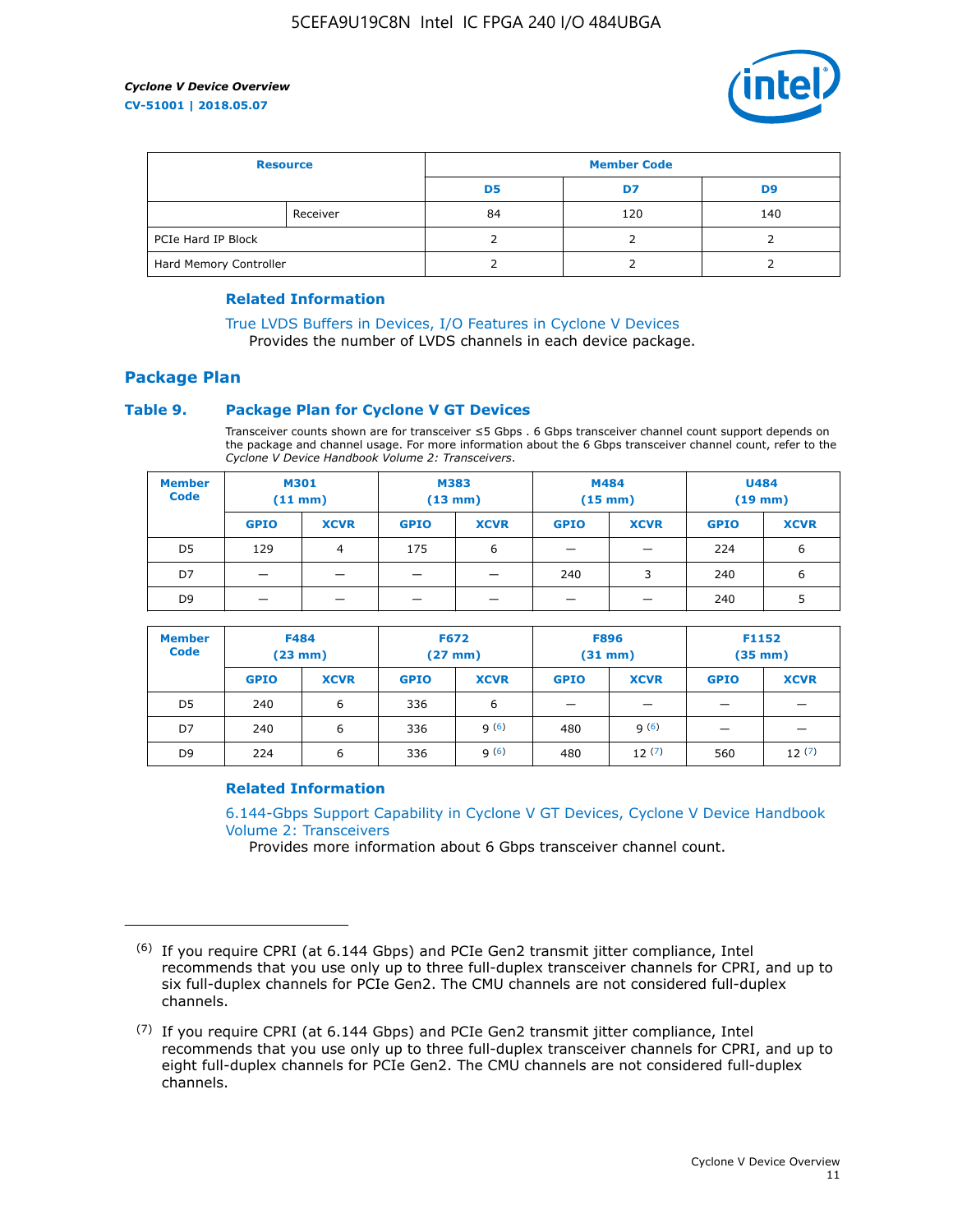

# **Cyclone V SE**

This section provides the available options, maximum resource counts, and package plan for the Cyclone V SE devices.

The information in this section is correct at the time of publication. For the latest information and to get more details, refer to the *Product Selector Guide*.

#### **Related Information**

#### [Product Selector Guide](https://www.altera.com/products/product-selector-guide.html)

Provides the latest information about Intel products.

#### **Available Options**

#### **Figure 4. Sample Ordering Code and Available Options for Cyclone V SE Devices**

The SEU internal scrubbing feature is available for Cyclone V E, GX, SE, and SX devices with the "SC" suffix in the part number. For device availability and ordering, contact your local Intel sales representatives.

Cyclone V SE and SX low-power devices (L power option) offer 30% static power reduction for devices with 25K LE and 40K LE, and 20% static power reduction for devices with 85K LE and 110K LE.

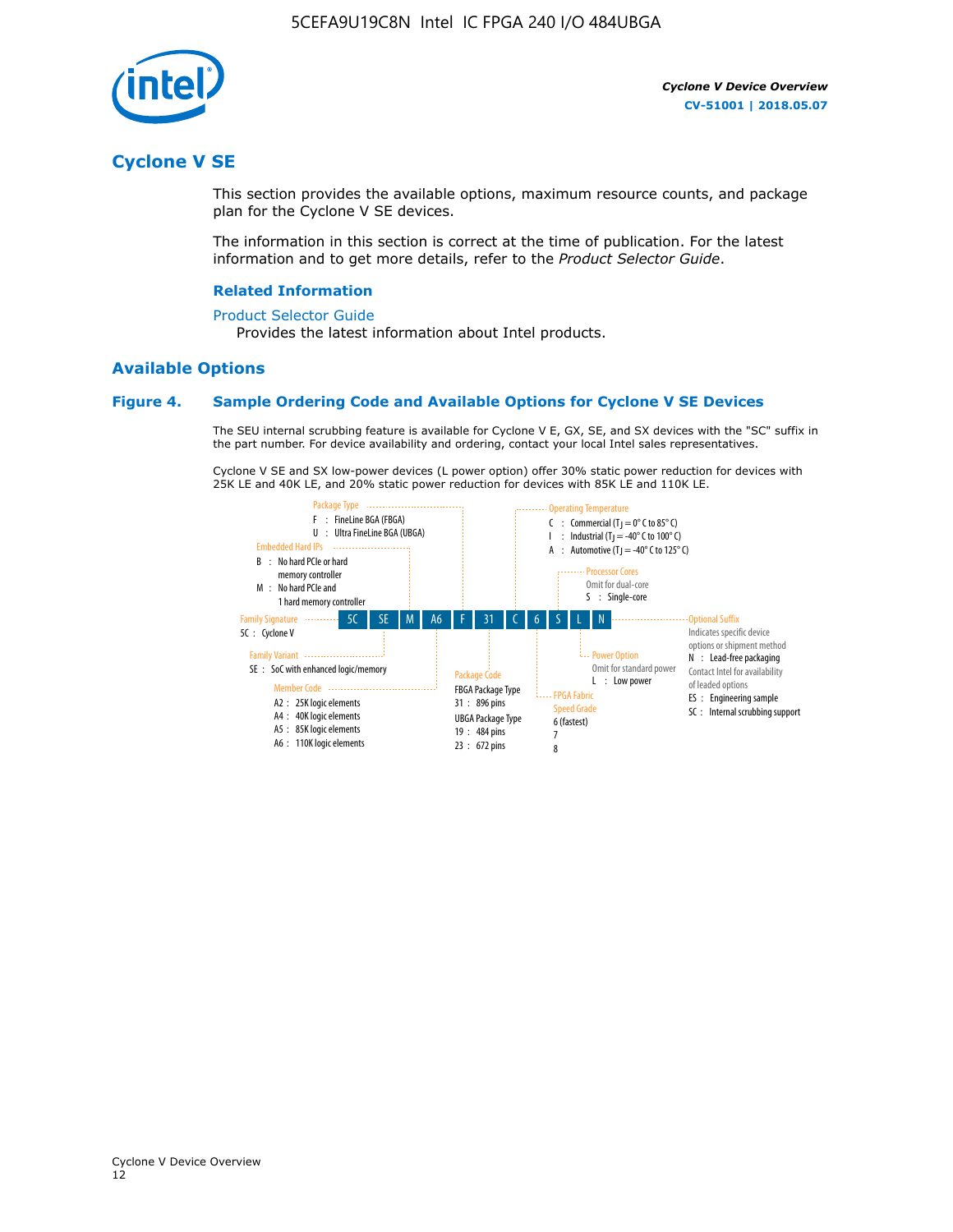

### **Maximum Resources**

#### **Table 10. Maximum Resource Counts for Cyclone V SE Devices**

|                                | <b>Resource</b> | <b>Member Code</b>       |                          |                      |                      |  |
|--------------------------------|-----------------|--------------------------|--------------------------|----------------------|----------------------|--|
|                                |                 | A <sub>2</sub>           | A <sub>4</sub>           | <b>A5</b>            | A6                   |  |
| Logic Elements (LE) (K)        |                 | 25                       | 40                       | 85                   | 110                  |  |
| <b>ALM</b>                     |                 | 9,430                    | 15,880                   | 32,070               | 41,910               |  |
| Register                       |                 | 37,736                   | 60,376                   | 128,300              | 166,036              |  |
| Memory (Kb)                    | M10K            | 1,400                    | 2,700                    | 3,970                | 5,570                |  |
|                                | <b>MLAB</b>     | 138                      | 231                      | 480                  | 621                  |  |
| Variable-precision DSP Block   |                 | 36                       | 84                       | 87                   | 112                  |  |
| 18 x 18 Multiplier             |                 | 72                       | 168                      | 174                  | 224                  |  |
| <b>FPGA PLL</b>                |                 | 5                        | 5                        | 6                    | 6                    |  |
| <b>HPS PLL</b>                 |                 | 3                        | 3                        | 3                    | 3                    |  |
| <b>FPGA GPIO</b>               |                 | 145                      | 145                      | 288                  | 288                  |  |
| HPS I/O                        |                 | 181                      | 181                      | 181                  | 181                  |  |
| <b>LVDS</b>                    | Transmitter     | 32                       | 32                       | 72                   | 72                   |  |
|                                | Receiver        | 37                       | 37                       | 72                   | 72                   |  |
| FPGA Hard Memory Controller    |                 | 1                        | $\mathbf{1}$             | $\mathbf{1}$         | $\mathbf{1}$         |  |
| HPS Hard Memory Controller     |                 | $\mathbf{1}$             | $\mathbf{1}$             | $\mathbf{1}$         | $\mathbf{1}$         |  |
| Arm Cortex-A9 MPCore Processor |                 | Single- or dual-<br>core | Single- or dual-<br>core | Single- or dual-core | Single- or dual-core |  |

#### **Related Information**

[True LVDS Buffers in Devices, I/O Features in Cyclone V Devices](https://www.altera.com/documentation/sam1403481100977.html#sam1403480885395) Provides the number of LVDS channels in each device package.

#### **Package Plan**

#### **Table 11. Package Plan for Cyclone V SE Devices**

The HPS I/O counts are the number of I/Os in the HPS and does not correlate with the number of HPS-specific I/O pins in the FPGA. Each HPS-specific pin in the FPGA may be mapped to several HPS I/Os.

| <b>Member Code</b> | <b>U484</b><br>$(19$ mm) |           | <b>U672</b><br>(23 mm) |           | <b>F896</b><br>$(31$ mm $)$ |           |
|--------------------|--------------------------|-----------|------------------------|-----------|-----------------------------|-----------|
|                    | <b>FPGA GPIO</b>         | HPS $I/O$ | <b>FPGA GPIO</b>       | HPS $I/O$ | <b>FPGA GPIO</b>            | HPS $I/O$ |
| A <sub>2</sub>     | 66                       | 151       | 145                    | 181       |                             |           |
| A4                 | 66                       | 151       | 145                    | 181       |                             |           |
| A <sub>5</sub>     | 66                       | 151       | 145                    | 181       | 288                         | 181       |
| A6                 | 66                       | 151       | 145                    | 181       | 288                         | 181       |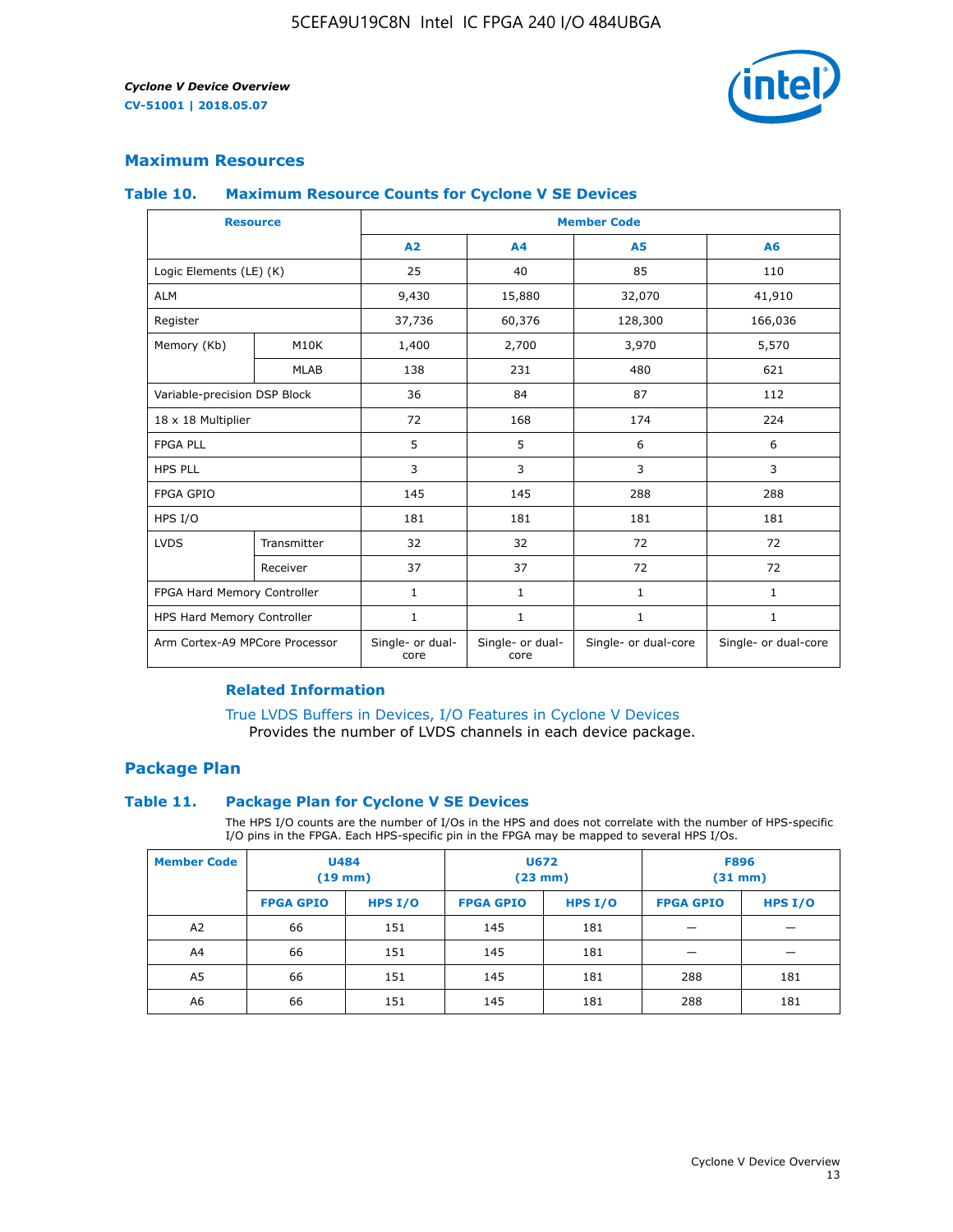

# **Cyclone V SX**

This section provides the available options, maximum resource counts, and package plan for the Cyclone V SX devices.

The information in this section is correct at the time of publication. For the latest information and to get more details, refer to the *Product Selector Guide*.

#### **Related Information**

#### [Product Selector Guide](https://www.altera.com/products/product-selector-guide.html)

Provides the latest information about Intel products.

## **Available Options**

#### **Figure 5. Sample Ordering Code and Available Options for Cyclone V SX Devices**

The SEU internal scrubbing feature is available for Cyclone V E, GX, SE, and SX devices with the "SC" suffix in the part number. For device availability and ordering, contact your local Intel sales representatives.

Cyclone V SE and SX low-power devices (L power option) offer 30% static power reduction for devices with 25K LE and 40K LE, and 20% static power reduction for devices with 85K LE and 110K LE.



#### **Maximum Resources**

#### **Table 12. Maximum Resource Counts for Cyclone V SX Devices**

|                              | <b>Resource</b> | <b>Member Code</b> |                |                |           |  |
|------------------------------|-----------------|--------------------|----------------|----------------|-----------|--|
|                              |                 | C <sub>2</sub>     | C <sub>4</sub> | C <sub>5</sub> | C6        |  |
| Logic Elements (LE) (K)      |                 | 25                 | 40             | 85             | 110       |  |
| <b>ALM</b>                   |                 | 9,430              | 15,880         | 32,070         | 41,910    |  |
| Register                     |                 | 37,736             | 60,376         | 128,300        | 166,036   |  |
| Memory (Kb)                  | M10K            | 1,400              | 2,700          | 3,970          | 5,570     |  |
|                              | <b>MLAB</b>     | 138                | 231            | 480            | 621       |  |
| Variable-precision DSP Block |                 | 36                 | 84             | 87             | 112       |  |
| 18 x 18 Multiplier           |                 | 72                 | 168            | 174            | 224       |  |
| <b>FPGA PLL</b>              |                 | 5                  | 5              | 6              | 6         |  |
|                              |                 |                    |                |                | continued |  |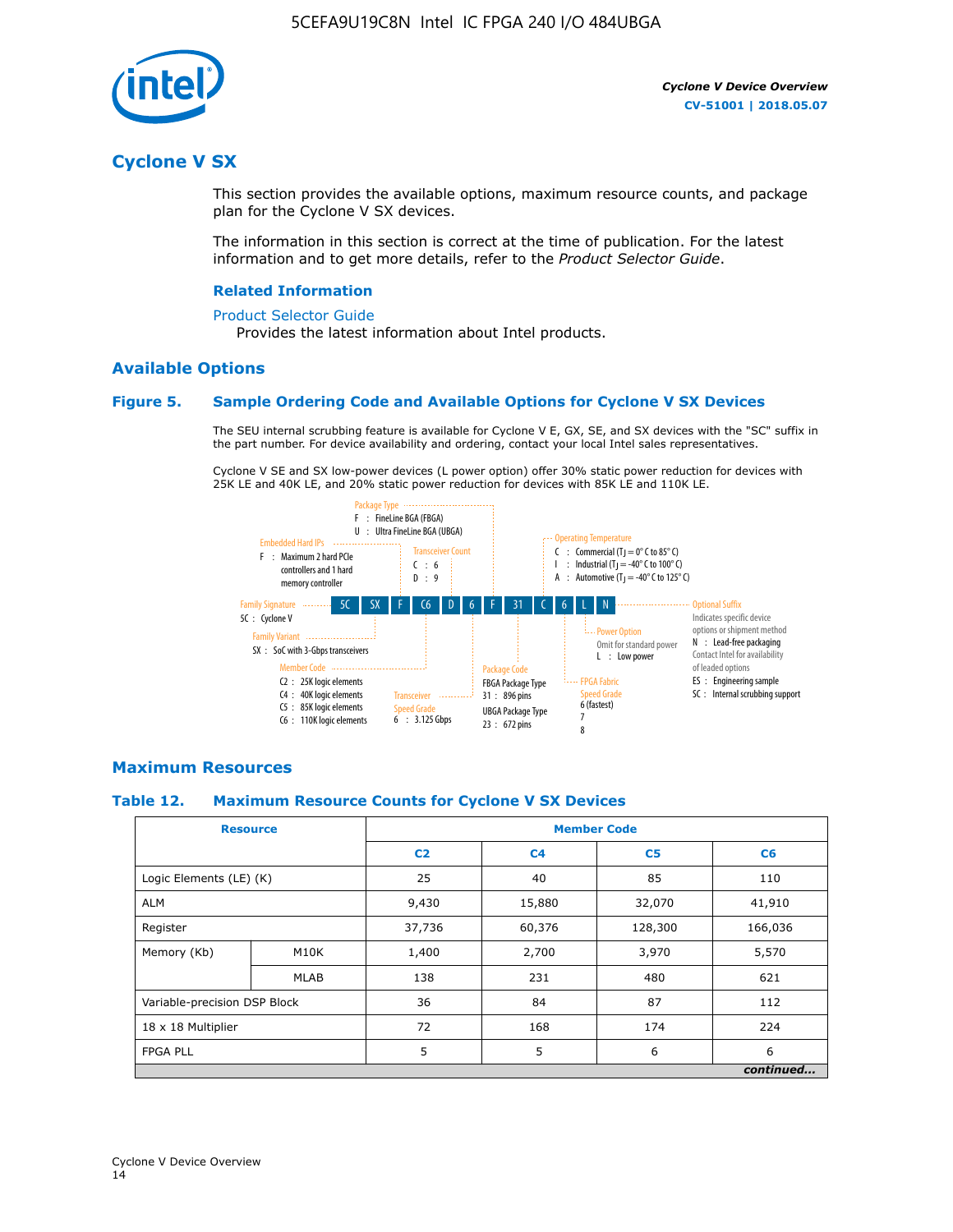

| <b>Resource</b>                |             | <b>Member Code</b> |                |                |              |  |  |
|--------------------------------|-------------|--------------------|----------------|----------------|--------------|--|--|
|                                |             | C <sub>2</sub>     | C <sub>4</sub> | C <sub>5</sub> | C6           |  |  |
| <b>HPS PLL</b>                 |             | 3                  | 3              | 3              | 3            |  |  |
| 3 Gbps Transceiver             |             | 6                  | 6              | 9              | 9            |  |  |
| FPGA GPIO <sup>(8)</sup>       |             | 145                | 145            | 288            | 288          |  |  |
| HPS I/O                        |             | 181                | 181            | 181            | 181          |  |  |
| <b>LVDS</b>                    | Transmitter | 32                 | 32             | 72             | 72           |  |  |
|                                | Receiver    | 37                 | 37             | 72             | 72           |  |  |
| PCIe Hard IP Block             |             | $\overline{2}$     | 2              | 2(9)           | 2(9)         |  |  |
| FPGA Hard Memory Controller    |             | $\mathbf{1}$       | $\mathbf{1}$   | $\mathbf{1}$   | $\mathbf{1}$ |  |  |
| HPS Hard Memory Controller     |             | 1                  | $\mathbf{1}$   | $\mathbf{1}$   | 1            |  |  |
| Arm Cortex-A9 MPCore Processor |             | Dual-core          | Dual-core      | Dual-core      | Dual-core    |  |  |

#### **Related Information**

[True LVDS Buffers in Devices, I/O Features in Cyclone V Devices](https://www.altera.com/documentation/sam1403481100977.html#sam1403480885395) Provides the number of LVDS channels in each device package.

#### **Package Plan**

#### **Table 13. Package Plan for Cyclone V SX Devices**

The HPS I/O counts are the number of I/Os in the HPS and does not correlate with the number of HPS-specific I/O pins in the FPGA. Each HPS-specific pin in the FPGA may be mapped to several HPS I/Os.

| <b>Member Code</b> | U672<br>(23 mm)  |           | <b>F896</b><br>$(31$ mm $)$ |                  |         |             |
|--------------------|------------------|-----------|-----------------------------|------------------|---------|-------------|
|                    | <b>FPGA GPIO</b> | HPS $I/O$ | <b>XCVR</b>                 | <b>FPGA GPIO</b> | HPS I/O | <b>XCVR</b> |
| C <sub>2</sub>     | 145              | 181       | 6                           |                  |         |             |
| C4                 | 145              | 181       | 6                           |                  |         |             |
| C <sub>5</sub>     | 145              | 181       | 6                           | 288              | 181     | 9           |
| C6                 | 145              | 181       | 6                           | 288              | 181     | 9           |

# **Cyclone V ST**

This section provides the available options, maximum resource counts, and package plan for the Cyclone V ST devices.

The information in this section is correct at the time of publication. For the latest information and to get more details, refer to the *Product Selector Guide*.

 $(8)$  The number of GPIOs does not include transceiver I/Os. In the Intel Quartus Prime software, the number of user I/Os includes transceiver I/Os.

<sup>(9)</sup> 1 PCIe Hard IP Block in U672 package.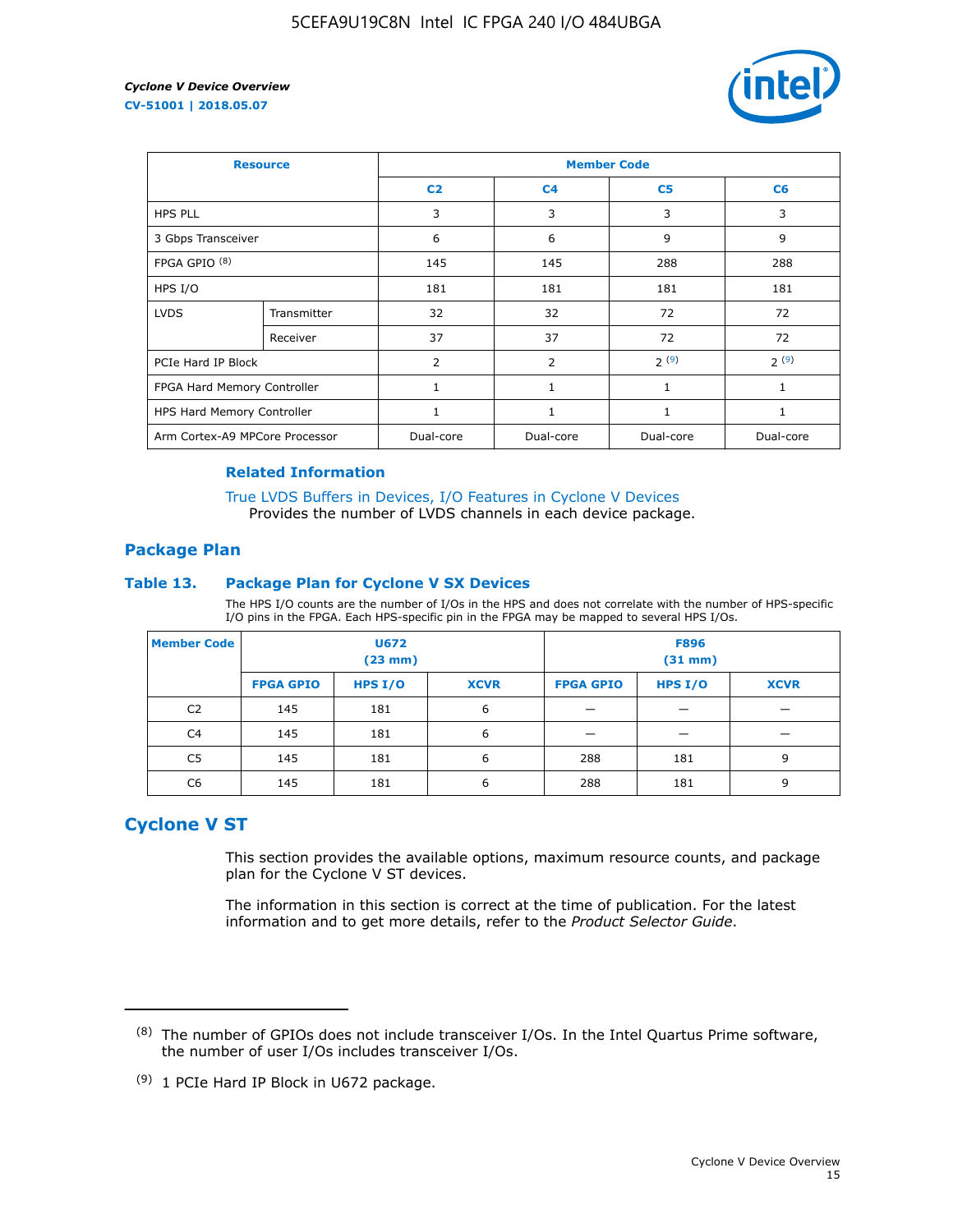

#### **Related Information**

[Product Selector Guide](https://www.altera.com/products/product-selector-guide.html) Provides the latest information about Intel products.

#### **Available Options**

#### **Figure 6. Sample Ordering Code and Available Options for Cyclone V ST Devices**



## **Maximum Resources**

#### **Table 14. Maximum Resource Counts for Cyclone V ST Devices**

| <b>Resource</b>              |             |                | <b>Member Code</b> |
|------------------------------|-------------|----------------|--------------------|
|                              |             | D <sub>5</sub> | D <sub>6</sub>     |
| Logic Elements (LE) (K)      |             | 85             | 110                |
| <b>ALM</b>                   |             | 32,070         | 41,910             |
| Register                     |             | 128,300        | 166,036            |
| Memory (Kb)                  | M10K        | 3,970          | 5,570              |
|                              | MLAB        | 480            | 621                |
| Variable-precision DSP Block |             | 87             | 112                |
| 18 x 18 Multiplier           |             | 174            | 224                |
| <b>FPGA PLL</b>              |             | 6              | 6                  |
| <b>HPS PLL</b>               |             | 3              | 3                  |
| 6.144 Gbps Transceiver       |             | 9              | 9                  |
| FPGA GPIO(10)                |             | 288            | 288                |
| HPS I/O                      |             | 181            | 181                |
| <b>LVDS</b>                  | Transmitter | 72             | 72                 |
|                              |             |                | continued          |

<sup>(10)</sup> The number of GPIOs does not include transceiver I/Os. In the Intel Quartus Prime software, the number of user I/Os includes transceiver I/Os.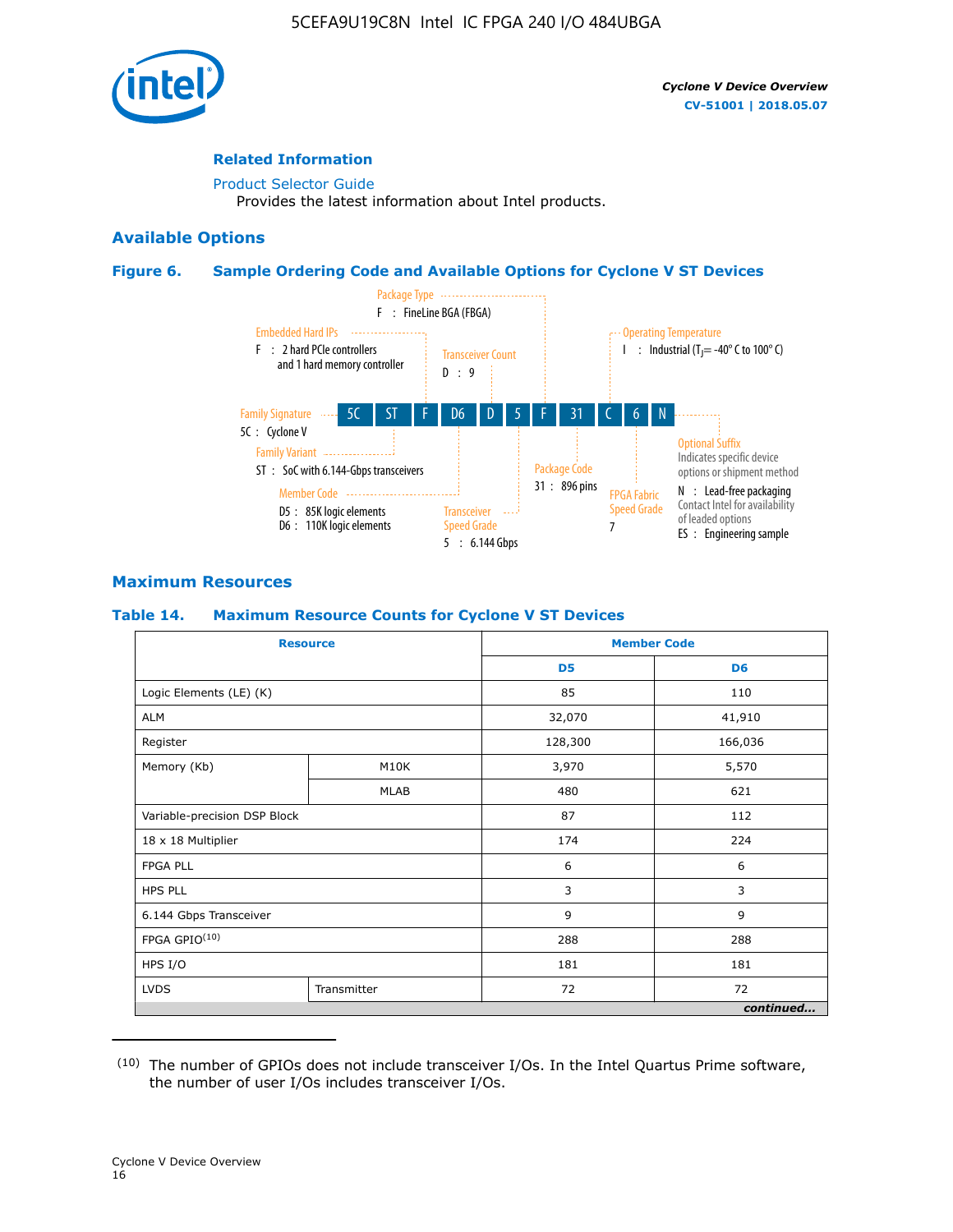

| <b>Resource</b>                |          | <b>Member Code</b> |                |  |
|--------------------------------|----------|--------------------|----------------|--|
|                                |          | D <sub>5</sub>     | D <sub>6</sub> |  |
|                                | Receiver | 72                 | 72             |  |
| PCIe Hard IP Block             |          |                    |                |  |
| FPGA Hard Memory Controller    |          |                    |                |  |
| HPS Hard Memory Controller     |          |                    |                |  |
| Arm Cortex-A9 MPCore Processor |          | Dual-core          | Dual-core      |  |

#### **Related Information**

# [True LVDS Buffers in Devices, I/O Features in Cyclone V Devices](https://www.altera.com/documentation/sam1403481100977.html#sam1403480885395)

Provides the number of LVDS channels in each device package.

#### **Package Plan**

#### **Table 15. Package Plan for Cyclone V ST Devices**

- The HPS I/O counts are the number of I/Os in the HPS and does not correlate with the number of HPSspecific I/O pins in the FPGA. Each HPS-specific pin in the FPGA may be mapped to several HPS I/Os.
- Transceiver counts shown are for transceiver ≤5 Gbps . 6 Gbps transceiver channel count support depends on the package and channel usage. For more information about the 6 Gbps transceiver channel count, refer to the *Cyclone V Device Handbook Volume 2: Transceivers*.

| <b>Member Code</b> | <b>F896</b><br>$(31$ mm $)$ |           |             |  |  |
|--------------------|-----------------------------|-----------|-------------|--|--|
|                    | <b>FPGA GPIO</b>            | HPS $I/O$ | <b>XCVR</b> |  |  |
| D <sub>5</sub>     | 288                         | 181       | 9(11)       |  |  |
| D <sub>6</sub>     | 288                         | 181       | q(11)       |  |  |

#### **Related Information**

[6.144-Gbps Support Capability in Cyclone V GT Devices, Cyclone V Device Handbook](https://www.altera.com/documentation/nik1409855456781.html#nik1409855410757) [Volume 2: Transceivers](https://www.altera.com/documentation/nik1409855456781.html#nik1409855410757)

Provides more information about 6 Gbps transceiver channel count.

<sup>(11)</sup> If you require CPRI (at 4.9152 Gbps) and PCIe Gen2 transmit jitter compliance, Intel recommends that you use only up to seven full-duplex transceiver channels for CPRI, and up to six full-duplex channels for PCIe Gen2. The CMU channels are not considered full-duplex channels.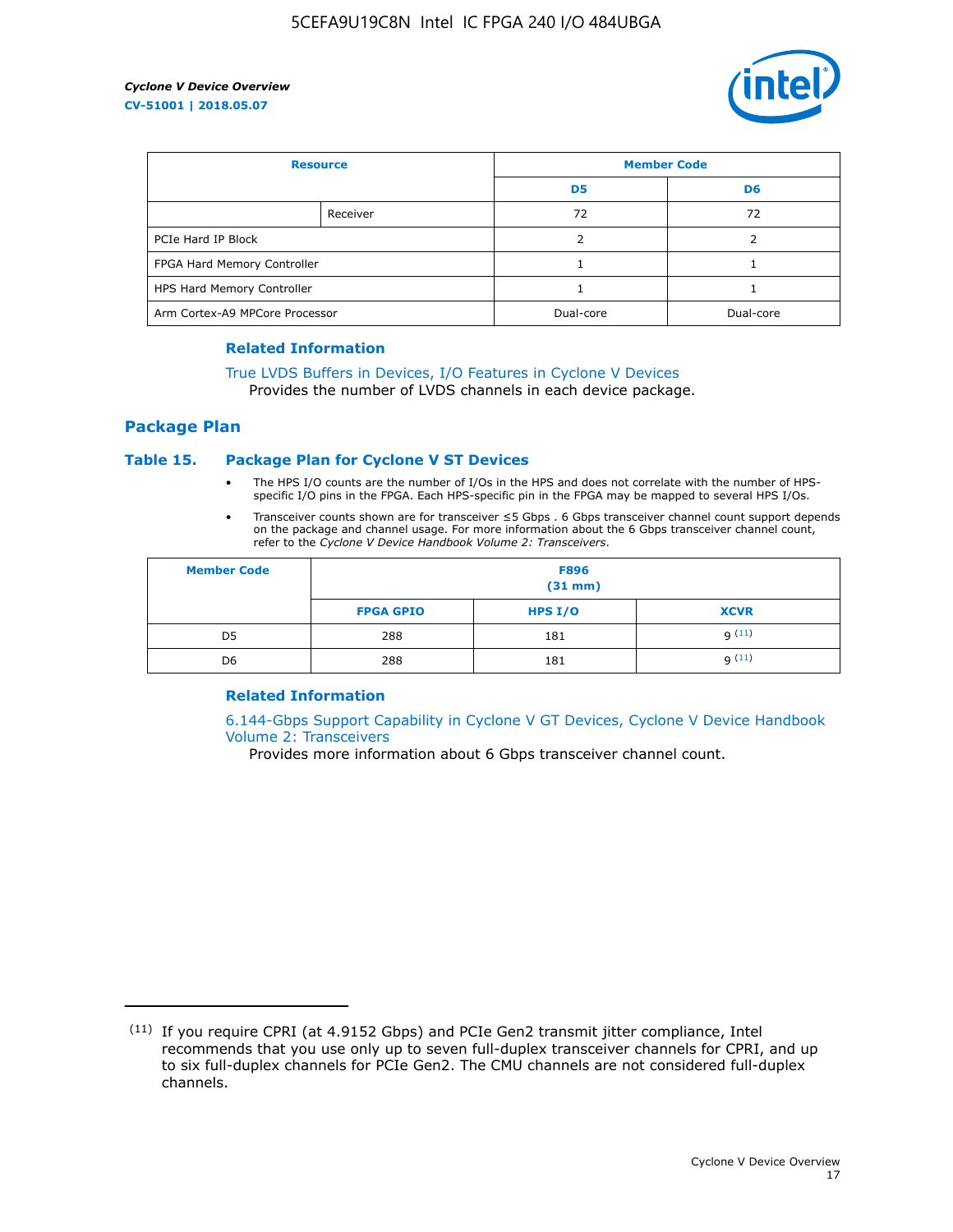

# **I/O Vertical Migration for Cyclone V Devices**

#### **Figure 7. Vertical Migration Capability Across Cyclone V Device Packages and Densities**

The arrows indicate the vertical migration paths. The devices included in each vertical migration path are shaded. You can also migrate your design across device densities in the same package option if the devices have the same dedicated pins, configuration pins, and power pins.



You can achieve the vertical migration shaded in red if you use only up to 175 GPIOs for the M383 package, and 138 GPIOs for the U672 package. These migration paths are not shown in the Intel Quartus Prime software Pin Migration View.

*Note:* To verify the pin migration compatibility, use the Pin Migration View window in the Intel Quartus Prime software Pin Planner.

# **Adaptive Logic Module**

Cyclone V devices use a 28 nm ALM as the basic building block of the logic fabric.

The ALM, as shown in following figure, uses an 8-input fracturable look-up table (LUT) with four dedicated registers to help improve timing closure in register-rich designs and achieve an even higher design packing capability than previous generations.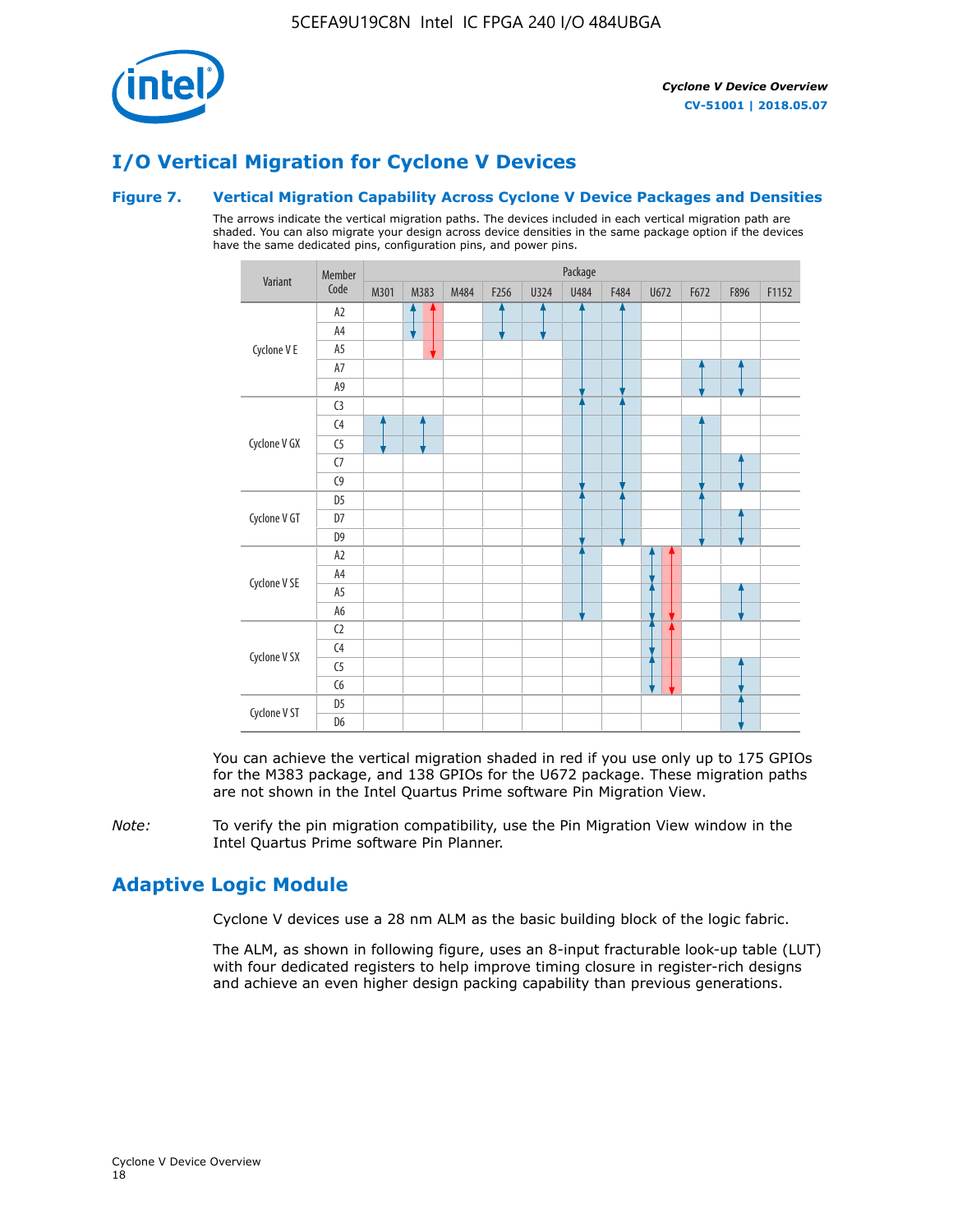

#### **Figure 8. ALM for Cyclone V Devices**



You can configure up to 25% of the ALMs in the Cyclone V devices as distributed memory using MLABs.

#### **Related Information**

Embedded Memory Capacity in Cyclone V Devices on page 21 Lists the embedded memory capacity for each device.

# **Variable-Precision DSP Block**

Cyclone V devices feature a variable-precision DSP block that supports these features:

- Configurable to support signal processing precisions ranging from  $9 \times 9$ ,  $18 \times 18$ and 27 x 27 bits natively
- A 64-bit accumulator
- A hard preadder that is available in both 18- and 27-bit modes
- Cascaded output adders for efficient systolic finite impulse response (FIR) filters
- Internal coefficient register banks, 8 deep, for each multiplier in 18- or 27-bit mode
- Fully independent multiplier operation
- A second accumulator feedback register to accommodate complex multiplyaccumulate functions
- Fully independent Efficient support for single-precision floating point arithmetic
- The inferability of all modes by the Intel Quartus Prime design software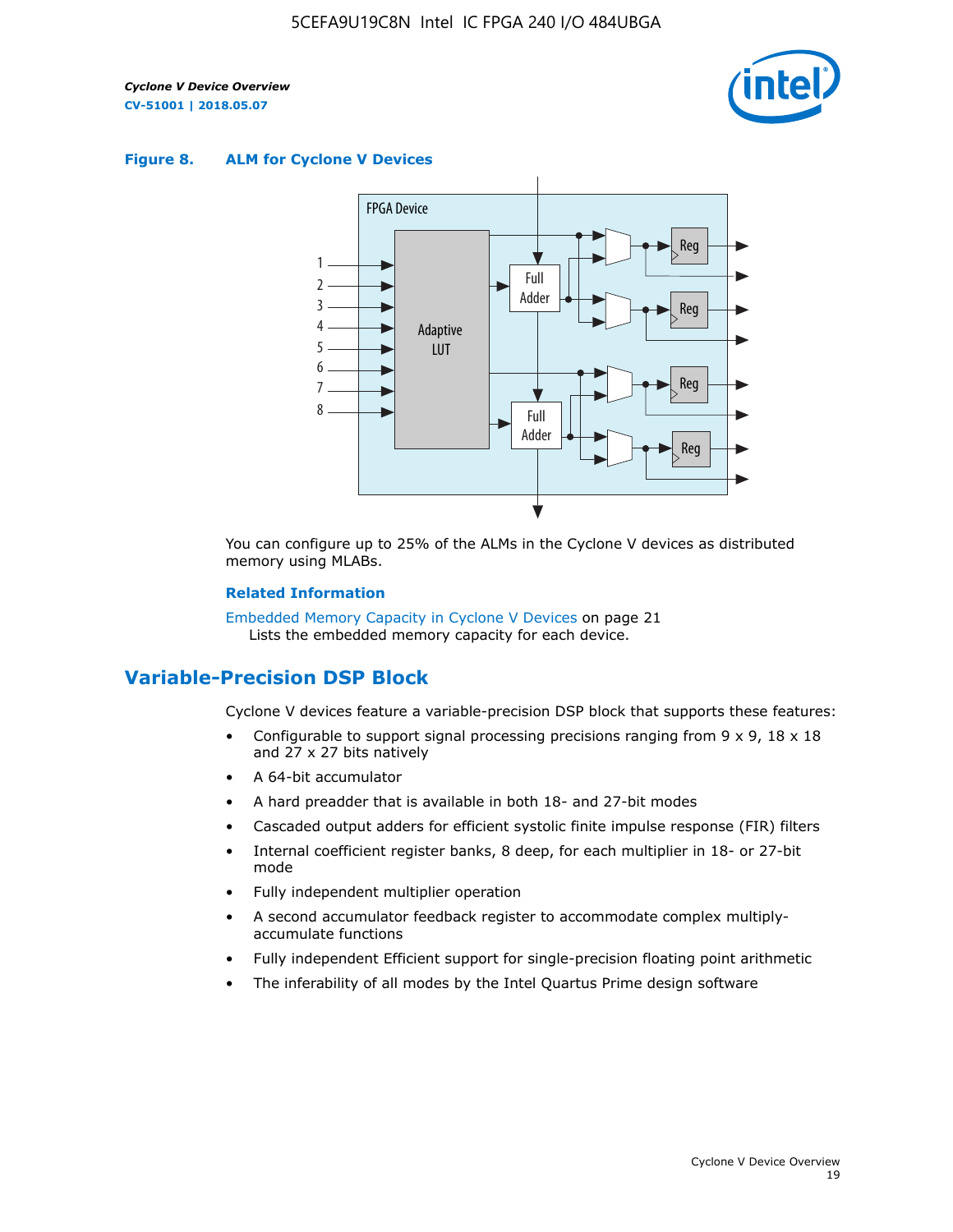

## **Table 16. Variable-Precision DSP Block Configurations for Cyclone V Devices**

| <b>Usage Example</b>                                       | <b>Multiplier Size (Bit)</b> | <b>DSP Block Resource</b> |
|------------------------------------------------------------|------------------------------|---------------------------|
| Low precision fixed point for video<br>applications        | Three $9 \times 9$           |                           |
| Medium precision fixed point in FIR<br>filters             | Two 18 x 18                  |                           |
| FIR filters and general DSP usage                          | Two 18 x 18 with accumulate  |                           |
| High precision fixed- or floating-point<br>implementations | One 27 x 27 with accumulate  |                           |

You can configure each DSP block during compilation as independent three  $9 \times 9$ , two 18 x 18, or one 27 x 27 multipliers. With a dedicated 64 bit cascade bus, you can cascade multiple variable-precision DSP blocks to implement even higher precision DSP functions efficiently.

#### **Table 17. Number of Multipliers in Cyclone V Devices**

The table lists the variable-precision DSP resources by bit precision for each Cyclone V device.

| <b>Variant</b>         | <b>Member</b><br><b>Code</b> | <b>Variable-</b><br>precision |                                   | <b>Independent Input and Output</b><br><b>Multiplications Operator</b> | $18 \times 18$<br><b>Multiplier</b> | $18 \times 18$<br><b>Multiplier</b> |                                                              |
|------------------------|------------------------------|-------------------------------|-----------------------------------|------------------------------------------------------------------------|-------------------------------------|-------------------------------------|--------------------------------------------------------------|
|                        |                              | <b>DSP Block</b>              | $9 \times 9$<br><b>Multiplier</b> | $18 \times 18$<br><b>Multiplier</b>                                    | $27 \times 27$<br><b>Multiplier</b> | <b>Adder Mode</b>                   | <b>Adder</b><br><b>Summed</b><br>with 36 bit<br><b>Input</b> |
| Cyclone V E            | A2                           | 25                            | 75                                | 50                                                                     | 25                                  | 25                                  | 25                                                           |
|                        | A4                           | 66                            | 198                               | 132                                                                    | 66                                  | 66                                  | 66                                                           |
|                        | A5                           | 150                           | 450                               | 300                                                                    | 150                                 | 150                                 | 150                                                          |
|                        | A7                           | 156                           | 468                               | 312                                                                    | 156                                 | 156                                 | 156                                                          |
|                        | A9                           | 342                           | 1,026                             | 684                                                                    | 342                                 | 342                                 | 342                                                          |
| Cyclone V<br><b>GX</b> | C <sub>3</sub>               | 57                            | 171                               | 114                                                                    | 57                                  | 57                                  | 57                                                           |
|                        | C <sub>4</sub>               | 70                            | 210                               | 140                                                                    | 70                                  | 70                                  | 70                                                           |
|                        | C <sub>5</sub>               | 150                           | 450                               | 300                                                                    | 150                                 | 150                                 | 150                                                          |
|                        | C <sub>7</sub>               | 156                           | 468                               | 312                                                                    | 156                                 | 156                                 | 156                                                          |
|                        | C <sub>9</sub>               | 342                           | 1,026                             | 684                                                                    | 342                                 | 342                                 | 342                                                          |
| Cyclone V GT           | D <sub>5</sub>               | 150                           | 450                               | 300                                                                    | 150                                 | 150                                 | 150                                                          |
|                        | D7                           | 156                           | 468                               | 312                                                                    | 156                                 | 156                                 | 156                                                          |
|                        | D <sub>9</sub>               | 342                           | 1,026                             | 684                                                                    | 342                                 | 342                                 | 342                                                          |
| Cyclone V SE           | A <sub>2</sub>               | 36                            | 108                               | 72                                                                     | 36                                  | 36                                  | 36                                                           |
|                        | A4                           | 84                            | 252                               | 168                                                                    | 84                                  | 84                                  | 84                                                           |
|                        | A5                           | 87                            | 261                               | 174                                                                    | 87                                  | 87                                  | 87                                                           |
|                        | A <sub>6</sub>               | 112                           | 336                               | 224                                                                    | 112                                 | 112                                 | 112                                                          |
| Cyclone V SX           | C <sub>2</sub>               | 36                            | 108                               | 72                                                                     | 36                                  | 36                                  | 36                                                           |
|                        | C <sub>4</sub>               | 84                            | 252                               | 168                                                                    | 84                                  | 84                                  | 84                                                           |
|                        | C <sub>5</sub>               | 87                            | 261                               | 174                                                                    | 87                                  | 87                                  | 87                                                           |
|                        |                              |                               |                                   |                                                                        |                                     |                                     | continued                                                    |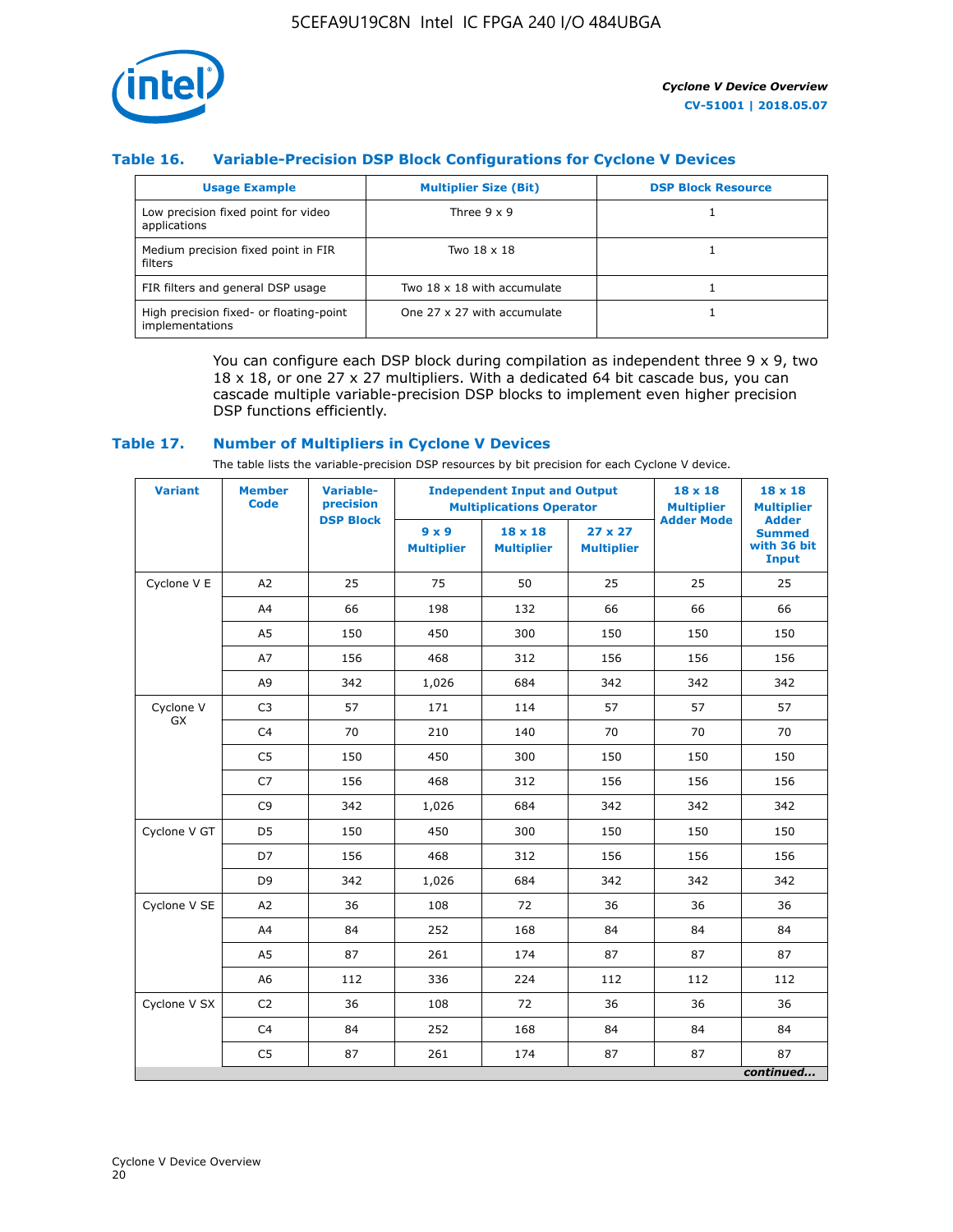

| <b>Variant</b> | <b>Variable-</b><br><b>Member</b><br>precision<br><b>Code</b> |                  | <b>Independent Input and Output</b><br><b>Multiplications Operator</b> | $18 \times 18$<br><b>Multiplier</b> | $18 \times 18$<br><b>Multiplier</b><br><b>Adder</b> |                   |                                       |
|----------------|---------------------------------------------------------------|------------------|------------------------------------------------------------------------|-------------------------------------|-----------------------------------------------------|-------------------|---------------------------------------|
|                |                                                               | <b>DSP Block</b> | $9 \times 9$<br><b>Multiplier</b>                                      | $18 \times 18$<br><b>Multiplier</b> | $27 \times 27$<br><b>Multiplier</b>                 | <b>Adder Mode</b> | <b>Summed</b><br>with 36 bit<br>Input |
|                | C6                                                            | 112              | 336                                                                    | 224                                 | 112                                                 | 112               | 112                                   |
| Cyclone V ST   | D <sub>5</sub>                                                | 87               | 261                                                                    | 174                                 | 87                                                  | 87                | 87                                    |
|                | D <sub>6</sub>                                                | 112              | 336                                                                    | 224                                 | 112                                                 | 112               | 112                                   |

# **Embedded Memory Blocks**

The embedded memory blocks in the devices are flexible and designed to provide an optimal amount of small- and large-sized memory arrays to fit your design requirements.

# **Types of Embedded Memory**

The Cyclone V devices contain two types of memory blocks:

- 10 Kb M10K blocks—blocks of dedicated memory resources. The M10K blocks are ideal for larger memory arrays while still providing a large number of independent ports.
- 640 bit memory logic array blocks (MLABs)—enhanced memory blocks that are configured from dual-purpose logic array blocks (LABs). The MLABs are ideal for wide and shallow memory arrays. The MLABs are optimized for implementation of shift registers for digital signal processing (DSP) applications, wide shallow FIFO buffers, and filter delay lines. Each MLAB is made up of ten adaptive logic modules (ALMs). In the Cyclone V devices, you can configure these ALMs as ten 32 x 2 blocks, giving you one 32 x 20 simple dual-port SRAM block per MLAB.

# **Embedded Memory Capacity in Cyclone V Devices**

#### **Table 18. Embedded Memory Capacity and Distribution in Cyclone V Devices**

|                | <b>Member</b>  | <b>M10K</b>                         |        | <b>MLAB</b>  | <b>Total RAM Bit</b> |        |  |  |  |
|----------------|----------------|-------------------------------------|--------|--------------|----------------------|--------|--|--|--|
| <b>Variant</b> | <b>Code</b>    | <b>Block</b><br><b>RAM Bit (Kb)</b> |        | <b>Block</b> | <b>RAM Bit (Kb)</b>  | (Kb)   |  |  |  |
| Cyclone V E    | A2             | 176                                 | 1,760  | 314          | 196                  | 1,956  |  |  |  |
|                | A4             | 308                                 | 3,080  | 485          | 303                  | 3,383  |  |  |  |
|                | A5             | 446                                 | 4,460  | 679          | 424                  | 4,884  |  |  |  |
|                | A7             | 686                                 | 6,860  | 1338         | 836                  | 7,696  |  |  |  |
|                | A9             | 1,220                               | 12,200 | 2748         | 1,717                | 13,917 |  |  |  |
| Cyclone V GX   | C <sub>3</sub> | 135                                 | 1,350  | 291          | 182                  | 1,532  |  |  |  |
|                | C4             | 250                                 | 2,500  | 678          | 424                  | 2,924  |  |  |  |
|                | C5             | 446                                 | 4,460  | 678          | 424                  | 4,884  |  |  |  |
|                | C7             | 686                                 | 6,860  | 1338         | 836                  | 7,696  |  |  |  |
|                | C <sub>9</sub> | 1,220                               | 12,200 | 2748         | 1,717                | 13,917 |  |  |  |
|                | continued      |                                     |        |              |                      |        |  |  |  |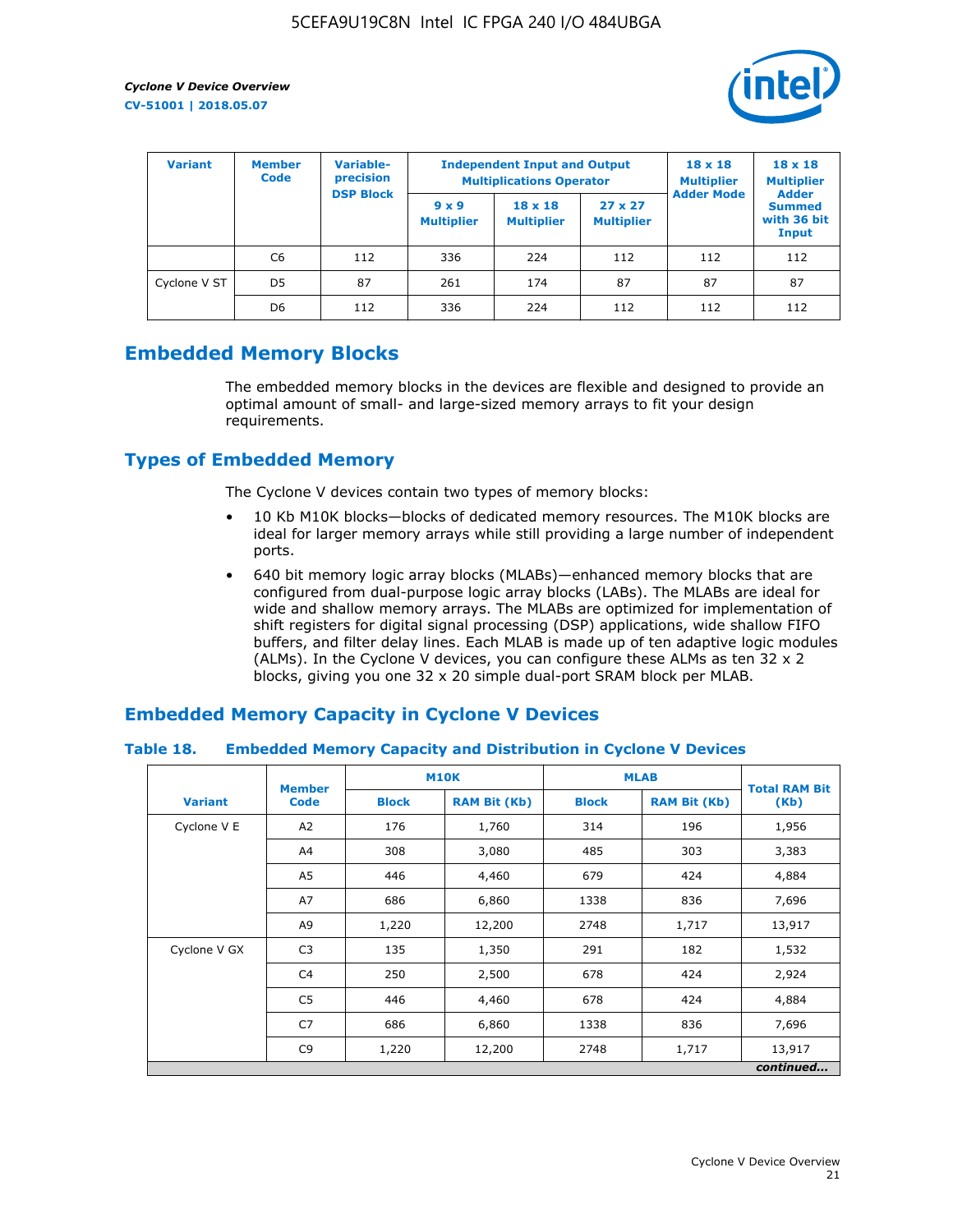

|                | <b>Member</b>  | <b>M10K</b>  |                     | <b>MLAB</b>  | <b>Total RAM Bit</b> |        |
|----------------|----------------|--------------|---------------------|--------------|----------------------|--------|
| <b>Variant</b> | <b>Code</b>    | <b>Block</b> | <b>RAM Bit (Kb)</b> | <b>Block</b> | <b>RAM Bit (Kb)</b>  | (Kb)   |
| Cyclone V GT   | D <sub>5</sub> | 446          | 4,460               | 679          | 424                  | 4,884  |
|                | D7             | 686          | 6,860               | 1338         | 836                  | 7,696  |
|                | D <sub>9</sub> | 1,220        | 12,200              | 2748         | 1,717                | 13,917 |
| Cyclone V SE   | A <sub>2</sub> | 140          | 1,400               | 221          | 138                  | 1,538  |
|                | A4             | 270          | 2,700               | 370          | 231                  | 2,460  |
|                | A5             | 397          | 3,970               | 768          | 480                  | 4,450  |
|                | A6             | 553          | 5,530               | 994          | 621                  | 6,151  |
| Cyclone V SX   | C <sub>2</sub> | 140          | 1,400               | 221          | 138                  | 1,538  |
|                | C4             | 270          | 2,700               | 370          | 231                  | 2,460  |
|                | C5             | 397          | 3,970               | 768          | 480                  | 4,450  |
|                | C <sub>6</sub> | 553          | 5,530               | 994          | 621                  | 6,151  |
| Cyclone V ST   | D <sub>5</sub> | 397          | 3,970               | 768          | 480                  | 4,450  |
|                | D <sub>6</sub> | 553          | 5,530               | 994          | 621                  | 6,151  |

# **Embedded Memory Configurations**

#### **Table 19. Supported Embedded Memory Block Configurations for Cyclone V Devices**

This table lists the maximum configurations supported for the embedded memory blocks. The information is applicable only to the single-port RAM and ROM modes.

| <b>Memory Block</b> | Depth (bits) | <b>Programmable Width</b> |
|---------------------|--------------|---------------------------|
| MLAB                | 32           | x16, x18, or x20          |
| M10K                | 256          | x40 or x32                |
|                     | 512          | x20 or x16                |
|                     | 1K           | $x10$ or $x8$             |
|                     | 2K           | $x5$ or $x4$              |
|                     | 4K           | x2                        |
|                     | 8K           | x1                        |

# **Clock Networks and PLL Clock Sources**

550 MHz Cyclone V devices have 16 global clock networks capable of up to operation. The clock network architecture is based on Intel's global, quadrant, and peripheral clock structure. This clock structure is supported by dedicated clock input pins and fractional PLLs.

*Note:* To reduce power consumption, the Intel Quartus Prime software identifies all unused sections of the clock network and powers them down.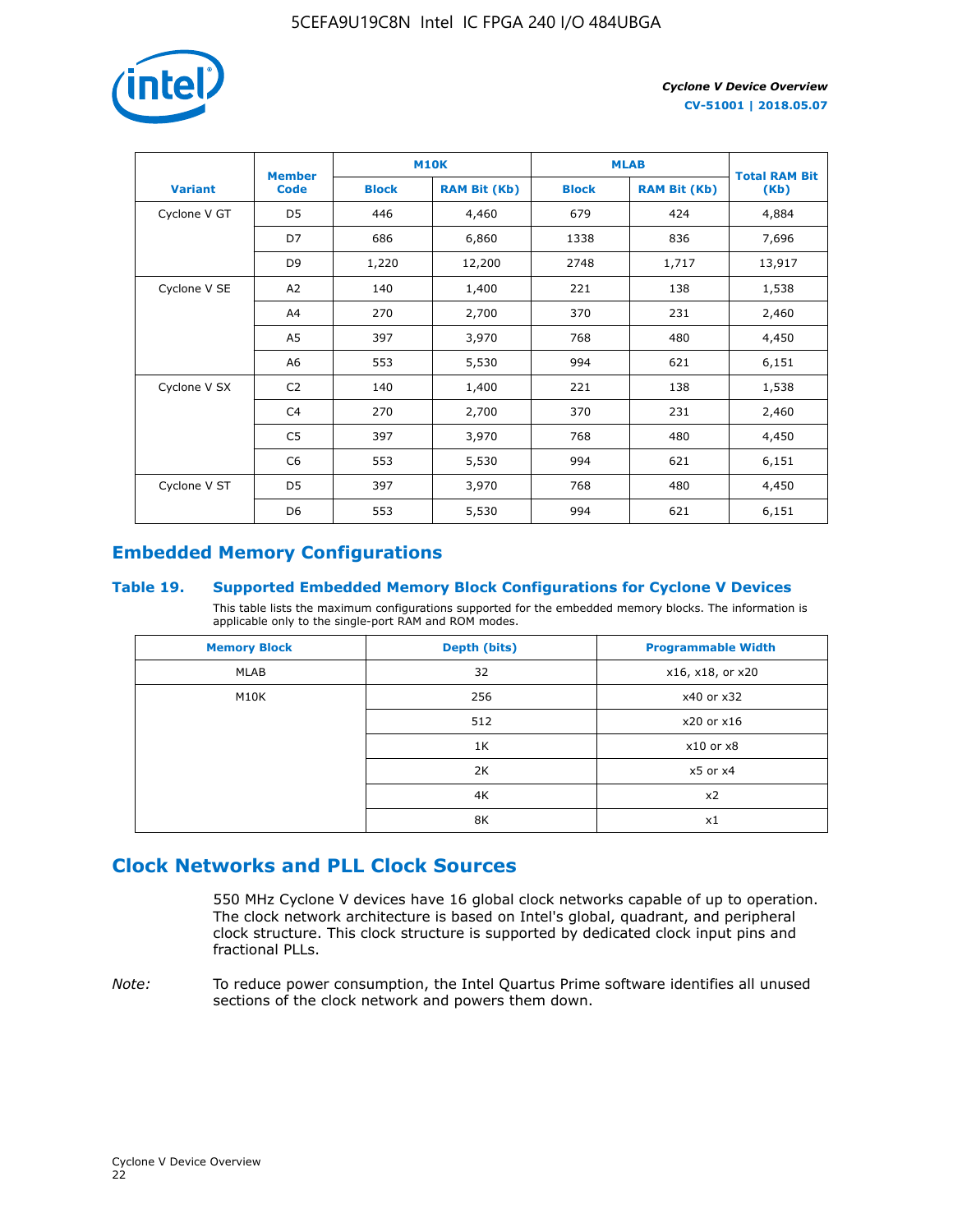5CEFA9U19C8N Intel IC FPGA 240 I/O 484UBGA



## **PLL Features**

The PLLs in the Cyclone V devices support the following features:

- Frequency synthesis
- On-chip clock deskew
- Jitter attenuation
- Programmable output clock duty cycles
- PLL cascading
- Reference clock switchover
- Programmable bandwidth
- User-mode reconfiguration of PLLs
- Low power mode for each fractional PLL
- Dynamic phase shift
- Direct, source synchronous, zero delay buffer, external feedback, and LVDS compensation modes

#### **Fractional PLL**

In addition to integer PLLs, the Cyclone V devices use a fractional PLL architecture. The devices have up to eight PLLs, each with nine output counters. You can use the output counters to reduce PLL usage in two ways:

- Reduce the number of oscillators that are required on your board by using fractional PLLs
- Reduce the number of clock pins that are used in the device by synthesizing multiple clock frequencies from a single reference clock source

If you use the fractional PLL mode, you can use the PLLs for precision fractional-N frequency synthesis—removing the need for off-chip reference clock sources in your design.

The transceiver fractional PLLs that are not used by the transceiver I/Os can be used as general purpose fractional PLLs by the FPGA fabric.

# **FPGA General Purpose I/O**

Cyclone V devices offer highly configurable GPIOs. The following list describes the features of the GPIOs:

- Programmable bus hold and weak pull-up
- LVDS output buffer with programmable differential output voltage ( $V_{OD}$ ) and programmable pre-emphasis
- On-chip parallel termination ( $R<sub>T</sub>$  OCT) for all I/O banks with OCT calibration to limit the termination impedance variation
- On-chip dynamic termination that has the ability to swap between series and parallel termination, depending on whether there is read or write on a common bus for signal integrity
- Easy timing closure support using the hard read FIFO in the input register path, and delay-locked loop (DLL) delay chain with fine and coarse architecture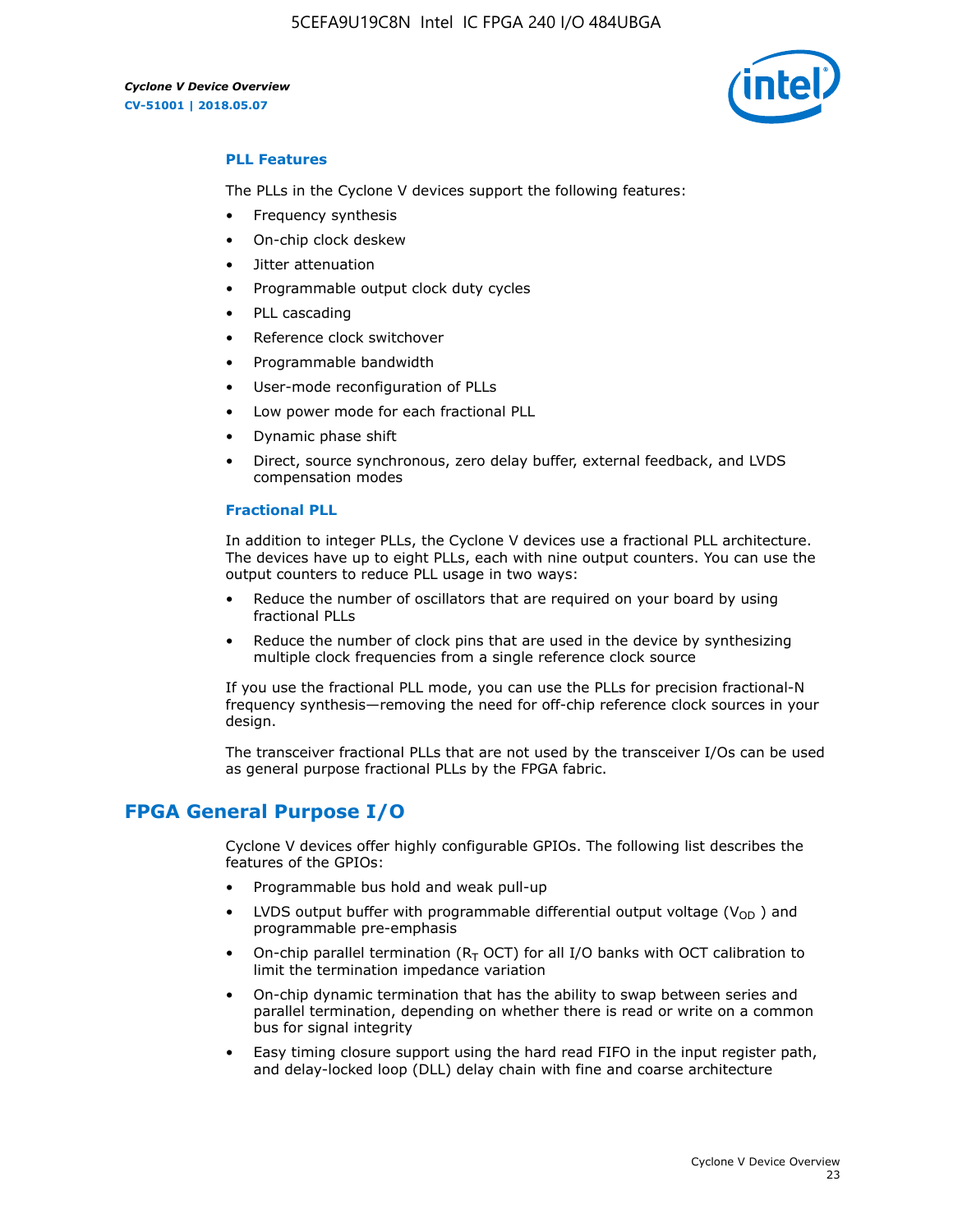

# **PCIe Gen1 and Gen2 Hard IP**

Cyclone V GX, GT, SX, and ST devices contain PCIe hard IP that is designed for performance and ease-of-use. The PCIe hard IP consists of the MAC, data link, and transaction layers.

The PCIe hard IP supports PCIe Gen2 and Gen1 end point and root port for up to x4 lane configuration. The PCIe Gen2 x4 support is PCIe-compatible.

The PCIe endpoint support includes multifunction support for up to eight functions, as shown in the following figure. The integrated multifunction support reduces the FPGA logic requirements by up to 20,000 LEs for PCIe designs that require multiple peripherals.

#### **Figure 9. PCIe Multifunction for Cyclone V Devices**



The Cyclone V PCIe hard IP operates independently from the core logic. This independent operation allows the PCIe link to wake up and complete link training in less than 100 ms while the Cyclone V device completes loading the programming file for the rest of the device.

In addition, the PCIe hard IP in the Cyclone V device provides improved end-to-end datapath protection using ECC.

# **External Memory Interface**

This section provides an overview of the external memory interface in Cyclone V devices.

## **Hard and Soft Memory Controllers**

Cyclone V devices support up to two hard memory controllers for DDR3, DDR2, and LPDDR2 SDRAM devices. Each controller supports 8 to 32 bit components of up to 4 gigabits (Gb) in density with two chip selects and optional ECC. For the Cyclone V SoC devices, an additional hard memory controller in the HPS supports DDR3, DDR2, and LPDDR2 SDRAM devices.

All Cyclone V devices support soft memory controllers for DDR3, DDR2, and LPDDR2 SDRAM devices for maximum flexibility.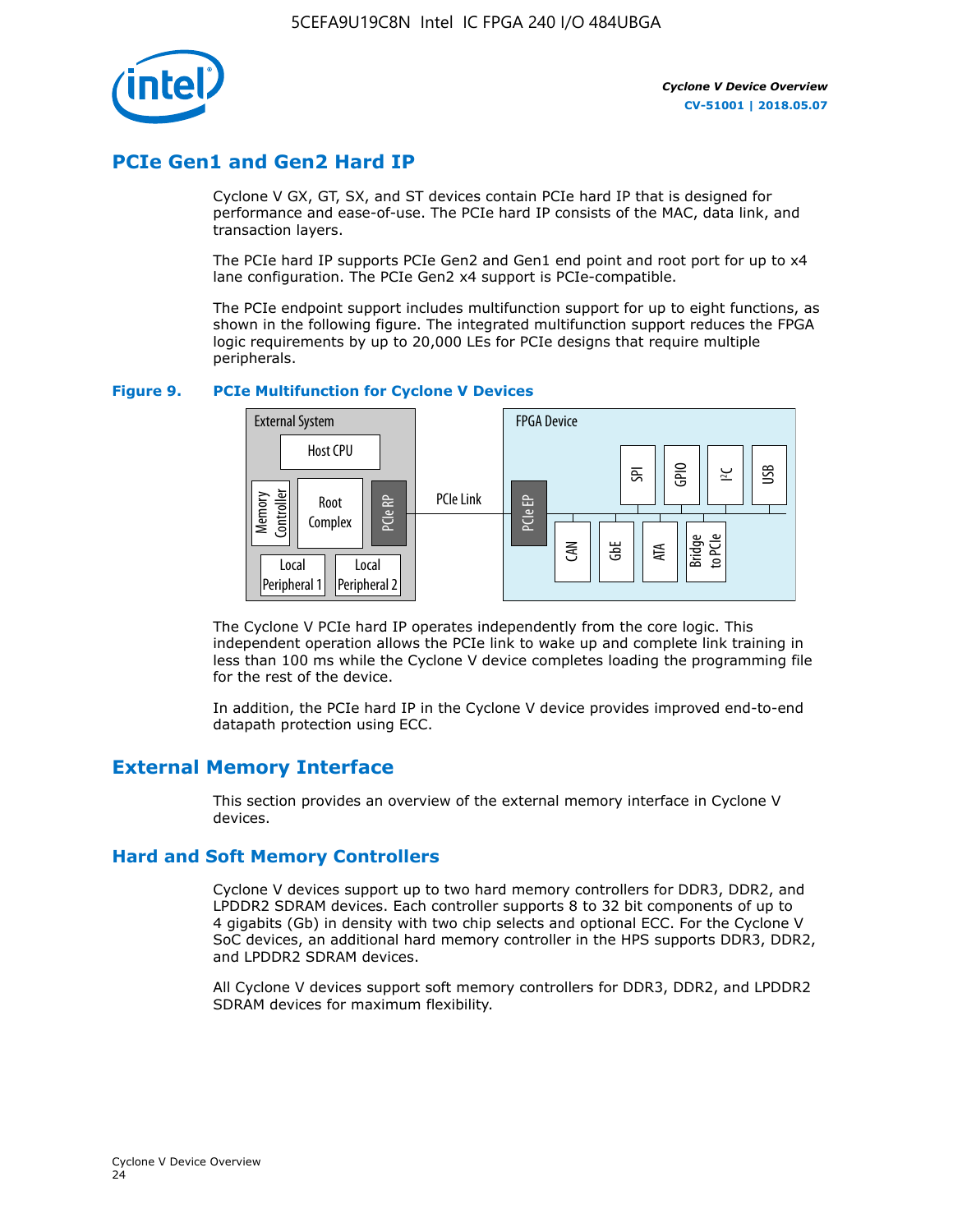

## **External Memory Performance**

#### **Table 20. External Memory Interface Performance in Cyclone V Devices**

The maximum and minimum operating frequencies depend on the memory interface standards and the supported delay-locked loop (DLL) frequency listed in the device datasheet.

| <b>Voltage</b><br><b>Interface</b> |                | <b>Maximum Frequency (MHz)</b> | <b>Minimum Frequency</b> |       |  |
|------------------------------------|----------------|--------------------------------|--------------------------|-------|--|
|                                    | $(\mathsf{V})$ | <b>Hard Controller</b>         | <b>Soft Controller</b>   | (MHz) |  |
| <b>DDR3 SDRAM</b>                  | 1.5            | 400                            | 303                      | 303   |  |
|                                    | 1.35           | 400                            | 303                      | 303   |  |
| <b>DDR2 SDRAM</b>                  | 1.8            | 400                            | 300                      | 167   |  |
| LPDDR2 SDRAM                       | 1.2            | 333                            | 300                      | 167   |  |

#### **Related Information**

[External Memory Interface Spec Estimator](https://www.altera.com/solutions/technology/external-memory/spec-estimator.html)

For the latest information and to estimate the external memory system performance specification, use Intel's External Memory Interface Spec Estimator tool.

## **HPS External Memory Performance**

#### **Table 21. HPS External Memory Interface Performance**

The hard processor system (HPS) is available in Cyclone V SoC devices only.

| <b>Interface</b>  | <b>Voltage (V)</b> | <b>HPS Hard Controller (MHz)</b> |
|-------------------|--------------------|----------------------------------|
| <b>DDR3 SDRAM</b> | 1.5                | 400                              |
|                   | 1.35               | 400                              |
| <b>DDR2 SDRAM</b> | 1.8                | 400                              |
| LPDDR2 SDRAM      | 1.2                | 333                              |

#### **Related Information**

#### [External Memory Interface Spec Estimator](https://www.altera.com/solutions/technology/external-memory/spec-estimator.html)

For the latest information and to estimate the external memory system performance specification, use Intel's External Memory Interface Spec Estimator tool.

# **Low-Power Serial Transceivers**

Cyclone V devices deliver the industry's lowest power 6.144 Gbps transceivers at an estimated 88 mW maximum power consumption per channel. Cyclone V transceivers are designed to be compliant with a wide range of protocols and data rates.

## **Transceiver Channels**

The transceivers are positioned on the left outer edge of the device. The transceiver channels consist of the physical medium attachment (PMA), physical coding sublayer (PCS), and clock networks.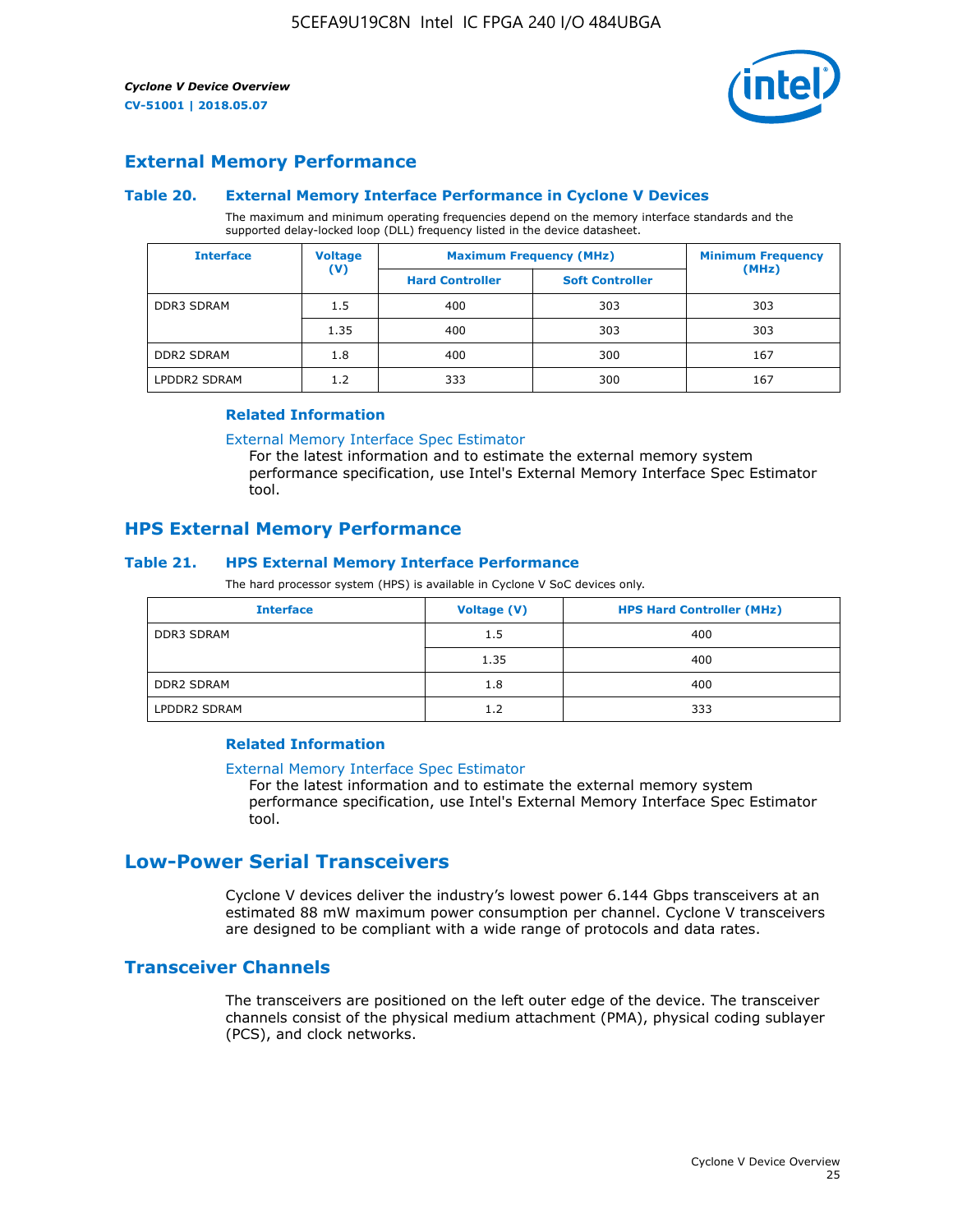

#### **Figure 10. Device Chip Overview for Cyclone V GX and GT Devices**

The figure shows a Cyclone V FPGA with transceivers. Different Cyclone V devices may have a different floorplans than the one shown here.



## **PMA Features**

To prevent core and I/O noise from coupling into the transceivers, the PMA block is isolated from the rest of the chip—ensuring optimal signal integrity. For the transceivers, you can use the channel PLL of an unused receiver PMA as an additional transmit PLL.

#### **Table 22. PMA Features of the Transceivers in Cyclone V Devices**

| <b>Features</b>                                    | <b>Capability</b>                                                                                       |
|----------------------------------------------------|---------------------------------------------------------------------------------------------------------|
| Backplane support                                  | Driving capability up to 6.144 Gbps                                                                     |
| PLL-based clock recovery                           | Superior jitter tolerance                                                                               |
| Programmable deserialization and word<br>alignment | Flexible deserialization width and configurable word alignment pattern                                  |
| Equalization and pre-emphasis                      | Up to 14.37 dB of pre-emphasis and up to 4.7 dB of equalization<br>No decision feedback equalizer (DFE) |
| Ring oscillator transmit PLLs                      | 614 Mbps to 6.144 Gbps                                                                                  |
| Input reference clock range                        | 20 MHz to 400 MHz                                                                                       |
| Transceiver dynamic reconfiguration                | Allows the reconfiguration of a single channel without affecting the operation of<br>other channels     |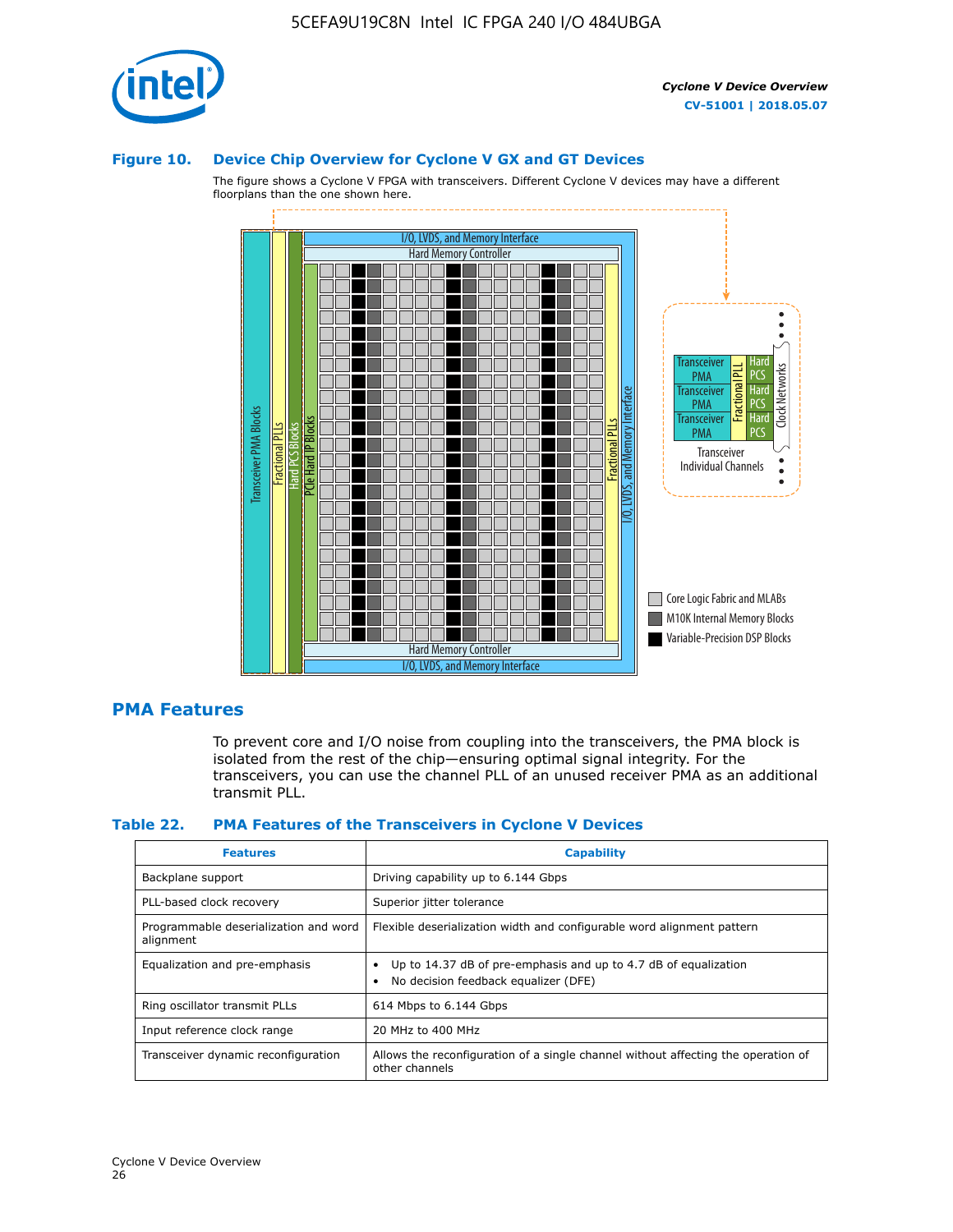

# **PCS Features**

The Cyclone V core logic connects to the PCS through an 8, 10, 16, 20, 32, or 40 bit interface, depending on the transceiver data rate and protocol. Cyclone V devices contain PCS hard IP to support PCIe Gen1 and Gen2, Gbps Ethernet (GbE), Serial RapidIO® (SRIO), and Common Public Radio Interface (CPRI).

Most of the standard and proprietary protocols from 614 Mbps to 6.144 Gbps are supported.

| Table 23. | <b>Transceiver PCS Features for Cyclone V Devices</b> |  |  |  |
|-----------|-------------------------------------------------------|--|--|--|
|-----------|-------------------------------------------------------|--|--|--|

| <b>PCS Support</b>                 | <b>Data Rates</b><br>(Gbps)        | <b>Transmitter Data Path Feature</b>                                                                           | <b>Receiver Data Path Feature</b>                                                                                                                                                                                                  |  |  |  |
|------------------------------------|------------------------------------|----------------------------------------------------------------------------------------------------------------|------------------------------------------------------------------------------------------------------------------------------------------------------------------------------------------------------------------------------------|--|--|--|
| 3-Gbps and 6-Gbps Basic            | 0.614 to 6.144                     | Phase compensation FIFO<br>$\bullet$<br>Byte serializer<br>8B/10B encoder<br>Transmitter bit-slip<br>$\bullet$ | Word aligner<br>$\bullet$<br>Deskew FIFO<br>$\bullet$<br>Rate-match FIFO<br>$\bullet$<br>8B/10B decoder<br>$\bullet$<br>Byte deserializer<br>$\bullet$<br>Byte ordering<br>$\bullet$<br>Receiver phase compensation<br><b>FIFO</b> |  |  |  |
| PCIe Gen1<br>(x1, x2, x4)          | $2.5$ and $5.0$                    | Dedicated PCIe PHY IP core<br>PIPE 2.0 interface to the core<br>$\bullet$<br>logic                             | Dedicated PCIe PHY IP core<br>$\bullet$<br>PIPE 2.0 interface to the core<br>$\bullet$<br>logic                                                                                                                                    |  |  |  |
| PCIe Gen2<br>$(x1, x2, x4)^{(12)}$ |                                    |                                                                                                                |                                                                                                                                                                                                                                    |  |  |  |
| GbE                                | 1.25                               | • Custom PHY IP core with preset<br>feature<br>GbE transmitter synchronization<br>$\bullet$<br>state machine   | Custom PHY IP core with preset<br>feature<br>GbE receiver synchronization<br>state machine                                                                                                                                         |  |  |  |
| $XAlJI$ $(13)$                     | 3.125                              | Dedicated XAUI PHY IP core<br>$\bullet$                                                                        | Dedicated XAUI PHY IP core<br>$\bullet$                                                                                                                                                                                            |  |  |  |
| <b>HiGig</b>                       | 3.75                               | XAUI synchronization state<br>$\bullet$<br>machine for bonding four<br>channels                                | XAUI synchronization state<br>$\bullet$<br>machine for realigning four<br>channels                                                                                                                                                 |  |  |  |
| SRIO 1.3 and 2.1                   | 1.25 to 3.125                      | • Custom PHY IP core with preset<br>feature<br>• SRIO version 2.1-compliant x2<br>and x4 channel bonding       | • Custom PHY IP core with preset<br>feature<br>• SRIO version 2.1-compliant x2<br>and x4 deskew state machine                                                                                                                      |  |  |  |
| SDI, SD/HD, and 3G-SDI             | $0.27^{(14)}$ , 1.485,<br>and 2.97 | Custom PHY IP core with preset<br>feature                                                                      | Custom PHY IP core with preset<br>feature                                                                                                                                                                                          |  |  |  |
| JESD204A                           | $0.3125^{(15)}$ to<br>3.125        |                                                                                                                |                                                                                                                                                                                                                                    |  |  |  |
| continued                          |                                    |                                                                                                                |                                                                                                                                                                                                                                    |  |  |  |

<sup>(12)</sup> PCIe Gen2 is supported for Cyclone V GT and ST devices. The PCIe Gen2 x4 support is PCIe-compatible.

<sup>(13)</sup> XAUI is supported through the soft PCS.

<sup>(14)</sup> The 0.27-Gbps data rate is supported using oversampling user logic that you must implement in the FPGA fabric.

<sup>(15)</sup> The 0.3125-Gbps data rate is supported using oversampling user logic that you must implement in the FPGA fabric.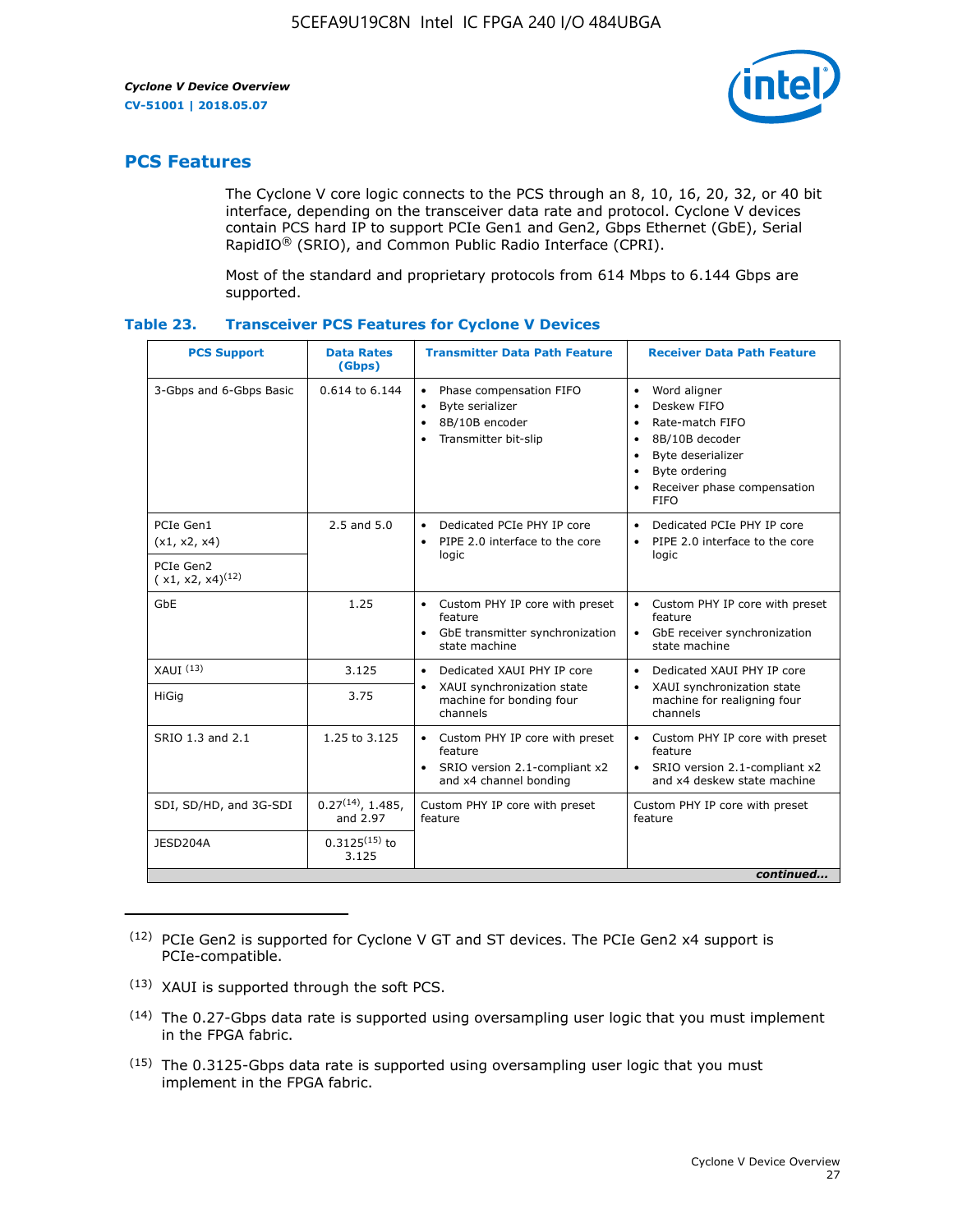

| <b>PCS Support</b>       | <b>Data Rates</b><br>(Gbps) | <b>Transmitter Data Path Feature</b>                         | <b>Receiver Data Path Feature</b>                                                                  |
|--------------------------|-----------------------------|--------------------------------------------------------------|----------------------------------------------------------------------------------------------------|
| Serial ATA Gen1 and Gen2 | $1.5$ and $3.0$             | Custom PHY IP core with preset<br>feature<br>Electrical idle | Custom PHY IP core with preset<br>feature<br>Signal detect<br>Wider spread of asynchronous<br>SSC. |
| CPRI 4.1 $(16)$          | 0.6144 to 6.144             | Dedicated deterministic latency<br>٠<br>PHY IP core          | Dedicated deterministic latency<br>PHY IP core                                                     |
| OBSAI RP3                | 0.768 to 3.072              | Transmitter (TX) manual bit-slip<br>mode                     | Receiver (RX) deterministic<br>latency state machine                                               |
| V-by-One HS              | Up to 3.75                  | Custom PHY IP core                                           | Custom PHY IP core                                                                                 |
| DisplayPort $1.2^{(17)}$ | 1.62 and $2.7$              |                                                              | Wider spread of asynchronous<br><b>SSC</b>                                                         |

# **SoC with HPS**

Each SoC combines an FPGA fabric and an HPS in a single device. This combination delivers the flexibility of programmable logic with the power and cost savings of hard IP in these ways:

- Reduces board space, system power, and bill of materials cost by eliminating a discrete embedded processor
- Allows you to differentiate the end product in both hardware and software, and to support virtually any interface standard
- Extends the product life and revenue through in-field hardware and software updates

# **HPS Features**

The HPS consists of a dual-core Arm Cortex-A9 MPCore processor, a rich set of peripherals, and a shared multiport SDRAM memory controller, as shown in the following figure.

<sup>(16)</sup> High-voltage output mode (1000-BASE-CX) is not supported.

<sup>(17)</sup> Pending characterization.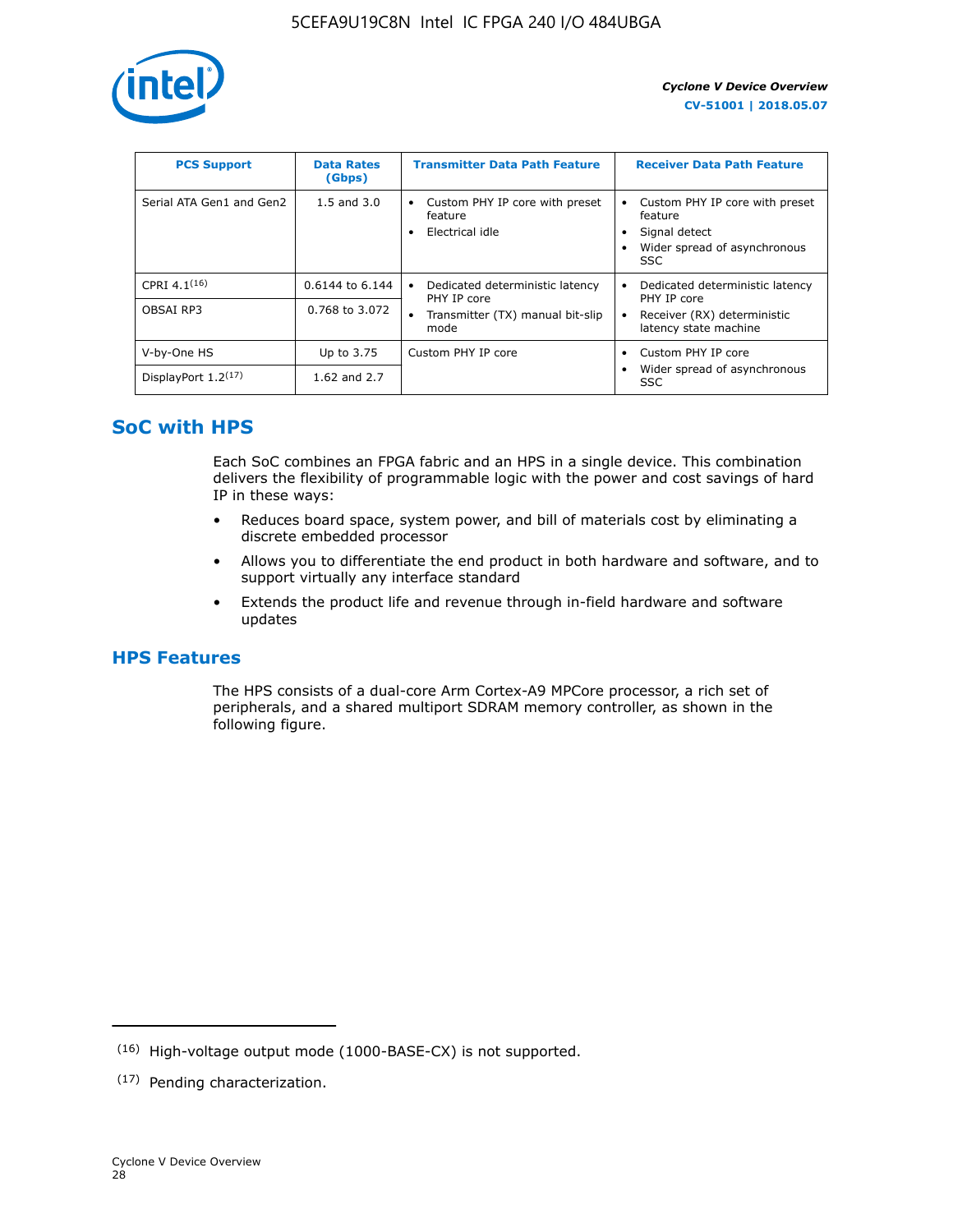



#### **Figure 11. HPS with Dual-Core Arm Cortex-A9 MPCore Processor**

#### **System Peripherals and Debug Access Port**

Each Ethernet MAC, USB OTG, NAND flash controller, and SD/MMC controller module has an integrated DMA controller. For modules without an integrated DMA controller, an additional DMA controller module provides up to eight channels of high-bandwidth data transfers. Peripherals that communicate off-chip are multiplexed with other peripherals at the HPS pin level. This allows you to choose which peripherals to interface with other devices on your PCB.

The debug access port provides interfaces to industry standard JTAG debug probes and supports Arm CoreSight debug and core traces to facilitate software development.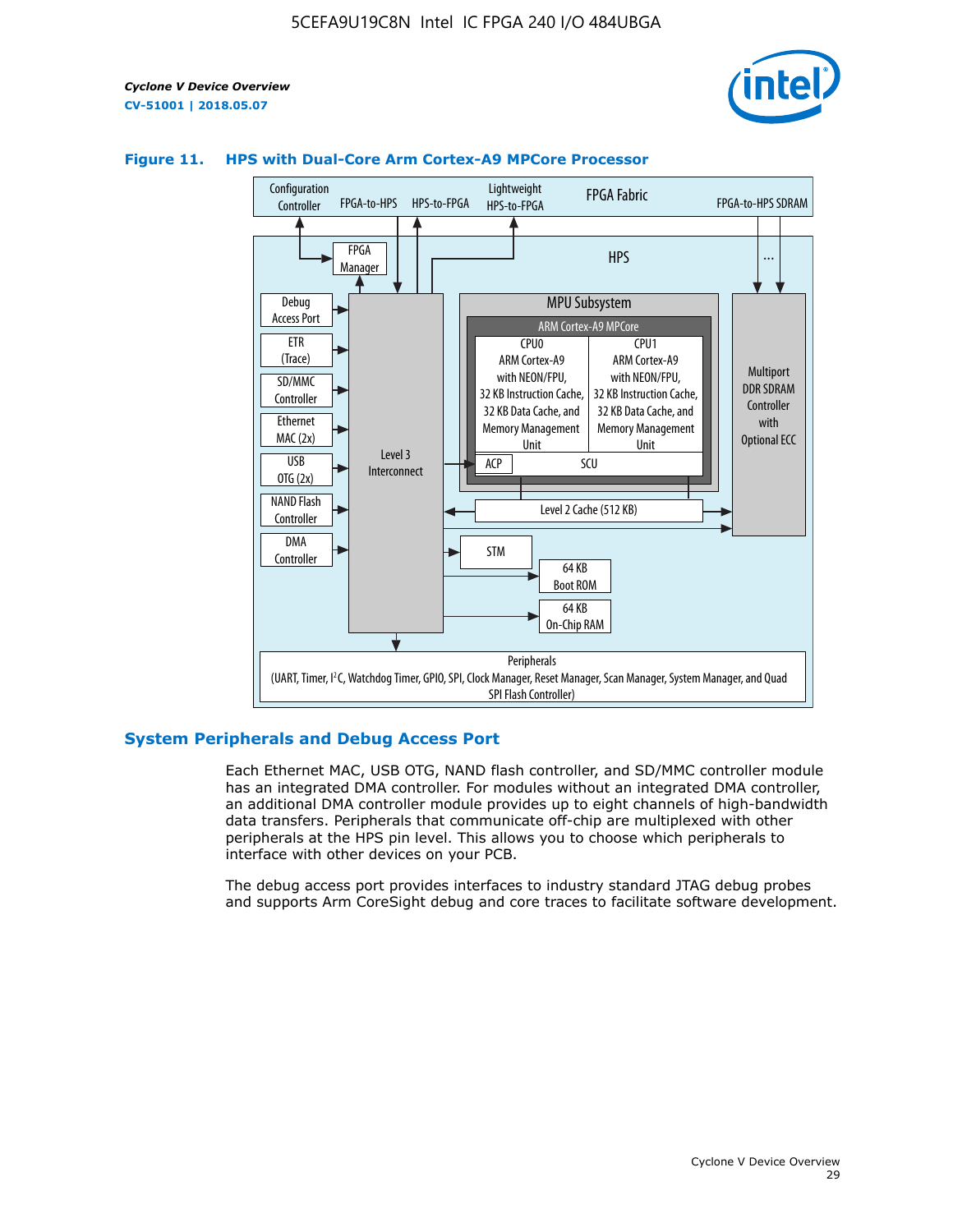

#### **HPS–FPGA AXI Bridges**

The HPS–FPGA bridges, which support the Advanced Microcontroller Bus Architecture (AMBA<sup>®</sup>) Advanced eXtensible Interface (AXI<sup>™</sup>) specifications, consist of the following bridges:

- FPGA-to-HPS AXI bridge—a high-performance bus supporting 32, 64, and 128 bit data widths that allows the FPGA fabric to issue transactions to slaves in the HPS.
- HPS-to-FPGA AXI bridge—a high-performance bus supporting 32, 64, and 128 bit data widths that allows the HPS to issue transactions to slaves in the FPGA fabric.
- Lightweight HPS-to-FPGA AXI bridge—a lower latency 32 bit width bus that allows the HPS to issue transactions to slaves in the FPGA fabric. This bridge is primarily used for control and status register (CSR) accesses to peripherals in the FPGA fabric.

The HPS–FPGA AXI bridges allow masters in the FPGA fabric to communicate with slaves in the HPS logic, and vice versa. For example, the HPS-to-FPGA AXI bridge allows you to share memories instantiated in the FPGA fabric with one or both microprocessors in the HPS, while the FPGA-to-HPS AXI bridge allows logic in the FPGA fabric to access the memory and peripherals in the HPS.

Each HPS–FPGA bridge also provides asynchronous clock crossing for data transferred between the FPGA fabric and the HPS.

#### **HPS SDRAM Controller Subsystem**

The HPS SDRAM controller subsystem contains a multiport SDRAM controller and DDR PHY that are shared between the FPGA fabric (through the FPGA-to-HPS SDRAM interface), the level 2 (L2) cache, and the level 3 (L3) system interconnect. The FPGA-to-HPS SDRAM interface supports AMBA AXI and Avalon® Memory-Mapped (Avalon-MM) interface standards, and provides up to six individual ports for access by masters implemented in the FPGA fabric.

To maximize memory performance, the SDRAM controller subsystem supports command and data reordering, deficit round-robin arbitration with aging, and high-priority bypass features. The SDRAM controller subsystem supports DDR2, DDR3, or LPDDR2 devices up to 4 Gb in density operating at up to 400 MHz (800 Mbps data rate).

#### **FPGA Configuration and Processor Booting**

The FPGA fabric and HPS in the SoC are powered independently. You can reduce the clock frequencies or gate the clocks to reduce dynamic power, or shut down the entire FPGA fabric to reduce total system power.

You can configure the FPGA fabric and boot the HPS independently, in any order, providing you with more design flexibility:

- You can boot the HPS independently. After the HPS is running, the HPS can fully or partially reconfigure the FPGA fabric at any time under software control. The HPS can also configure other FPGAs on the board through the FPGA configuration controller.
- You can power up both the HPS and the FPGA fabric together, configure the FPGA fabric first, and then boot the HPS from memory accessible to the FPGA fabric.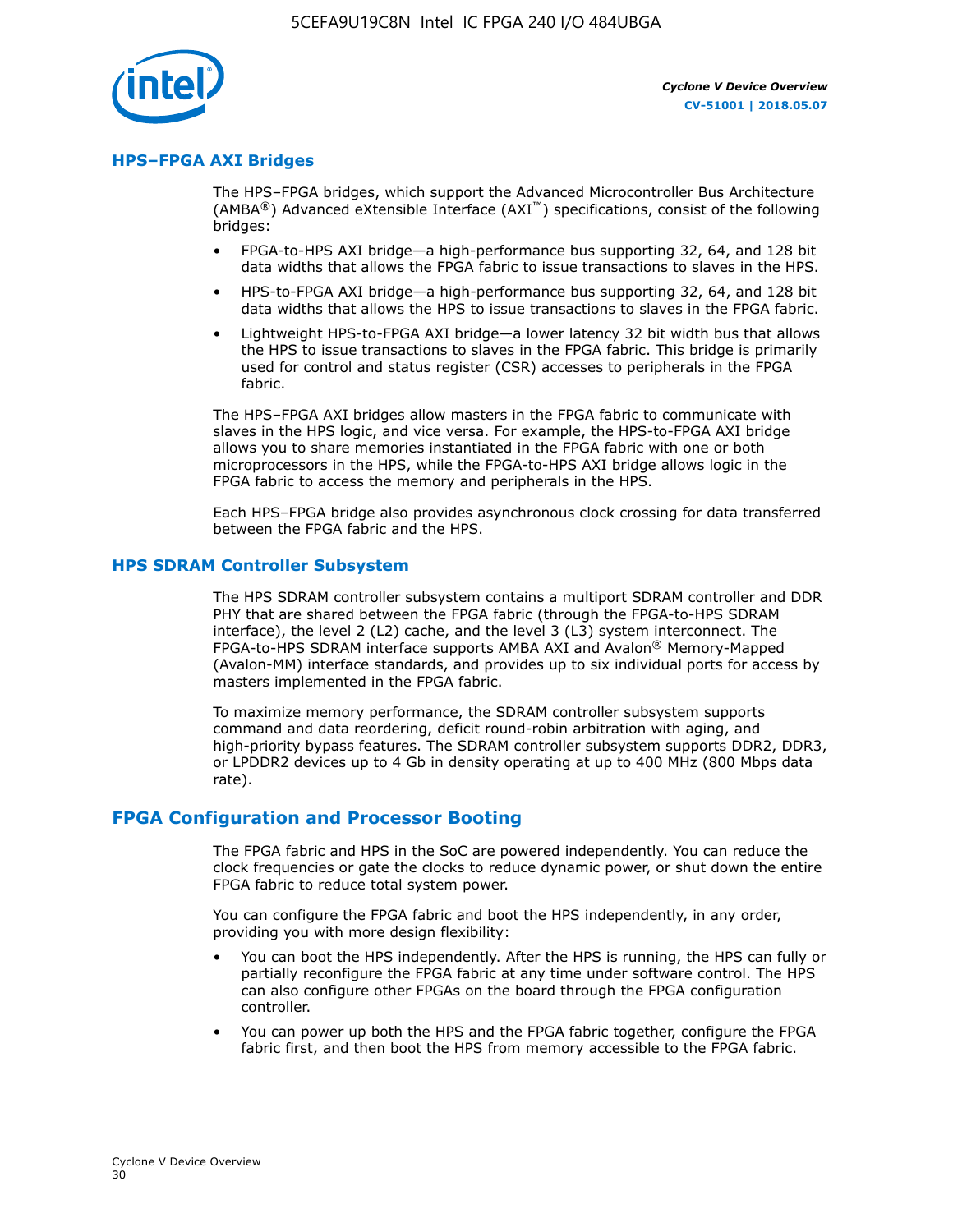

*Note:* Although the FPGA fabric and HPS are on separate power domains, the HPS must remain powered up during operation while the FPGA fabric can be powered up or down as required.

#### **Related Information**

[Cyclone V Device Family Pin Connection Guidelines](https://www.altera.com/content/dam/altera-www/global/en_US/pdfs/literature/dp/cyclone-v/pcg-01014.pdf)

Provides detailed information about power supply pin connection guidelines and power regulator sharing.

#### **Hardware and Software Development**

For hardware development, you can configure the HPS and connect your soft logic in the FPGA fabric to the HPS interfaces using the Platform Designer (Standard) system integration tool in the Intel Quartus Prime software.

For software development, the Arm-based SoC devices inherit the rich software development ecosystem available for the Arm Cortex-A9 MPCore processor. The software development process for Intel SoCs follows the same steps as those for other SoC devices from other manufacturers. Support for Linux, VxWorks®, and other operating systems is available for the SoCs. For more information on the operating systems support availability, contact the Intel sales team.

You can begin device-specific firmware and software development on the Intel SoC Virtual Target. The Virtual Target is a fast PC-based functional simulation of a target development system—a model of a complete development board that runs on a PC. The Virtual Target enables the development of device-specific production software that can run unmodified on actual hardware.

#### **Related Information**

[International Altera Sales Support Offices](https://www.altera.com/about/contact/contact/international-altera-sales-offices.html)

# **Dynamic and Partial Reconfiguration**

The Cyclone V devices support dynamic reconfiguration and partial reconfiguration.

## **Dynamic Reconfiguration**

The dynamic reconfiguration feature allows you to dynamically change the transceiver data rates, PMA settings, or protocols of a channel, without affecting data transfer on adjacent channels. This feature is ideal for applications that require on-the-fly multiprotocol or multirate support. You can reconfigure the PMA and PCS blocks with dynamic reconfiguration.

# **Partial Reconfiguration**

*Note:* The partial reconfiguration feature is available for Cyclone V E, GX, SE, and SX devices with the "SC" suffix in the part number. For device availability and ordering, contact your local Intel sales representatives.

> Partial reconfiguration allows you to reconfigure part of the device while other sections of the device remain operational. This capability is important in systems with critical uptime requirements because it allows you to make updates or adjust functionality without disrupting services.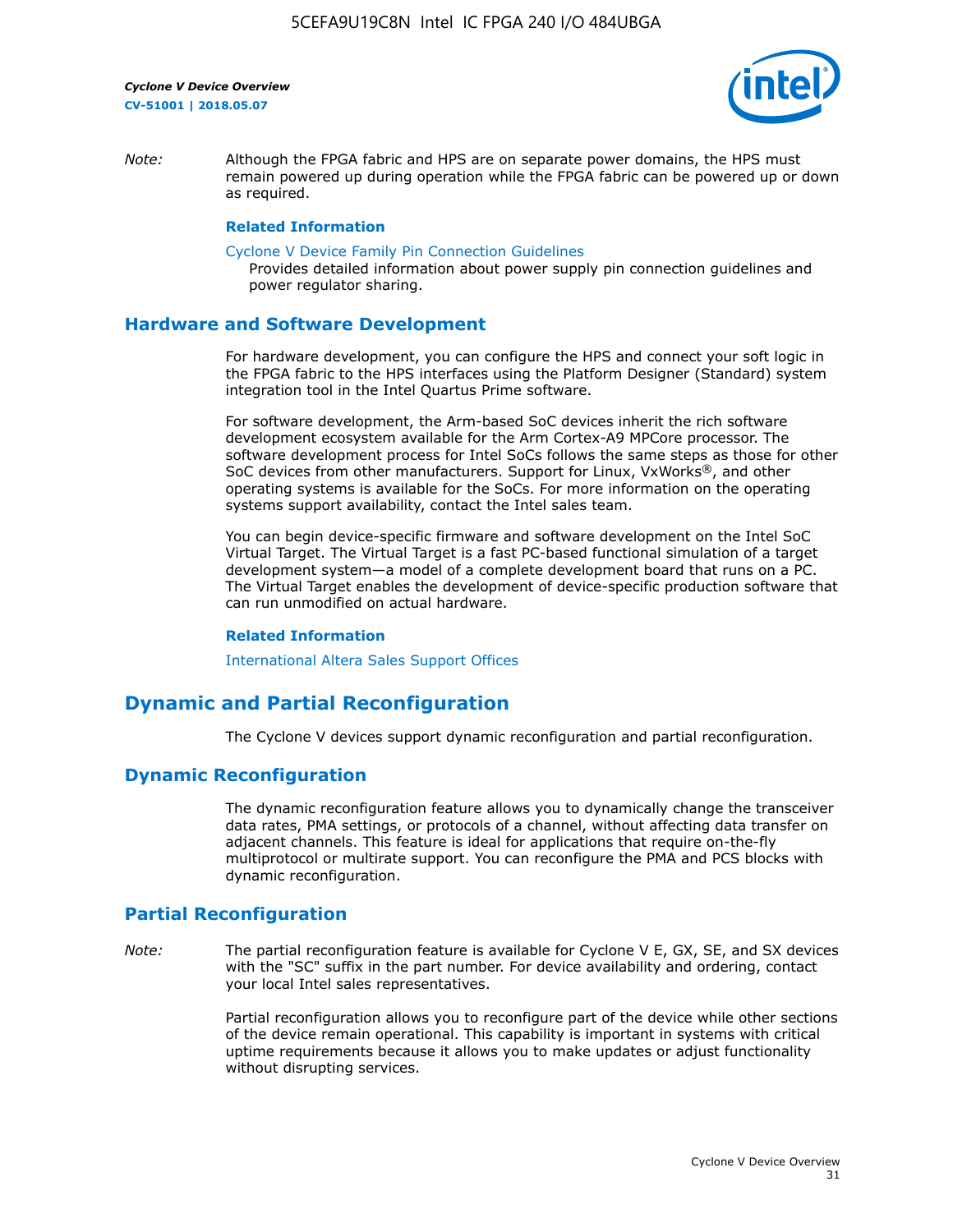

Apart from lowering cost and power consumption, partial reconfiguration increases the effective logic density of the device because placing device functions that do not operate simultaneously is not necessary. Instead, you can store these functions in external memory and load them whenever the functions are required. This capability reduces the size of the device because it allows multiple applications on a single device—saving the board space and reducing the power consumption.

Intel simplifies the time-intensive task of partial reconfiguration by building this capability on top of the proven incremental compile and design flow in the Intel Quartus Prime design software. With the Intel solution, you do not need to know all the intricate device architecture details to perform a partial reconfiguration.

Partial reconfiguration is supported through the FPP x16 configuration interface. You can seamlessly use partial reconfiguration in tandem with dynamic reconfiguration to enable simultaneous partial reconfiguration of both the device core and transceivers.

# **Enhanced Configuration and Configuration via Protocol**

Cyclone V devices support 1.8 V, 2.5 V, 3.0 V, and 3.3 V programming voltages and several configuration schemes.

| <b>Mode</b>                                                    | <b>Data</b><br>Width         | Max Clock  <br>Rate<br>(MHz) | <b>Max Data</b><br>Rate<br>(Mbps) | <b>Decompressi</b><br>on | <b>Design</b><br><b>Security</b> | <b>Partial</b><br><b>Reconfigurat</b><br>ion <sup>(18)</sup> | <b>Remote</b><br><b>System</b><br><b>Update</b> |
|----------------------------------------------------------------|------------------------------|------------------------------|-----------------------------------|--------------------------|----------------------------------|--------------------------------------------------------------|-------------------------------------------------|
| AS through the EPCS<br>and EPCQ serial<br>configuration device | 1 bit, 4<br>bits             | 100                          |                                   | Yes                      | <b>Yes</b>                       |                                                              | Yes                                             |
| PS through CPLD or<br>external<br>microcontroller              | 1 bit                        | 125                          | 125                               | Yes                      | Yes                              |                                                              |                                                 |
| <b>FPP</b>                                                     | 8 bits                       | 125                          |                                   | Yes                      | <b>Yes</b>                       |                                                              | Parallel flash                                  |
|                                                                | 16 bits                      | 125                          |                                   | Yes                      | <b>Yes</b>                       | Yes                                                          | loader                                          |
| CvP (PCIe)                                                     | x1, x2,<br>and $x4$<br>lanes |                              |                                   | Yes                      | <b>Yes</b>                       | Yes                                                          |                                                 |
| <b>JTAG</b>                                                    | 1 bit                        | 33                           | 33                                |                          |                                  |                                                              |                                                 |

**Table 24. Configuration Schemes and Features Supported by Cyclone V Devices**

Instead of using an external flash or ROM, you can configure the Cyclone V devices through PCIe using CvP. The CvP mode offers the fastest configuration rate and flexibility with the easy-to-use PCIe hard IP block interface. The Cyclone V CvP implementation conforms to the PCIe 100 ms power-up-to-active time requirement.

## **Related Information**

[Configuration via Protocol \(CvP\) Implementation in Intel FPGAs User Guide](https://www.altera.com/documentation/nik1412546950394.html#nik1412546833714) Provides more information about CvP.

 $(18)$  The partial reconfiguration feature is available for Cyclone V E, GX, SE, and SX devices with the "SC" suffix in the part number. For device availability and ordering, contact your local Intel sales representatives.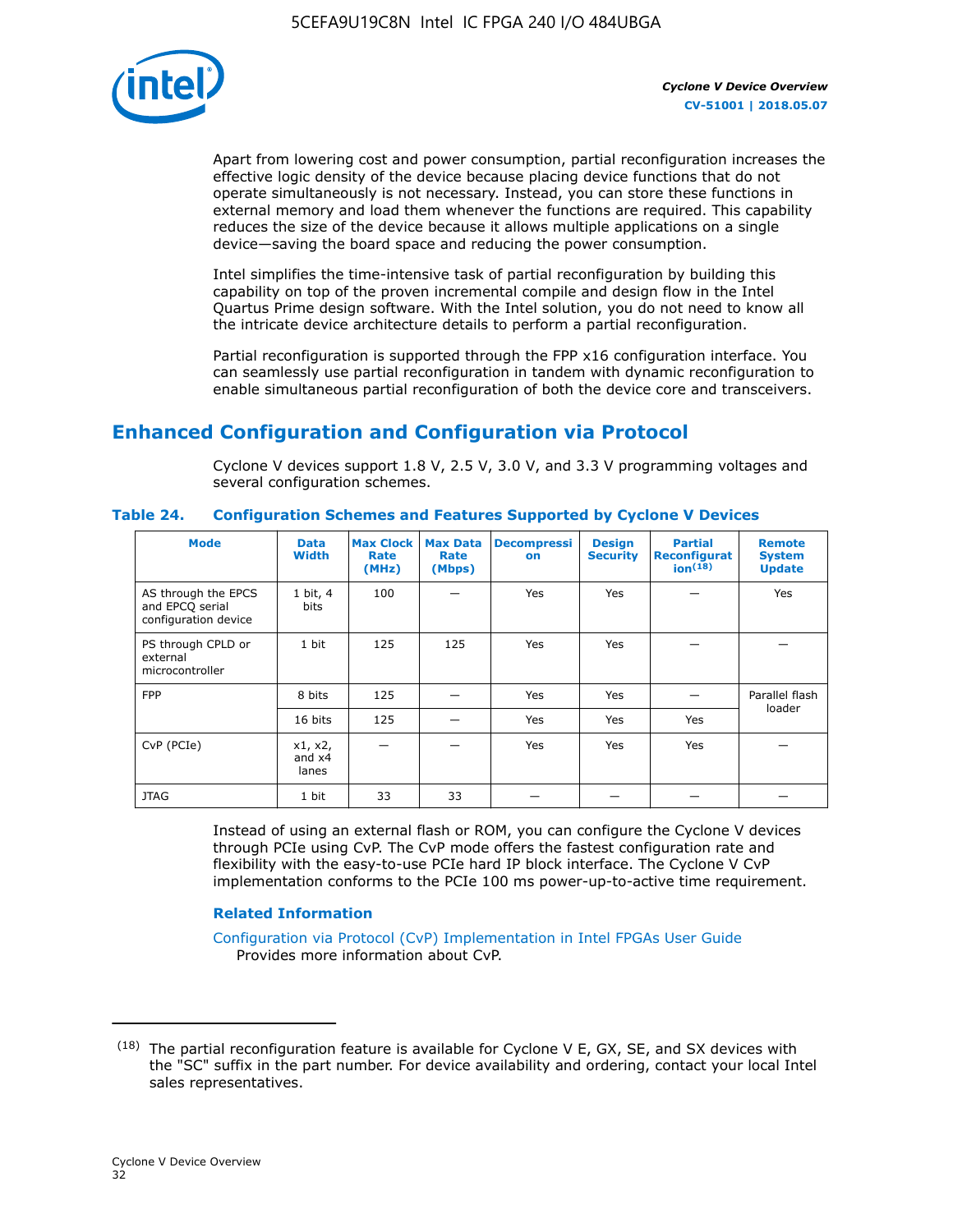

# **Power Management**

Leveraging the FPGA architectural features, process technology advancements, and transceivers that are designed for power efficiency, the Cyclone V devices consume less power than previous generation Cyclone FPGAs:

- Total device core power consumption—less by up to 40%.
- Transceiver channel power consumption—less by up to 50%.

Additionally, Cyclone V devices contain several hard IP blocks that reduce logic resources and deliver substantial power savings of up to 25% less power than equivalent soft implementations.

# **Document Revision History for Cyclone V Device Overview**

| <b>Document</b><br><b>Version</b> | <b>Changes</b>                                                                                                                                                          |
|-----------------------------------|-------------------------------------------------------------------------------------------------------------------------------------------------------------------------|
| 2018.05.07                        | Added the low power option ("L" suffix) for Cyclone V SE and Cyclone V SX devices in the Sample<br>Ordering Code and Available Options diagrams.<br>Rebranded as Intel. |

| <b>Date</b>   | <b>Version</b> | <b>Changes</b>                                                                                                                                                                                                                                                                                                                                                                                                                                                                                                                                                                                                                                                                                                                                                                                                                                                                                                    |
|---------------|----------------|-------------------------------------------------------------------------------------------------------------------------------------------------------------------------------------------------------------------------------------------------------------------------------------------------------------------------------------------------------------------------------------------------------------------------------------------------------------------------------------------------------------------------------------------------------------------------------------------------------------------------------------------------------------------------------------------------------------------------------------------------------------------------------------------------------------------------------------------------------------------------------------------------------------------|
| December 2017 | 2017.12.18     | Updated ALM resources for Cyclone V E, Cyclone V SE, Cyclone V SX, and<br>Cyclone V ST devices.                                                                                                                                                                                                                                                                                                                                                                                                                                                                                                                                                                                                                                                                                                                                                                                                                   |
| June 2016     | 2016.06.10     | Updated Cyclone V GT speed grade to -7 in Sample Ordering Code and<br>Available Options for Cyclone V GT Devices diagram.                                                                                                                                                                                                                                                                                                                                                                                                                                                                                                                                                                                                                                                                                                                                                                                         |
| December 2015 | 2015.12.21     | Added descriptions to package plan tables for Cyclone V GT and ST<br>devices.<br>Changed instances of Quartus II to Quartus Prime.<br>$\bullet$                                                                                                                                                                                                                                                                                                                                                                                                                                                                                                                                                                                                                                                                                                                                                                   |
| June 2015     | 2015.06.12     | Replaced a note to partial reconfiguration feature. Note: The partial<br>reconfiguration feature is available for Cyclone V E, GX, SE, and SX<br>devices with the "SC" suffix in the part number. For device availability and<br>ordering, contact your local Altera sales representatives.<br>Updated logic elements (LE) (K) for the following devices:<br>$\bullet$<br>$-$ Cyclone V E A7: Updated from 149.5 to 150<br>- Cyclone V GX C3: Updated from 35.5 to 36<br>- Cyclone V GX C7: Updated from 149.7 to 150<br>- Cyclone V GT D7: Updated from 149.5 to 150<br>Updated MLAB (Kb) in Maximum Resource Counts for Cyclone V GX<br>Devices table as follows:<br>- Cyclone V GX C3: Updated from 291 to 182<br>- Cyclone V GX C4: Updated from 678 to 424<br>- Cyclone V GX C5: Updated from 678 to 424<br>- Cyclone V GX C7: Updated from 1,338 to 836<br>$-$ Cyclone V GX C9: Updated from 2,748 to 1,717 |
|               |                | continued                                                                                                                                                                                                                                                                                                                                                                                                                                                                                                                                                                                                                                                                                                                                                                                                                                                                                                         |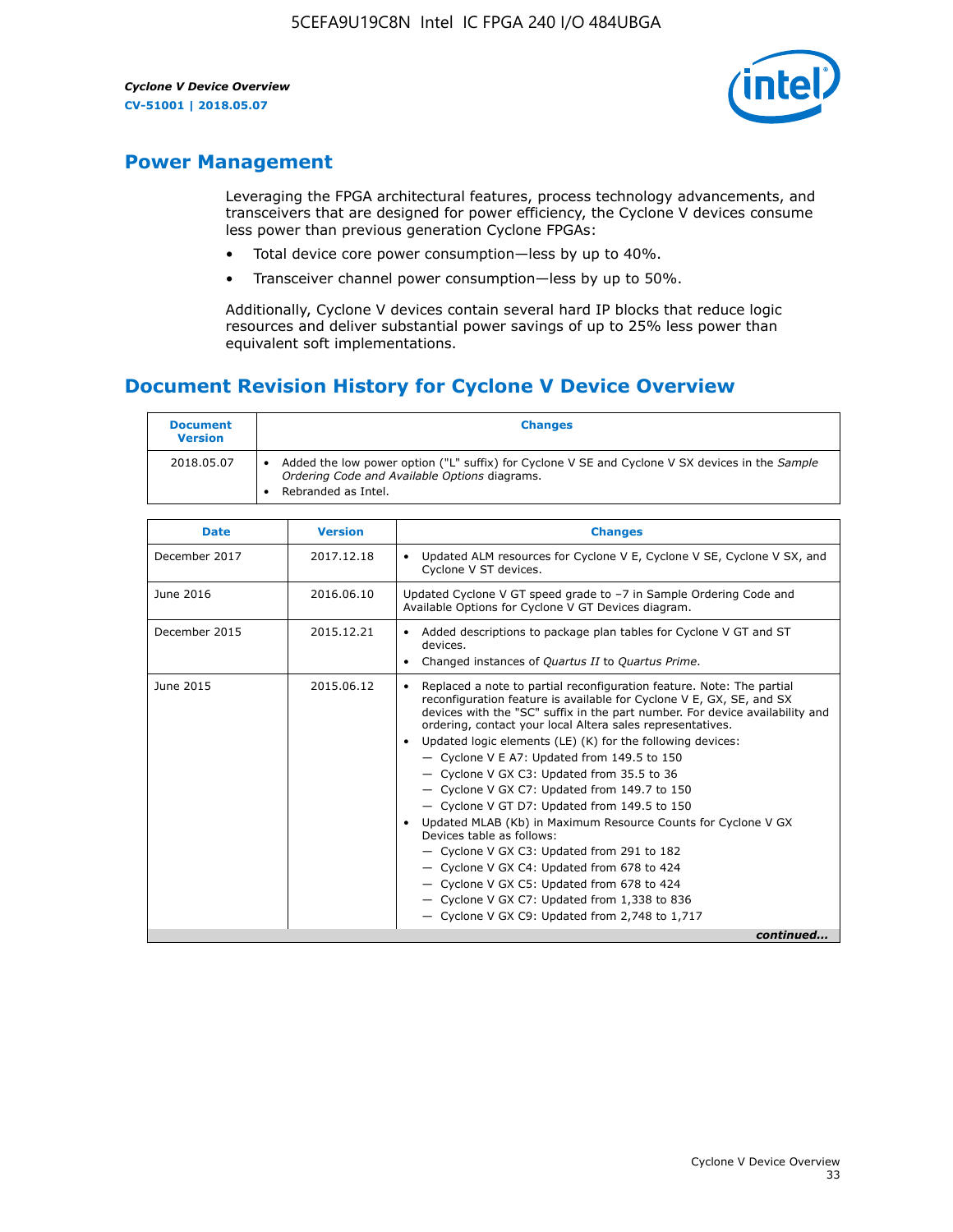

| Date         | <b>Version</b> | <b>Changes</b>                                                                                                                                                                                                                                                                                                                                                                                                                                                                                                                                                                                                                                                                                                                                                                                                                                                                                                                                                                                                                                                                                                                                                                                                                                                                                                                                                                                                                                                                                                                                                                                                                                                                                                  |
|--------------|----------------|-----------------------------------------------------------------------------------------------------------------------------------------------------------------------------------------------------------------------------------------------------------------------------------------------------------------------------------------------------------------------------------------------------------------------------------------------------------------------------------------------------------------------------------------------------------------------------------------------------------------------------------------------------------------------------------------------------------------------------------------------------------------------------------------------------------------------------------------------------------------------------------------------------------------------------------------------------------------------------------------------------------------------------------------------------------------------------------------------------------------------------------------------------------------------------------------------------------------------------------------------------------------------------------------------------------------------------------------------------------------------------------------------------------------------------------------------------------------------------------------------------------------------------------------------------------------------------------------------------------------------------------------------------------------------------------------------------------------|
|              |                | Updated MLAB RAM Bit (Kb) in Embedded Memory Capacity and<br>Distribution in Cyclone V Devices table as follows:<br>- Cyclone V GX C3: Updated from 181 to 182<br>- Cyclone V GX C4: Updated from 295 to 424<br>Updated Total RAM Bit (Kb) in Embedded Memory Capacity and<br>Distribution in Cyclone V Devices table as follows:<br>$-$ Cyclone V GX C3: Updated from 1,531 to 1,532<br>- Cyclone V GX C4: Updated from 2,795 to 2,924<br>Updated MLAB Block count in Embedded Memory Capacity and<br>Distribution in Cyclone V Devices table as follows:<br>- Cyclone V GX C4: Updated from 472 to 678<br>- Cyclone V GX C5: Updated from 679 to 678                                                                                                                                                                                                                                                                                                                                                                                                                                                                                                                                                                                                                                                                                                                                                                                                                                                                                                                                                                                                                                                          |
| March 2015   | 2015.03.31     | Added internal scrubbing feature under configuration in Summary of<br>Features for Cyclone V Devices table.<br>Added optional suffix "SC: Internal scrubbing support" to the following<br>diagrams:<br>- Sample Ordering Code and Available Options for Cyclone V E Devices<br>- Sample Ordering Code and Available Options for Cyclone V GX Devices<br>- Sample Ordering Code and Available Options for Cyclone V SE Devices<br>- Sample Ordering Code and Available Options for Cyclone V SX Devices                                                                                                                                                                                                                                                                                                                                                                                                                                                                                                                                                                                                                                                                                                                                                                                                                                                                                                                                                                                                                                                                                                                                                                                                          |
| January 2015 | 2015.01.23     | Updated Sample Ordering Code and Available Options for Cyclone V ST<br>Devices figure because Cyclone V ST devices are only available in I<br>temperature grade and -7 speed grade.<br>- Operating Temperature: Removed C and A temperature grades<br>- FPGA Fabric Speed Grade: Removed -6 and -8 speed grades<br>Updated the transceiver specification for Cyclone V ST from 5 Gbps to<br>6.144 Gbps:<br>- Device Variants for the Cyclone V Device Family table<br>- Sample Ordering Code and Available Options for Cyclone V ST Devices<br>figure<br>- Maximum Resource Counts for Cyclone V ST Devices<br>• Updated Maximum Resource Counts for Cyclone V GX Devices table for<br>Cyclone V GX G3 devices.<br>$-$ Logic elements (LE) (K): Updated from 35.7 to 35.5<br>- Variable-precision DSP block: Updated from 51 to 57<br>$-18 \times 18$ multiplier: Updated from 102 to 114<br>Updated Number of Multipliers in Cyclone V Devices table for Cyclone V<br>GX G3 devices.<br>- Variableprecision DSP Block: Updated from 51 to 57<br>$-9x9$ Multiplier: Updated from 153 to 171<br>$-18 \times 18$ Multiplier: Updated from 102 to 114<br>- 27 x 27 Multiplier: Updated from 51 to 57<br>- 18 x 18 Multiplier Adder Mode: Updated from 51 to 57<br>$-18 \times 18$ Multiplier Adder Summed with 36 bit Input: Updated from 51<br>to 57<br>Updated Embedded Memory Capacity and Distribution in Cyclone V<br>Devices table for Cyclone V GX G3 devices.<br>- M10K block: Updated from 119 to 135<br>- M10K RAM bit (Kb): Updated from 1,190 to 1,350<br>- MLAB block: Updated from 255 to 291<br>- MLAB RAM bit (Kb): Updated from 159 to 181<br>$-$ Total RAM bit (Kb): Updated from 1,349 to 1,531 |
| October 2014 | 2014.10.06     | Added a footnote to the "Transceiver PCS Features for Cyclone V Devices"<br>table to show that PCIe Gen2 is supported for Cyclone V GT and ST devices.                                                                                                                                                                                                                                                                                                                                                                                                                                                                                                                                                                                                                                                                                                                                                                                                                                                                                                                                                                                                                                                                                                                                                                                                                                                                                                                                                                                                                                                                                                                                                          |
|              |                | continued                                                                                                                                                                                                                                                                                                                                                                                                                                                                                                                                                                                                                                                                                                                                                                                                                                                                                                                                                                                                                                                                                                                                                                                                                                                                                                                                                                                                                                                                                                                                                                                                                                                                                                       |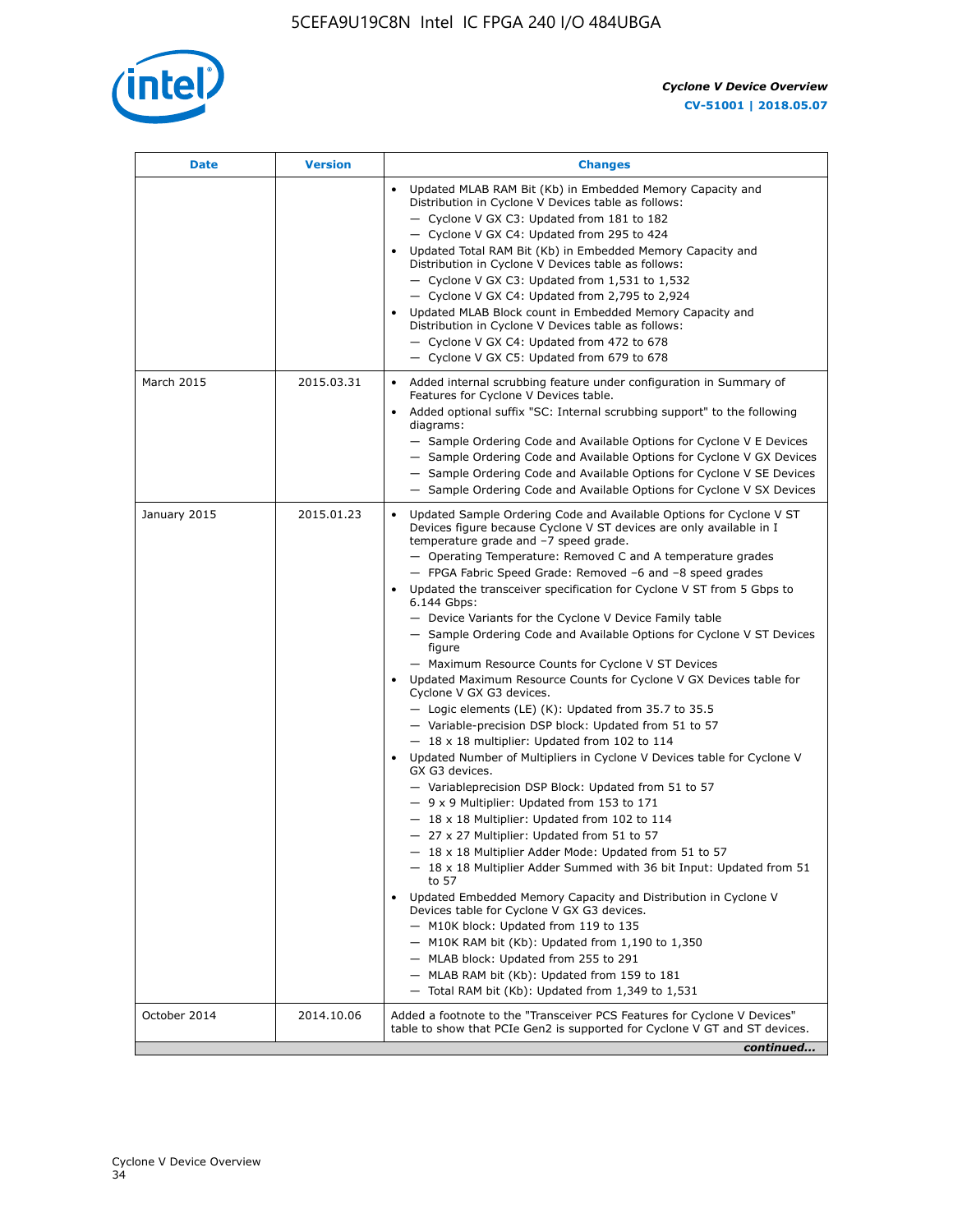r



| <b>Date</b>   | <b>Version</b> | <b>Changes</b>                                                                                                                                                                                                                           |
|---------------|----------------|------------------------------------------------------------------------------------------------------------------------------------------------------------------------------------------------------------------------------------------|
| July 2014     | 2014.07.07     | Updated the I/O vertical migration figure to clarify the migration capability of<br>Cyclone V SE and SX devices.                                                                                                                         |
| December 2013 | 2013.12.26     | Corrected single or dual-core ARM Cortex-A9 MPCore processor-up to 925<br>MHz from 800 MHz.                                                                                                                                              |
|               |                | Removed "Preliminary" texts from Ordering Code figures, Maximum<br>Resources, Package Plan and I/O Vertical Migration tables.                                                                                                            |
|               |                | Removed the note "The number of GPIOs does not include transceiver<br>I/Os. In the Quartus II software, the number of user I/Os includes<br>transceiver I/Os." for GPIOs in the Maximum Resource Counts table for<br>Cyclone V E and SE. |
|               |                | Added link to Altera Product Selector for each device variant.<br>Updated Embedded Hard IPs for Cyclone V GT devices to indicate<br>$\bullet$<br>Maximum 2 hard PCIe and 2 hard memory controllers.                                      |
|               |                | • Added leaded package options.<br>Removed the note "The number of PLLs includes general-purpose<br>fractional PLLs and transceiver fractional PLLs." for all PLLs in the<br>Maximum Resource Counts table.                              |
|               |                | • Corrected max LVDS counts for transmitter and receiver for Cyclone V E<br>A5 device from 84 to 60.                                                                                                                                     |
|               |                | • Corrected max LVDS counts for transmitter and receiver for Cyclone V E<br>A9 device from 140 to 120.                                                                                                                                   |
|               |                | Corrected variable-precision DSP block, 27 x 27 multiplier, 18 x 18<br>multiplier adder mode and $18 \times 18$ multiplier adder summed with 36 bit<br>input for Cyclone V SE devices from 58 to 84.                                     |
|               |                | Corrected $18 \times 18$ multiplier for Cyclone V SE devices from 116 to 168.<br>Corrected 9 x 9 multiplier for Cyclone V SE devices from 174 to 252.                                                                                    |
|               |                | • Corrected LVDS transmitter for Cyclone V SE A2 and A4 as well as SX C2<br>and C4 devices from 31 to 32.                                                                                                                                |
|               |                | • Corrected LVDS receiver for Cyclone V SE A2 and A4 as well as SX C2 and<br>C4 devices from 35 to 37.                                                                                                                                   |
|               |                | • Corrected transceiver speed grade for Cyclone V ST devices ordering code<br>from 4 to 5.                                                                                                                                               |
|               |                | Updated the DDR3 SDRAM for the maximum frequency's soft controller<br>and the minimum frequency from 300 to 303 for voltage 1.35V.                                                                                                       |
|               |                | Added links to Altera's External Memory Spec Estimator tool to the topics<br>listing the external memory interface performance.                                                                                                          |
|               |                | • Corrected XAUI is supported through the soft PCS in the PCS features for<br>Cyclone V.<br>Added decompression support for the CvP configuration mode.                                                                                  |
|               |                |                                                                                                                                                                                                                                          |
| May 2013      | 2013.05.06     | Added link to the known document issues in the Knowledge Base.<br>$\bullet$<br>Moved all links to the Related Information section of respective topics for<br>$\bullet$<br>easy reference.                                               |
|               |                | • Corrected the title to the PCIe hard IP topic. Cyclone V devices support<br>only PCIe Gen1 and Gen2.                                                                                                                                   |
|               |                | • Updated Supporting Feature in Table 1 of Increased bandwidth capacity to<br>'6.144 Gbps'.                                                                                                                                              |
|               |                | Updated Description in Table 2 of Low-power high-speed serial interface to<br>'6.144 Gbps'.                                                                                                                                              |
|               |                | Updated Description in Table 3 of Cyclone V GT to '6.144 Gbps'.<br>Updated the M386 package to M383 for Figure 1, Figure 2 and Figure 3.<br>$\bullet$                                                                                    |
|               |                | Updated Figure 2 and Figure 3 for Transceiver Count by adding 'F : 4'.<br>$\bullet$                                                                                                                                                      |
|               |                | Updated LVDS in the Maximum Resource Counts tables to include<br>Transmitter and Receiver values.                                                                                                                                        |
|               |                | Updated the package plan with M383 for the Cyclone V E device.<br>$\bullet$                                                                                                                                                              |
|               |                | Removed the M301 and M383 packages from the Cyclone V GX C4 device.<br>Updated the GPIO count to '129' for the M301 package of the Cyclone V<br>GX C5 device.                                                                            |
|               |                | Updated 5 Gbps to '6.144 Gbps' for Cyclone V GT device.                                                                                                                                                                                  |
|               |                | continued                                                                                                                                                                                                                                |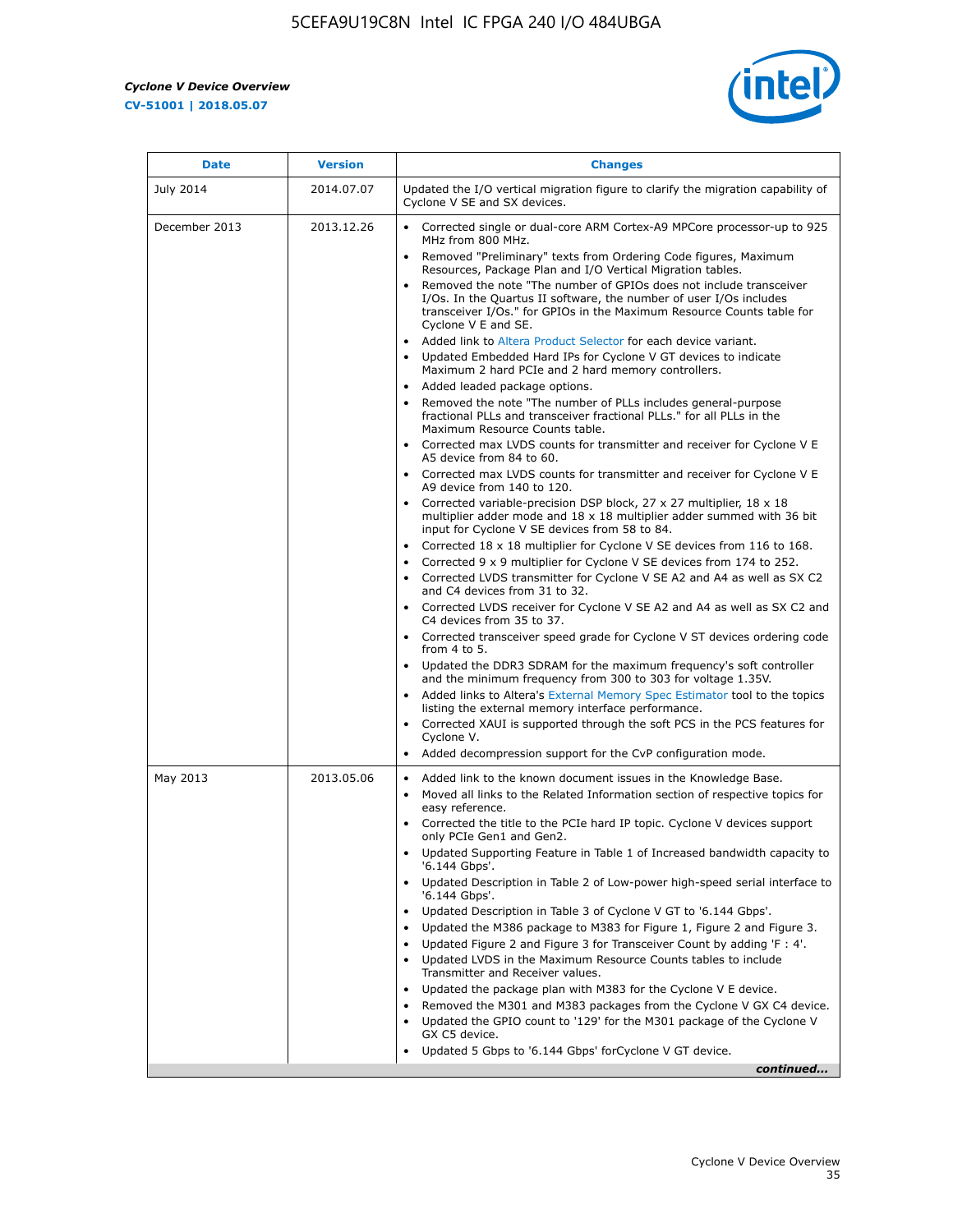

| Date          | <b>Version</b> | <b>Changes</b>                                                                                                                                      |
|---------------|----------------|-----------------------------------------------------------------------------------------------------------------------------------------------------|
|               |                | Updated HPS I/O for U484 (19 mm) in Table 11 with '151' for A2, A4, A5<br>$\bullet$<br>and A6.                                                      |
|               |                | Updated Memory (Kb) for Maximum Resource Counts for Cyclone V SE A4<br>and A6, SX C4 and C6, ST D6 devices.                                         |
|               |                | • Updated FPGA PLL for Maximum Resource Counts for Cyclone V SE A2, SX<br>C2, devices.                                                              |
|               |                | • Removed '36 x 36' from the Variable-Precision DSP Block.                                                                                          |
|               |                | Updated Variable-precision DSP Blocks and $18 \times 18$ Multiplier for<br>Maximum Resource Counts for Cyclone V SX C4 device.                      |
|               |                | • Updated the HPS I/O counts for Cyclone V SE, SX, and ST devices.                                                                                  |
|               |                | Updated Figure 7 which shows the I/O vertical migration table.<br>Updated Table 17 for Cyclone V SX C4 device.<br>$\bullet$                         |
|               |                | Updated Embedded Memory Capacity and Distribution table for Cyclone V<br>$\bullet$                                                                  |
|               |                | SE A4 and A6, SX C4 and C6, ST D6 devices.                                                                                                          |
|               |                | • Removed 'Counter reconfiguration' from the PLL Features.                                                                                          |
|               |                | Updated Low-Power Serial Transceivers by replacing 5 Gbps with<br>6.144 Gbps.                                                                       |
|               |                | Removed 'Distributed Memory' symbol.<br>$\bullet$                                                                                                   |
|               |                | Updated the Capability in Table 22 of Backplane support to '6.144 Gbps'.<br>• Updated Capability in Table 22 of Ring oscillator transmit PLLs with  |
|               |                | 6.144 Gbps.                                                                                                                                         |
|               |                | Updated the PCS Support in Table 23 from 5 Gbps to '6 Gbps'.                                                                                        |
|               |                | Updated the Data Rates (Gbps) in Table 23 of 3 Gbps and 6 Gbps Basic to<br>$\bullet$<br>'6.144 Gbps'.                                               |
|               |                | Updated the Data Rates (Gbps) in Table 23 of CPRI 4.1 to '6.144 Gbps'.                                                                              |
|               |                | Clarified that partial reconfiguration is an advanced feature. Contact Altera                                                                       |
|               |                | for support of the feature.                                                                                                                         |
| December 2012 | 2012.12.28     | Updated the pin counts for the MBGA packages.<br>$\bullet$                                                                                          |
|               |                | Updated the GPIO and transceiver counts for the MBGA packages.<br>٠<br>Updated the GPIO counts for the U484 package of the Cyclone V E A9, GX       |
|               |                | C9, and GT D9 devices.                                                                                                                              |
|               |                | • Updated the vertical migration table for vertical migration of the U484<br>packages.                                                              |
|               |                | Updated the MLAB supported programmable widths at 32 bits depth.                                                                                    |
| November 2012 | 2012.11.19     | • Added new MBGA packages and additional U484 packages for Cyclone V E,                                                                             |
|               |                | GX, and GT.                                                                                                                                         |
|               |                | • Added ordering code for five-transceiver devices for Cyclone V GT and ST.<br>Updated the vertical migration table to add MBGA packages.           |
|               |                | Added performance information for HPS memory controller.<br>$\bullet$                                                                               |
|               |                | Removed DDR3U support.<br>$\bullet$                                                                                                                 |
|               |                | Updated Cyclone V ST speed grade information.                                                                                                       |
|               |                | Added information on maximum transceiver channel usage restrictions for<br>PCI Gen2 and CPRI at 4.9152 Gbps transmit jitter compliance.             |
|               |                | Added note on the differences between GPIO reported in Overview with                                                                                |
|               |                | User I/O numbers shown in the Quartus II software.<br>Updated template.                                                                             |
|               |                |                                                                                                                                                     |
| July 2012     | 2.1            | Added support for PCIe Gen2 x4 lane configuration (PCIe-compatible)                                                                                 |
| June 2012     | 2.0            | Restructured the document.<br>٠                                                                                                                     |
|               |                | Added the "Embedded Memory Capacity" and "Embedded Memory<br>Configurations" sections.                                                              |
|               |                | Added Table 1, Table 3, Table 16, Table 19, and Table 20.                                                                                           |
|               |                | Updated Table 2, Table 4, Table 5, Table 6, Table 7, Table 8, Table 9, Table<br>10, Table 11, Table 12, Table 13, Table 14, Table 17, and Table 18. |
|               |                | continued                                                                                                                                           |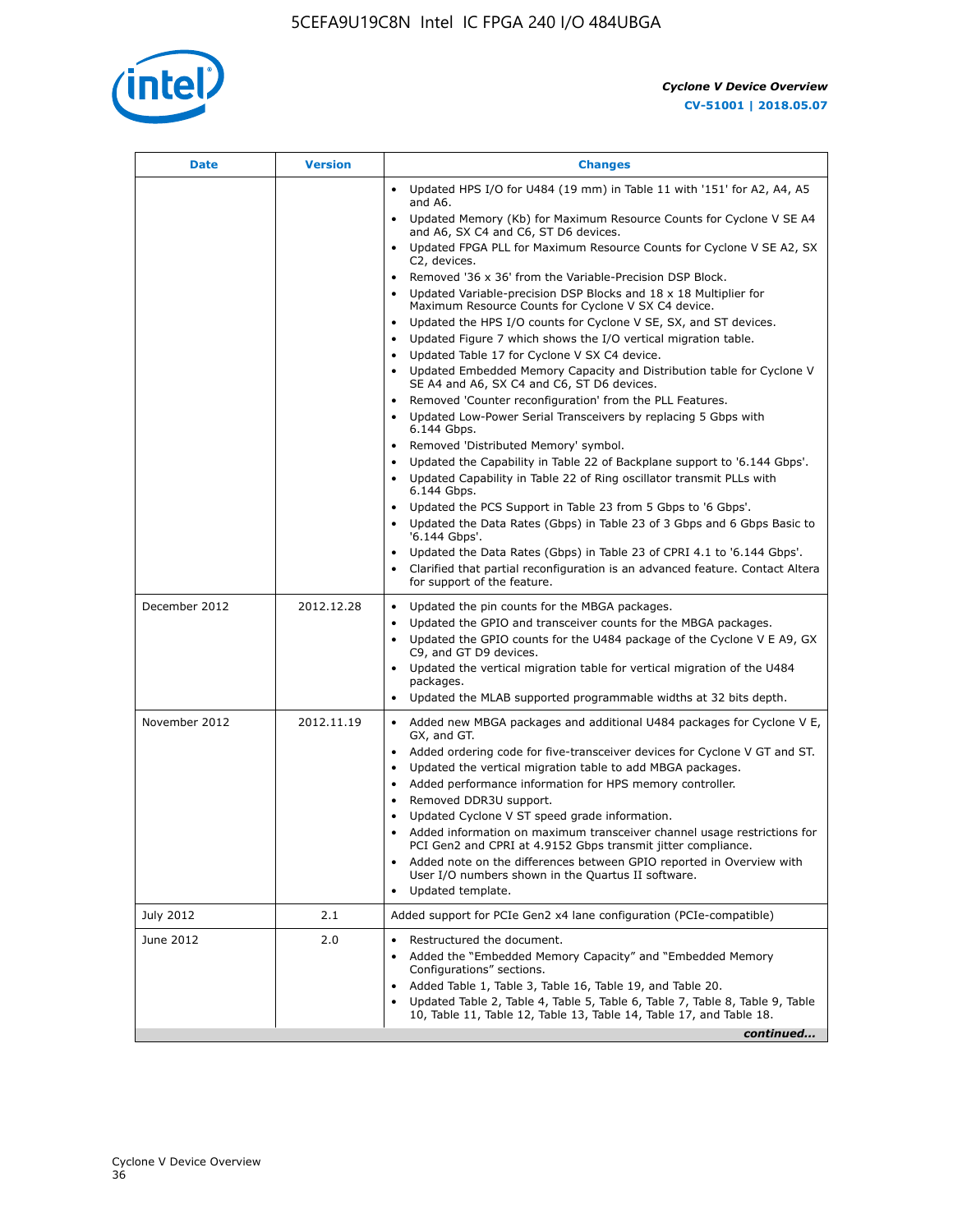

| <b>Date</b>   | <b>Version</b> | <b>Changes</b>                                                                                                                                                                                                                                                                                                                                                                                                                                                |
|---------------|----------------|---------------------------------------------------------------------------------------------------------------------------------------------------------------------------------------------------------------------------------------------------------------------------------------------------------------------------------------------------------------------------------------------------------------------------------------------------------------|
|               |                | Updated Figure 1, Figure 2, Figure 3, Figure 4, Figure 5, Figure 6, and<br>Figure 10.<br>Updated the "FPGA Configuration and Processor Booting" and "Hardware"<br>and Software Development" sections.<br>Text edits throughout the document.                                                                                                                                                                                                                  |
| February 2012 | 1.2            | Updated Table $1-2$ , Table $1-3$ , and Table $1-6$ .<br>Updated "Cyclone V Family Plan" on page 1-4 and "Clock Networks and<br>PLL Clock Sources" on page 1-15.<br>Updated Figure 1-1 and Figure 1-6.                                                                                                                                                                                                                                                        |
| November 2011 | 1.1            | Updated Table $1-1$ , Table $1-2$ , Table $1-3$ , Table $1-4$ , Table $1-5$ , and Table<br>$1 - 6.$<br>Updated Figure 1-4, Figure 1-5, Figure 1-6, Figure 1-7, and Figure 1-8.<br>Updated "System Peripherals" on page 1-18, "HPS-FPGA AXI Bridges" on<br>page 1-19, "HPS SDRAM Controller Subsystem" on page 1-19, "FPGA<br>Configuration and Processor Booting" on page 1-19, and "Hardware and<br>Software Development" on page 1-20.<br>Minor text edits. |
| October 2011  | 1.0            | Initial release.                                                                                                                                                                                                                                                                                                                                                                                                                                              |